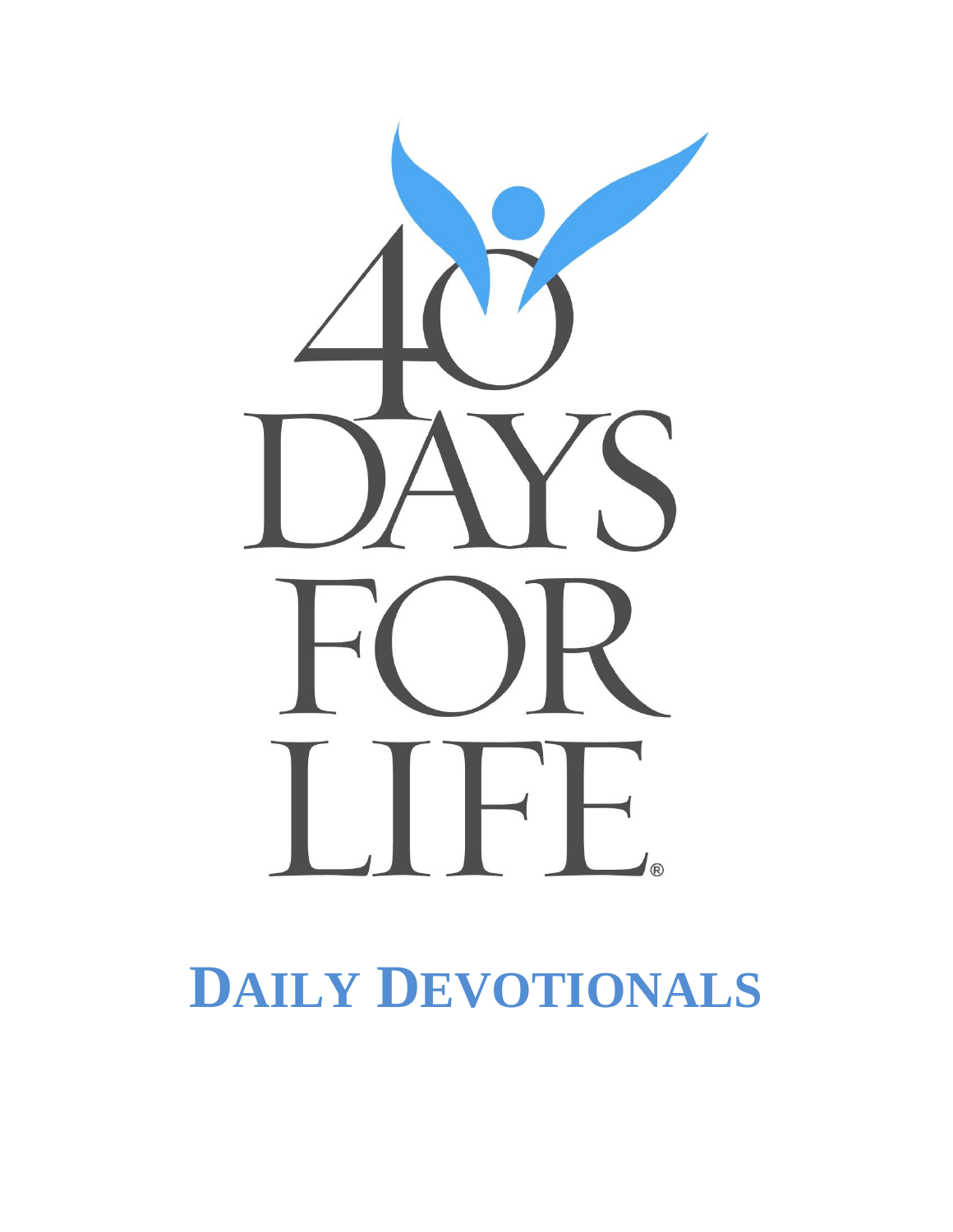

## **DAILY PRAYER INTENTIONS March 2 to April 10**

#### **Day of Preparation** */* **March 1:**

For God's blessing upon all participating in the coming 40 Days for Life campaign.

#### **Day 1 / March 2:**

That we may use these 40 Days for Life to plead for God's mercy and grace upon all those involved in the sin of abortion.

#### **Day 2 / March 3:**

Let us pray that pastors may not be distracted from the priority of caring for human lives.

#### **Day 3 / March 4:**

We pray for God's gift of strength as we strive to protect human life during 40 Days for Life.

#### **Day 4 / March 5:**

May the mystery of the incarnation increase our zeal for defending life.

#### **Day 5 / March 6:**

May the truth of the final judgment shape our thoughts, priorities, and choices here on earth.

#### **Day 6 / March 7:**

That knowing the shortness of life, all may value it more deeply.

#### **Day 7 / March 8:**

May we have a heart and a zeal to save the poor and release the oppressed.

#### **Day 8 / March 9:**

May the spirit and example of the Good Samaritan fill the hearts and minds of all our citizens.

#### **Day 9 / March 10:**

May we grow in joy, knowing we serve a living God.

#### **Day 10 / March 11:**

Pray for your local pregnancy help center.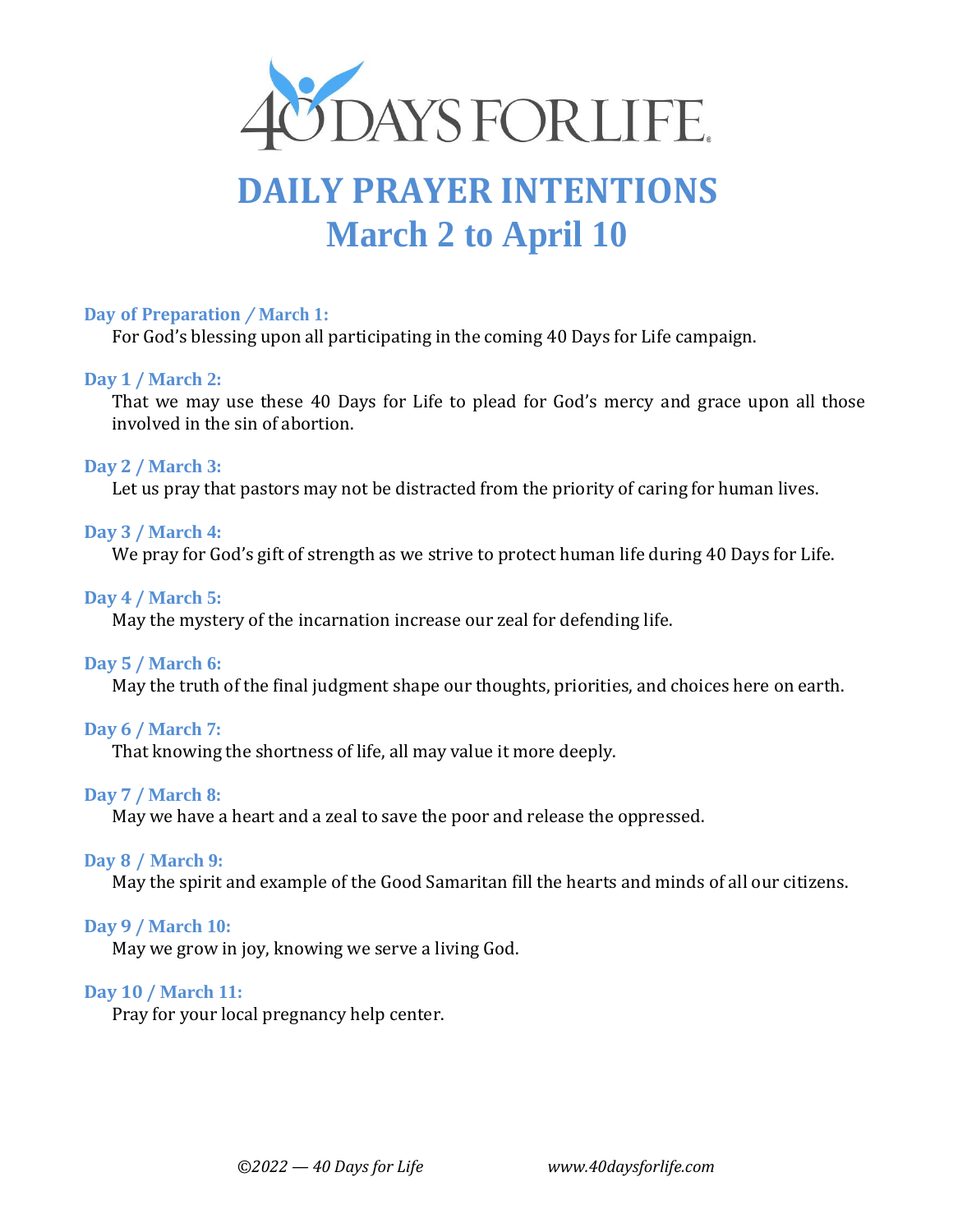

#### **Day 11 / March 12:**

Pray that when those representing Planned Parenthood and other abortion groups see volunteers for 40 Days for Life, they see ambassadors of Christ, and may each volunteer be consciously aware at all times we represent Him.

#### **Day 12 / March 13:**

May the King of the Universe, who entered this world as a helpless infant, give us the humility to be healed.

#### **Day 13 / March 14:**

For all fathers who are terrified of being fathers

#### **Day 14 / March 15:**

Pray that the abortionists and all workers in abortion facilities would be troubled in their souls regarding their work and would seek truth.

#### **Day 15 / March 16:**

May God's people awaken to the fact that we are our brothers' keepers.

#### **Day 16 / March 17:**

Pray for the mothers going into pregnancy help centers.

#### **Day 17 / March 18:**

May all understand more deeply that the pro-life message is rooted in the two basic truths of life: 1) There is a God; 2) He isn't me

#### **Day 18 / March 19:**

We pray for a flowering of the joy of parenthood.

#### **Day 19 / March 20:**

We pray for a renewal of our zeal to offer generous help to the unborn and their families.

#### **Day 20 / March 21:**

That we may realize the generational impact of abortion.

#### **Day 21 / March 22:**

Pray that we each will daily put on the full armor of God, so that we are strong in the Lord and the power of His might.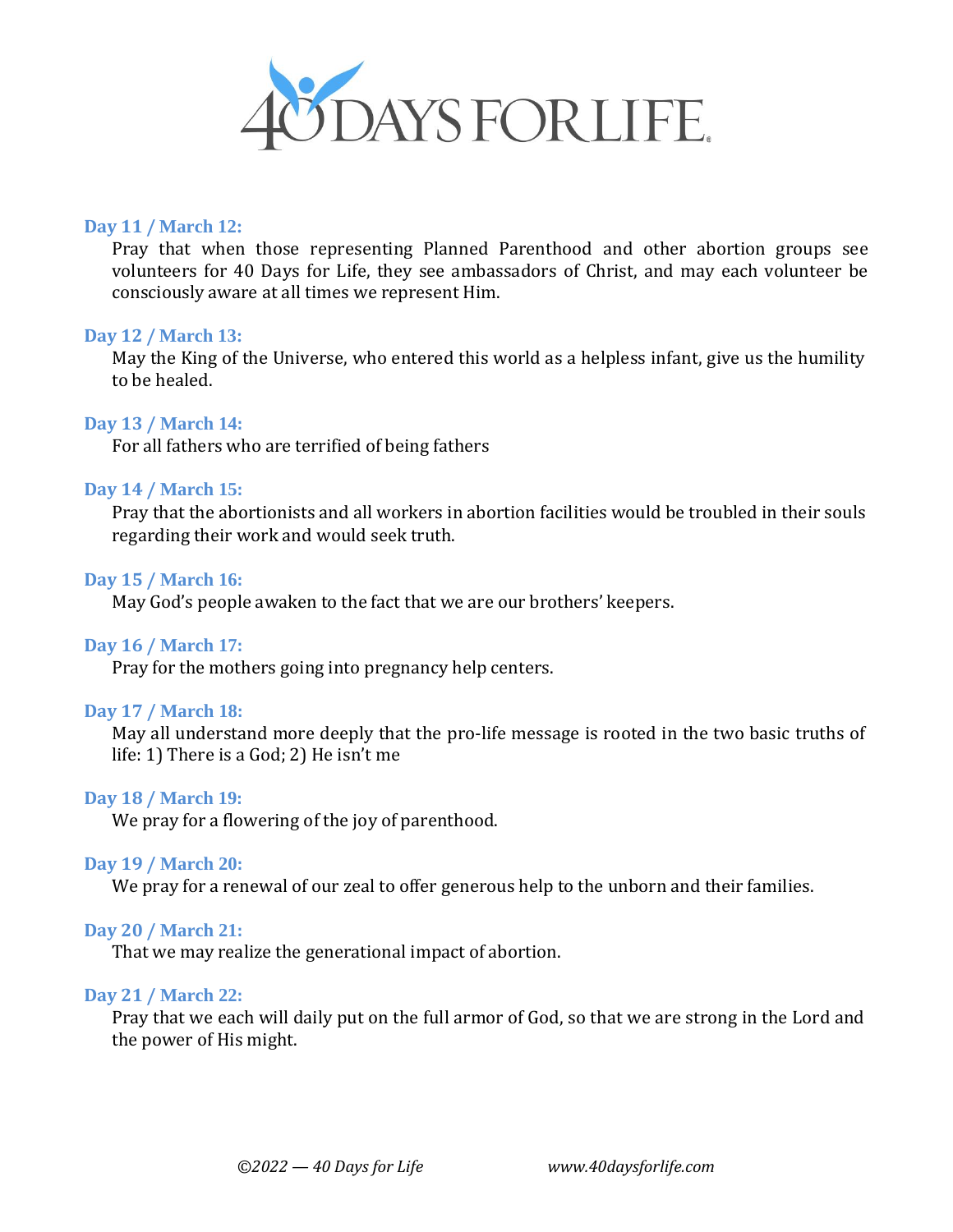

#### **Day 22 / March 23:**

May those who hold life as trivial realize that we live because God wills it so.

#### **Day 23 / March 24:**

We pray for the strength to love those who do not love us.

#### **Day 24 / March 25:**

Pray that God will continue to bless the efforts that have gone into the 40 Days for Life campaign, as we trust Him for the results.

#### **Day 25 / March 26:**

We pray for the conversion of all those who refuse to acknowledge that human life belongs only to God.

#### **Day 26 / March 27:**

Pray that those who have forgotten their purpose may discover it in God and therefore have the courage to choose life.

#### **Day 27 / March 28:**

We pray for humility in our work for God's Kingdom.

#### **Day 28 / March 29:**

We pray for the conversion of abortionists and all abortion advocates.

#### **Day 29 / March 30:**

Praise God for His compassion in pardoning our sins and forgiving our transgressions. Give praise that He delights in showing mercy.

#### **Day 30 / March 31:**

That those tempted to abort may understand that their child is already present, and already a real person.

#### **Day 31 / April 1:**

For the medical community, that the truth they know about the human body may become awe and wonder at the God who made it.

#### **Day 32 / April 2:**

As we pray for the end of abortion, let us pray for the expansion of the pregnancy help center movement worldwide.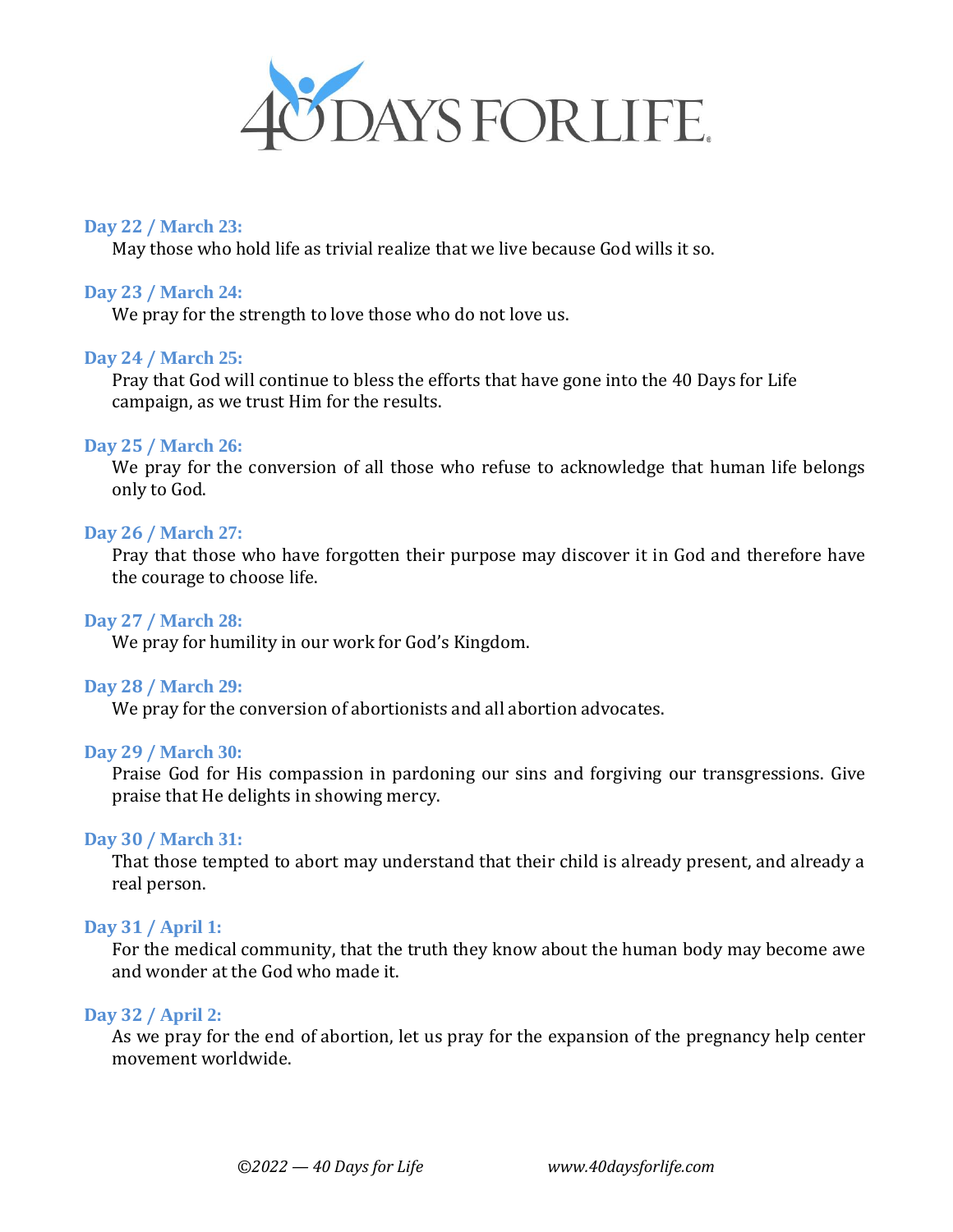

#### **Day 33 / April 3:**

May we absorb the truth that God is paying attention to us, and to each human life, personally and individually.

#### **Day 34 / April 4:**

May we come to know that divine life, in relationship, creates human life.

#### **Day 35 / April 5:**

Pray for post-abortive women who cannot forgive themselves; may they understand that there is no condemnation for those who are in Christ Jesus.

#### **Day 36 / April 6:**

We pray for the gift of openness to children.

#### **Day 37 / April 7:**

Pray that we will each submit ourselves this day as a living sacrifice to God, giving all that we have in us for those being sacrificed on the altar of convenience.

#### **Day 38 / April 8:**

Pray that those standing in peaceful vigil will extend mercy and grace to others as they remember that Christ did not treat us as our sins deserve.

#### **Day 39 / April 9:**

Pray that volunteers will replace exhaustion or discouragement with rejoicing over the miracles we have seen thus far, and enthusiastic service as God takes us on to victory!

#### **Day 40 / April 10:**

Let us keep our eyes fixed on the New Jerusalem, where death will be no more.

#### **Day 41/ April 11:**

Pray that the witness of 40 Days for Life bears abundant fruit, and that we begin again each day to storm the gates of hell until God welcomes us into the gates of heaven.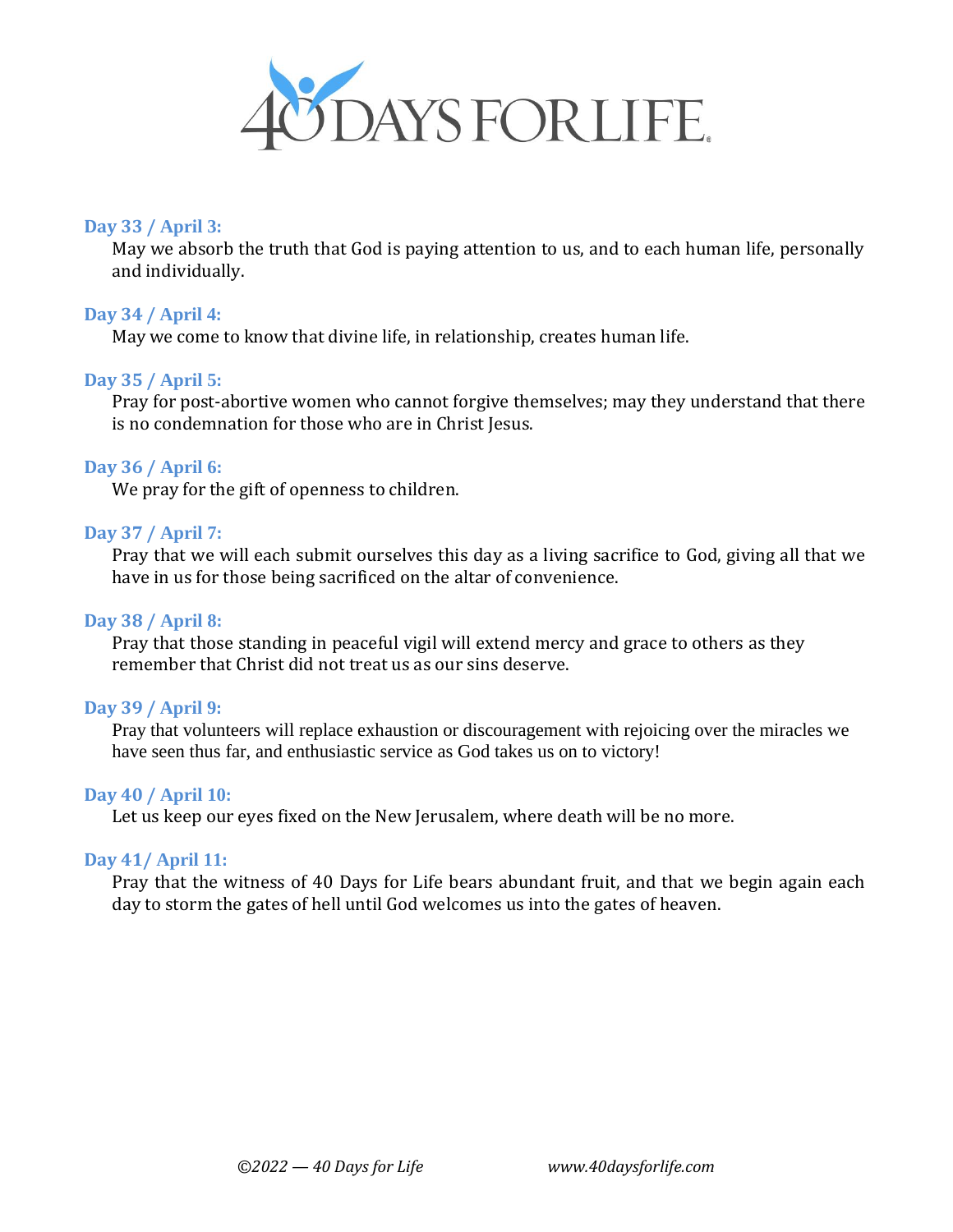

*Devotional for Preparation, Tuesday, March 1 Carmen Pate, former 40 Days for Life board member*

#### **Intention:**

For God's blessing upon the coming 40 Days for Life campaign.

#### **Scripture:**

If My people who are called by My name will humble themselves, and pray and seek My face, and turn from their wicked ways, then I will hear from heaven, and forgive their sin and heal their land. *— 2 Chronicles 7:14*

### **Reflection:**

Not unlike God's chosen people of Israel, we must humble ourselves, pray, seek His face, and turn from our wicked ways, if we expect God to hear from heaven, forgive our sin, and heal our land. The need for repentance has not been greater since the Supreme Court decision of *Roe v. Wade* in 1973.

The number one cause of death in America is the needless sacrifice of our children at the altar of convenience called abortion. Conservative estimates put the number of deaths at nearly 48 million.

And lest we think this is an issue outside the church walls, 43 percent of women obtaining abortions identify themselves as Protestant, and 27 percent identify themselves as Catholic. One in four women has at least one abortion by the age of 45 – both non-Christian and Christian alike. Where was the voice of Truth – the church?

Mary Comm of In Our Midst Ministries, Inc. sums up the issue best as she writes, "We (the church) have been an unintentional accomplice to the millions of lives lost and to the multiplied millions of lives devastated by abortion. We didn't want them to abort. We didn't mean for them to abort. But, because of our lack of knowledge, because of our fear, we have continued to stand by and do nothing.

"We, God's hands and feet in this dark and hurting world, have been unintentional, unknowledgeable accomplice, but an accomplice nonetheless."

May today mark the beginning of change within the church, as God's people, in unity, seek His forgiveness.

#### **Prayer:**

Heavenly Father, we have turned our backs on you and your principles in your Word. We have allowed man to usurp Your role as God over life andthe number of our days.

But we come to you in brokenness and repentance over our sin.

We cry out for Your mercy and ask you to remove the scourge of abortion from our land. Use us as your vessels, Lord, to bring the light of Your Truth to our nation once again. Because of Christ we pray, amen.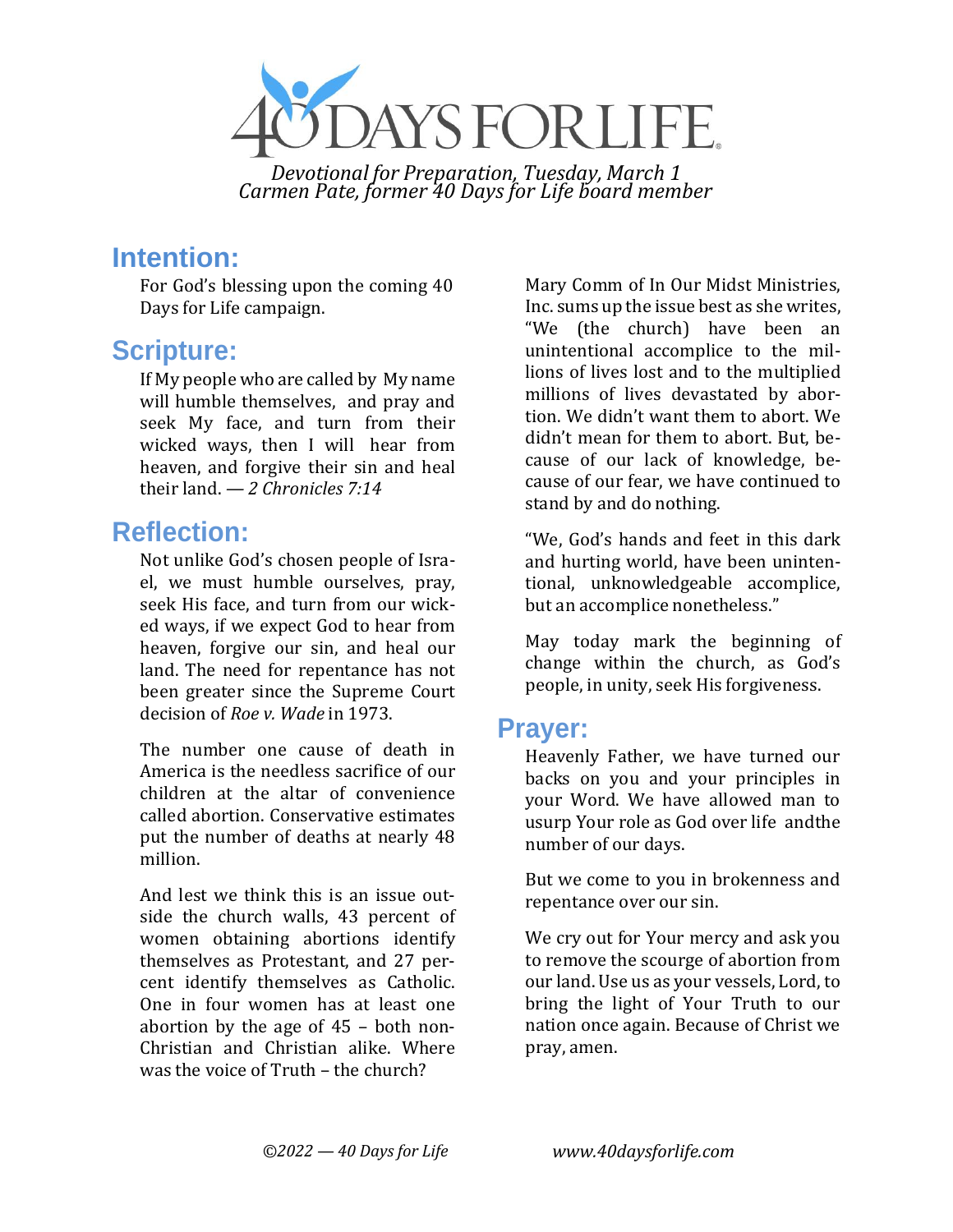

#### **Intention:**

That we may use these 40 Days for Life to plead for God's mercy and grace upon all those involved in the sin of abortion.

#### **Scripture:**

Blow the trumpet in Zion! Proclaim a fast, call an assembly. Gather the people, notify the congregation. Assemble the elders; gather the children and the infants at the breast… Let the priests, the ministers of the Lord, weep and say, "Spare, O Lord, your people."

*—Joel 2:15-17*

### **Reflection:**

The toll of abortion cannot be measured. We hear estimates of almost 50 million innocent victims, but that's only one aspect of the harm that has unfolded in abortion's wake. There are also the mothers and fathers of these mil- lions, as well as the grandparents, brothers and sisters, aunts, uncles, cousins. Unborn lives destroyed. Lives of the living shattered.

It's overwhelming and depressing, but even in the midst of such unfathomable darkness, the church teaches us to have hope. Yes, it was indeed Calvary that followed Christ's 40 days in the desert, but without Calvary there would have been no Resurrection – His victory over death that opened the gates of heaven to those who believe in and fol- low Him.

The psalmist encourages us to go humbly before God as we seek His will:

A clean heart create for me, O God, and a steadfast spirit renew within me… Give me back the joy of your salvation and a willing spirit sustain in me… O Lord, open my lips, and my mouth shall proclaim your praise (Psalm 51:12-17).

We are called to be God's messengers; or as the Apostle Paul wrote:

We are ambassadors for Christ, as if God were appealing through us. We implore you on behalf of Christ: be reconciled to God (2 Corinthians 5:20).

That is the true message to all we encounter at the abortion centers and in our communities who have been deceived by the Culture of Death. We don't bring condemnation; we bring God's good news.

#### **Prayer:**

Lord, we ask for the strength, courage, wisdom, determination and stamina to carry out this mission according to Your will.

Guide us, we pray, as we go forth and proclaim Your truth, always doing so with a spirit of love and compassion, as was demonstrated to us through the work of Your Son, Jesus Christ. In His name we pray, amen.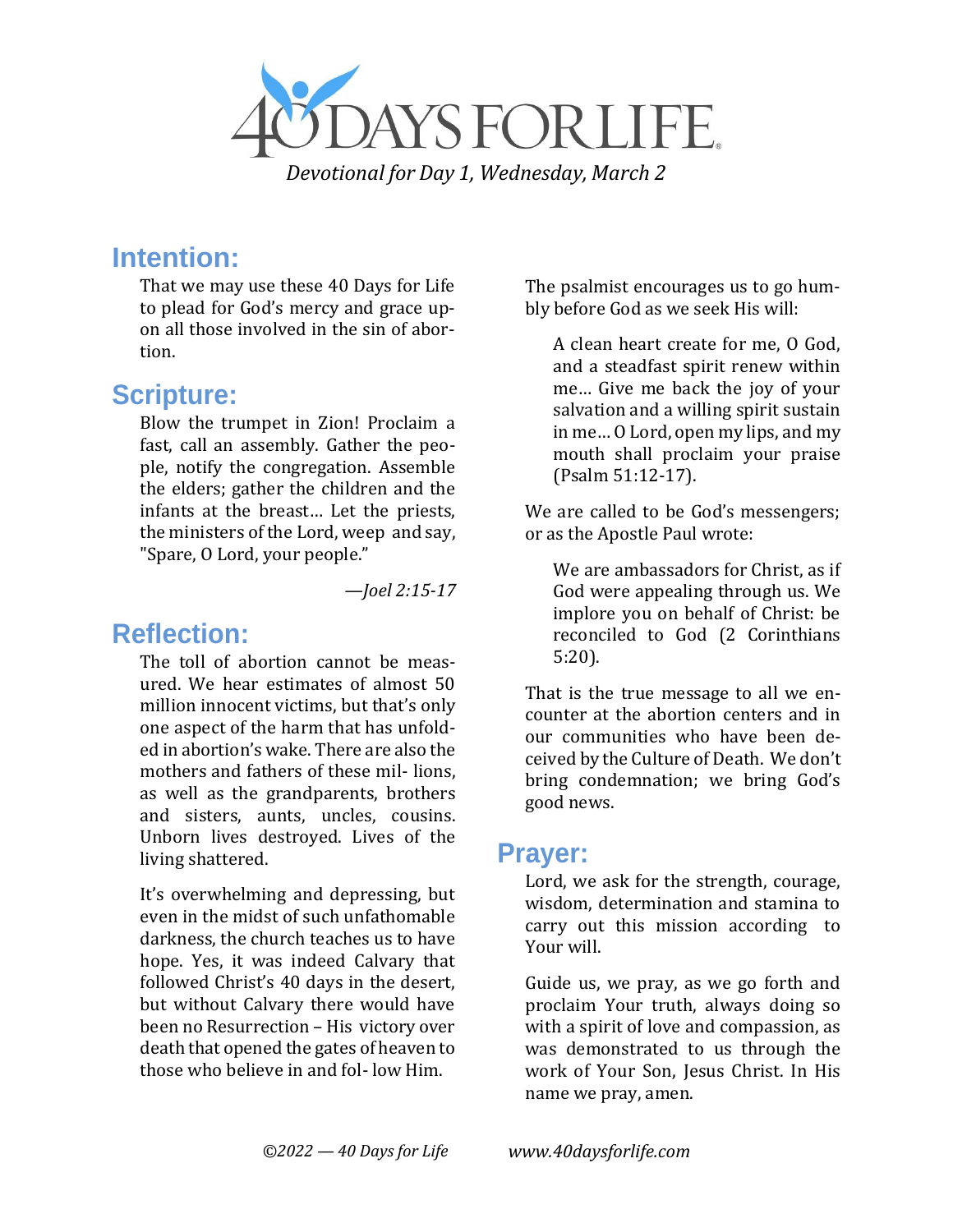

*Devotional for Day 2, Thursday, March 3 Rev. Clenard Childress, LEARN (Life Education and Resource Network)*

### **Intention:**

Let us pray that pastors may not be distracted from the priority of caring for human lives.

### **Scripture:**

In those days, when the number of the disciples was multiplying, there arose a complaint against the Hebrews by the Hellenists, because their widows were neglected in the daily distribution.

*— Acts 6:1*

## **Reflection:**

More folks learning left some yearning.

It is the dawning of a new day. There is much excitement in Jerusalem. Many who dedicated themselves to the faith became disciples (the word disciple means "learner").

The unprecedented church growth was miraculous and undoubtedly brought much satisfaction to the new leadership. The apostles, however, were about to experience growing pains in their master plan of evangelism.

Projects that engage the community, especially those that are evangelistic in nature, are high on the list of priorities for every duty-bound pastor.

Church attendance is a constant concern for every pastor and often his or her worth is measured by it.

Unfortunately, just as the original twelve pastors in Acts, they can be so focused on getting people in that they inadvertently end up pushing some people out. Murmuring is a deplorable deterrent to a harmonious fellowship, yet God used it to get the disciples attention. Those that needed daily attention due to their age and social status were being neglected.

This neglect of the Hellenist widows during the daily distribution of food was causing undue grief and needed to be corrected by the leadership. ByGod's grace the problem was dealtwith, but the lesson remains.

And during these 40 days, let us pray that today's church not make the same mistake of forgetting the contributions of our seniors, or the needs of the weakest among us, the unborn.

#### **Prayer:**

Father, in the Church's desire to engage our communities with the gospel let her not disengage from those who need their care and company the most.

Let us gain wisdom from those who have gone before us and cherish their experiences and perspectives. Help us to appreciate every soul in the body of Christ and minister properly to everybody. Amen.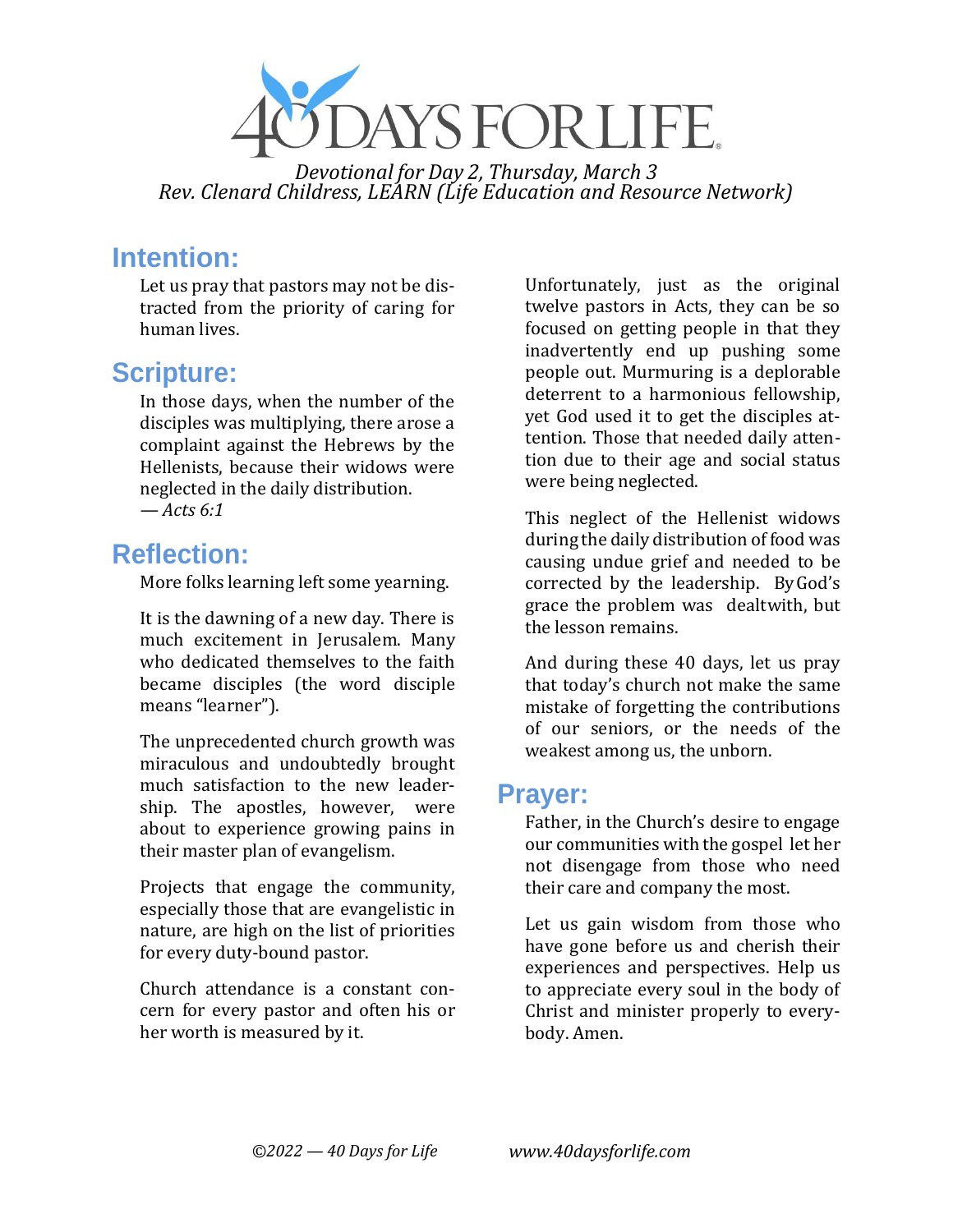

*Devotional for Day 3, Friday, March 4 Dennis DiMauro, Lutherans for Life*

#### **Intention:**

We pray for God's gift of strength as we strive to protect human life during these 40 Days for Life.

### **Scripture:**

Therefore I tell you, do not worry about your life, what you will eat ordrink; or about your body, what youwill wear. Is not life more importantthan food, and the body more im- portant than clothes? Look at the birds of the air; they do not sow or reap or store away in barns, and yet your heavenly Father feeds them. Are you not much more valuable than they?

*—Matthew 6:25-26*

### **Reflection:**

Billions of dollars are spent each year on diet plans. But Jesus tells us to stop worrying so much about our bodies, and instead to trust in God's care for our physical needs

What would happen if the people who had started on a low-carb diet this year had instead gone on a diet of heavenly food? For non-believers that diet would include trusting in Christ for their salvation, and for believers it would include a renewed prayer life, a new Bible study, or even a spiritual fast.

This diet doesn't include giving up on certain kinds of foods. What this diet

includes is giving up on anxiety by resting in the loving arms of Christ, trusting that He will provide. Such a spiritual diet also frees us from our worries, and allows us to freely praise Him and serve others. Christ's words bear repeating:

Therefore I tell you, do not worry about your life, what you will eat or drink; or about your body, what you will wear. Is not life more important than food, and the body more important than clothes? Look at the birds of the air; they do not sow or reap or store away in barns, and yet your heavenly Father feeds them. Are you not much more valuable than they?

This promised provision teaches us the inestimable worth of our lives. He will not allow us to go without. This intimate knowledge and care for humanlife on the part of our gracious God is what motivates us to seek for the preservation of human life in all its stages.

#### **Prayer:**

Loving heavenly Father, help us to see the worth of all human beings by the way in which you provide for us. We would ask that you provide also the faith, grace and courage to enable us to protect that which is so precious to you. Through Christ our Lord, amen.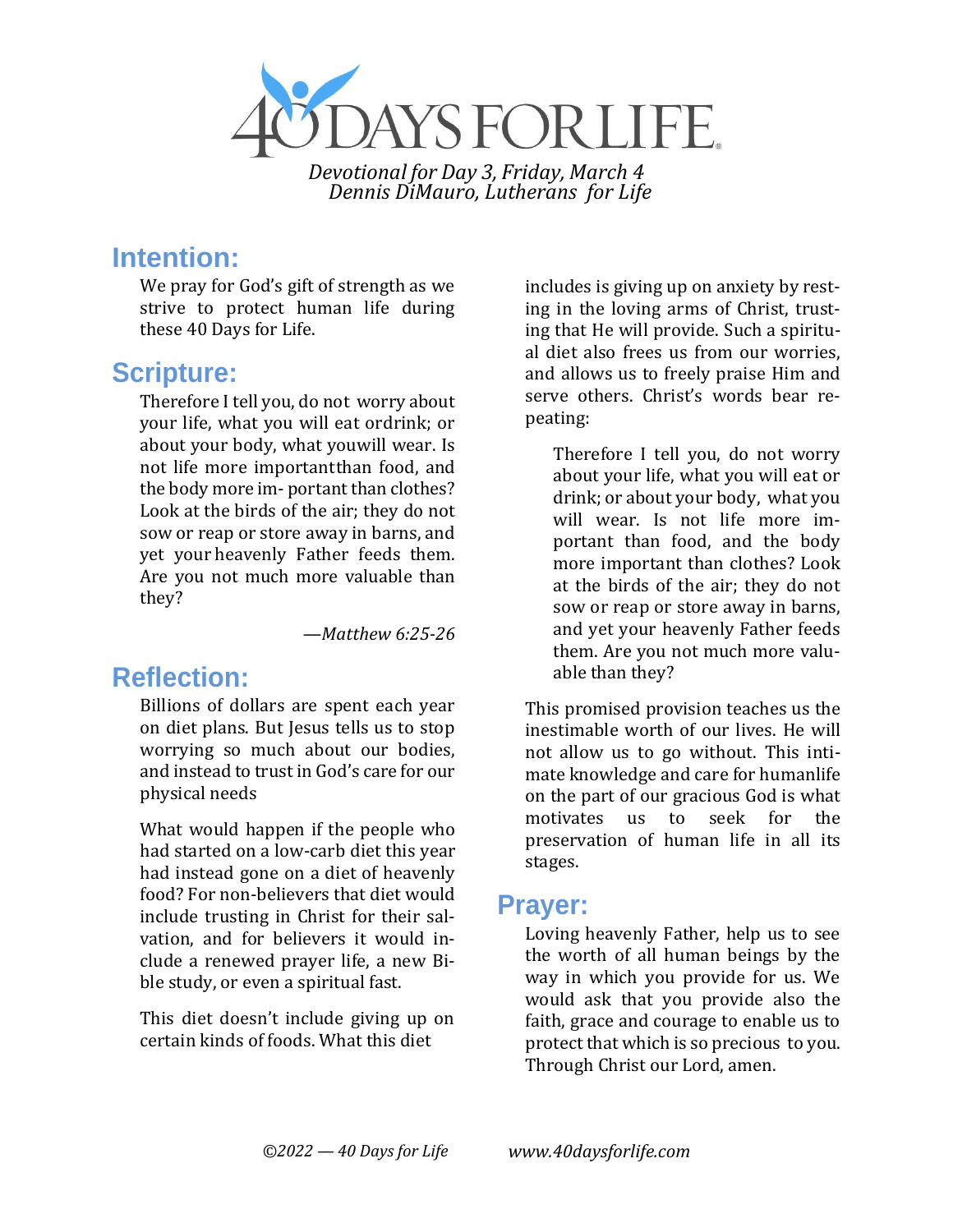

*Devotional for Day 4, Saturday, March 5 Lisa Robertson, Duck Commander Clan*

#### **Intention:**

For each female who is faced with an unplanned pregnancy to know that she is loved, supported, and favored by God.

#### **Scripture:**

Suddenly a great company of the heavenly host appeared with the angel, praising God and saying, "Glory to God in the highest heaven, and on earth peace to those on whom his favor rests."

*— Luke 2: 13-14*

### **Reflection:**

Pregnant? How can this be? When a girl finds out she's pregnant, it's unbelievable. She wonders how it happened. I think she knows how it happens but she didn't think it would happen to her. This is something that happens to other girls. She needs to tell someone. She needs to talk it through. But who? Who can she trust with her secret? A secret that, by the way, won't be a secret in a few months. I was that girl. I had sexual relations with my boyfriend and then it just happened! That's the way God designed it. Your body doesn't know if the person you're intimate with is your boyfriend, husband or offender. It just does what it was designed to do. But again, who can I trust with this secret? The year I became pregnant at 16 was the first year our pregnancy center started in a doctor's office. Embrace Grace wasn't started yet. You could not see a doctor as a minor without a parent. Oh, how I needed

a pro-life advocate to speak truth to me. But I only had misinformed parents and a dishonest abortion clinic. Just as Mary had Elizabeth and Elizabeth had Mary to share their unbelievable news with, we need someone to trust. Someone to comfort, console and speak life and truth to us. Both Elizabeth and Mary needed to share Gods amazing gift with someone. Girls, young women and older women need to know that God has done an amazing thing in their womb. Life has begun and it is to be celebrated. Any life, no matter the mode of conception. Let's always celebrate a life within a womb as a gift! Just as the great company of heavenly hosts and the angel praised, "Glory to God in the highest heaven, and on earth peace to those on whom his favor rests." Any woman who is blessed to have a life created within her has been shown favor!

#### **Prayer:**

Father God, giver of life, creator of life and sustainer of life, thank you for each life you give us. Father, I pray each one that is faced with a decision will choose life and know that she is favored by you. I pray, we, your mouthpieces, will console, comfort, support and equip your mothers to make the decision to choose life. Help us Lord to love and comfort those who do not.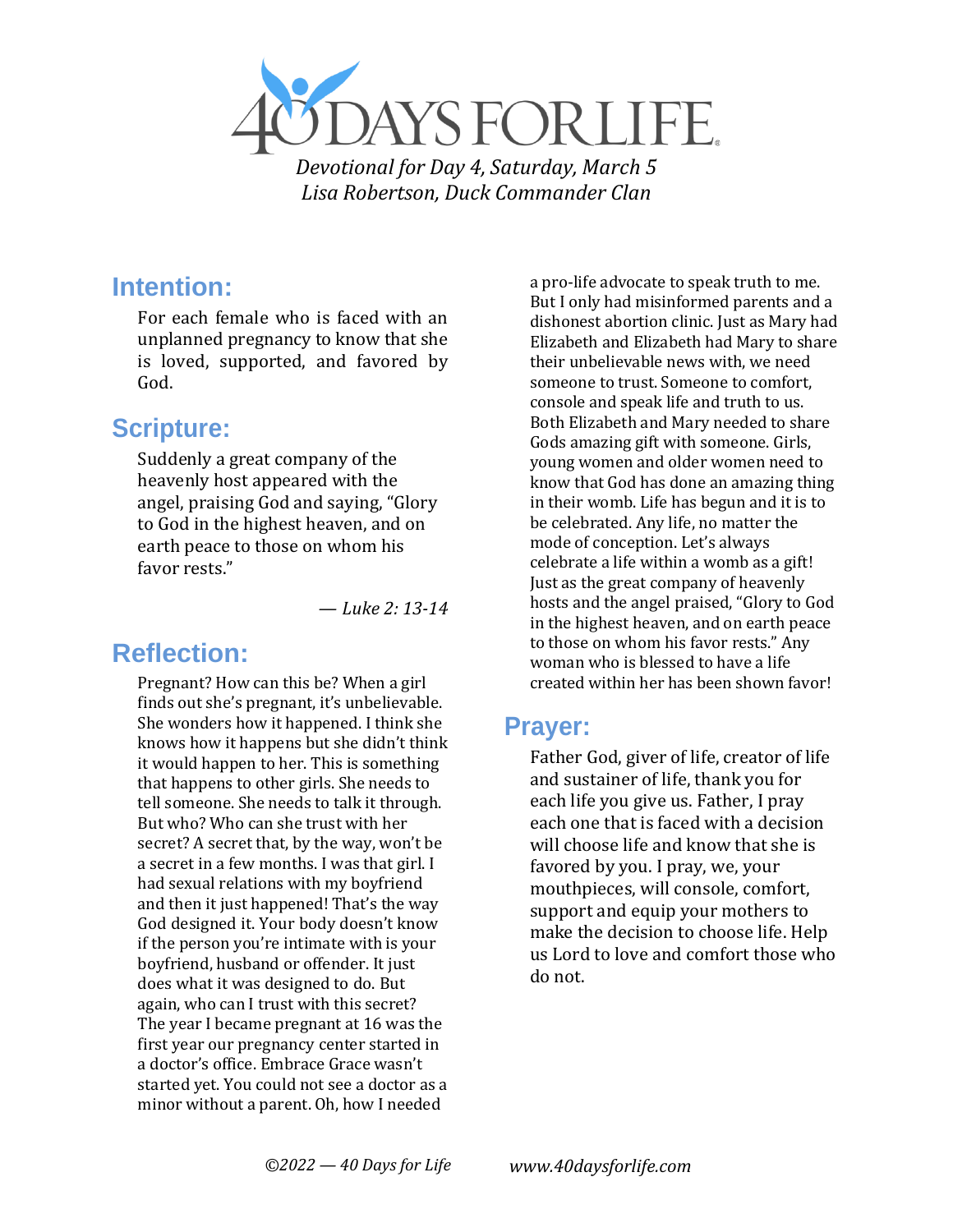

*Devotional for Day 5, Sunday, March 6 Rev. Ben Sheldon, President Emeritus, Presbyterians Pro-Life*

#### **Intention:**

May the truth of the final judgment shape our thoughts, priorities, and choices here on earth.

#### **Scripture:**

The King will answer and say to them, "Assuredly, I say to you, inasmuch as you did it to one of the least of thesemy brethren, you did it to me."

*—Matthew 25:31-46*

### **Reflection:**

Jesus' picture of the final judgment concludes with this sobering word: the wicked, who failed to care for others in their various needs (the hungry, the thirsty, the aliens, the naked, the sick, the imprisoned) will go away into everlasting punishment, but the righteous who did seek to meet those needs will end up with him, enjoying eternal life.

We know that this was no mere parable! Jesus has given us fair warning!

Everything in God's Word points to the truth that compassionate concern and practical care for all people, especially for the poor, the destitute, the weak and needy is required of us, if indeed we hope to escape the punishment of the fire of hell.

And who are the poor and needy, if not helpless, unborn babies, as well as the aged and infirm at the other end of life?

Surely the "least of these" embraces not only those at both ends of the continuum of life, but all others in between.

Just how we, as Christ's true followers, respond to his admonition "inasmuch as you did it to the least of these, you did it to me" will determine whetherwe enjoy eternal bliss in his presence or the bleak and dreadful reality of eternal punishment in hell.

Caring for others is not optional. Nothing in God's Word could be clearer!

#### **Prayer:**

Gracious and merciful Father, we gladly embrace your Word, in which you counsel us to care for the least of your children.

We renew our dedication to defending the unborn and all whose right to life is compromised by our godless society's selfish lack of concern.

Free us from our own failures and sins so that we will be truly pro-life in every area of our lives. Through Jesus Christ our Lord. Amen.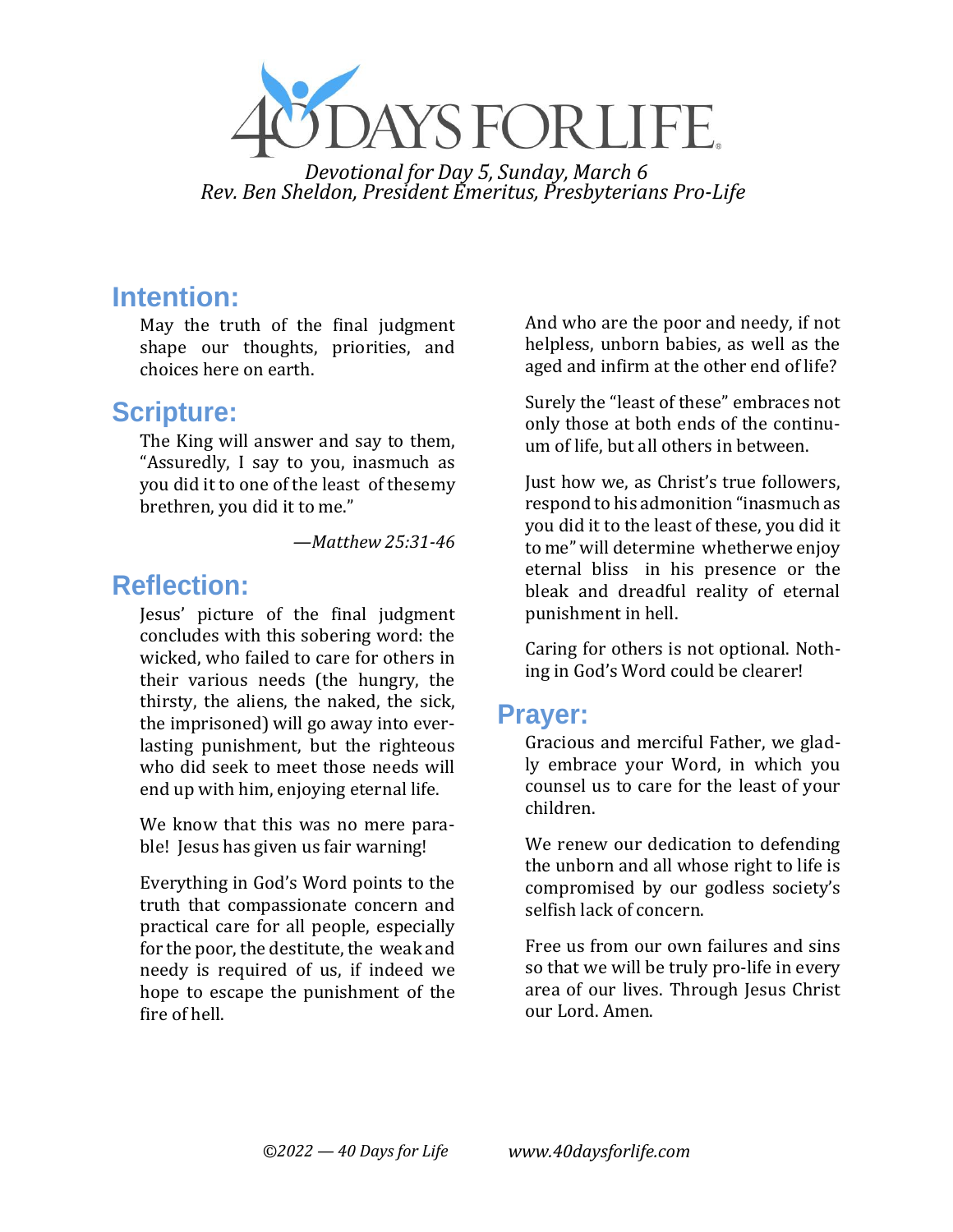

*Devotional for Day 6, Monday, March 7 Rev. Paul Stallsworth, Lifewatch (United Methodist Church)*

#### **Intention:**

That knowing the shortness of life, all may value it more deeply.

#### **Scripture:**

Remember your Creator before the silver cord is loosed, or the golden bowl is broken, or the pitcher shattered at the fountain, or the wheel broken at the well.

Then the dust will return to the earth as it was, and the spirit will return to God who gave it.

*—Ecclesiastes 12:6-7*

### **Reflection:**

God is giver of all life. Short lived or long lived, human lives are lived out in this world.

The metaphors for death are many. But their meaning is clear and singular: all will die. Even so, death is not the absolute end. It is not the end of the story.

For as certainly as God gave life, at death the life or spirit that God gave returns to God.

By God, we are created. For God, welive our given days. To God, we return at the end of our earthly days. And withGod, we live through eternity.

Clearly, all along the way, this gracious, loving God is with us. No human life is random or alone. No human life was created without purpose. Not one human life is without destiny.

All human lives, acknowledged or not, are related to God -- from beginning, to end, throughout eternity.

Therefore, in this world, all human lives are to be respected and protected,for their lives are signs of God's sovereignty.

#### **Prayer:**

O God, we too often try to live in ways that ignore our coming death. We forget that our days are numbered by You, that at the end of our days your judgment awaits, that You are the Lord of our destiny.

Help us to repent daily, and then to live each day in joyful obedience. Lead us to live in the light and promise of eternity.

Prepare us to live fully and sacrificially.

Prepare us to die faithfully and hopefully, so that we might live forever with You. Through Jesus Christ, who has gone before us, we trust and hope and love and pray. Amen.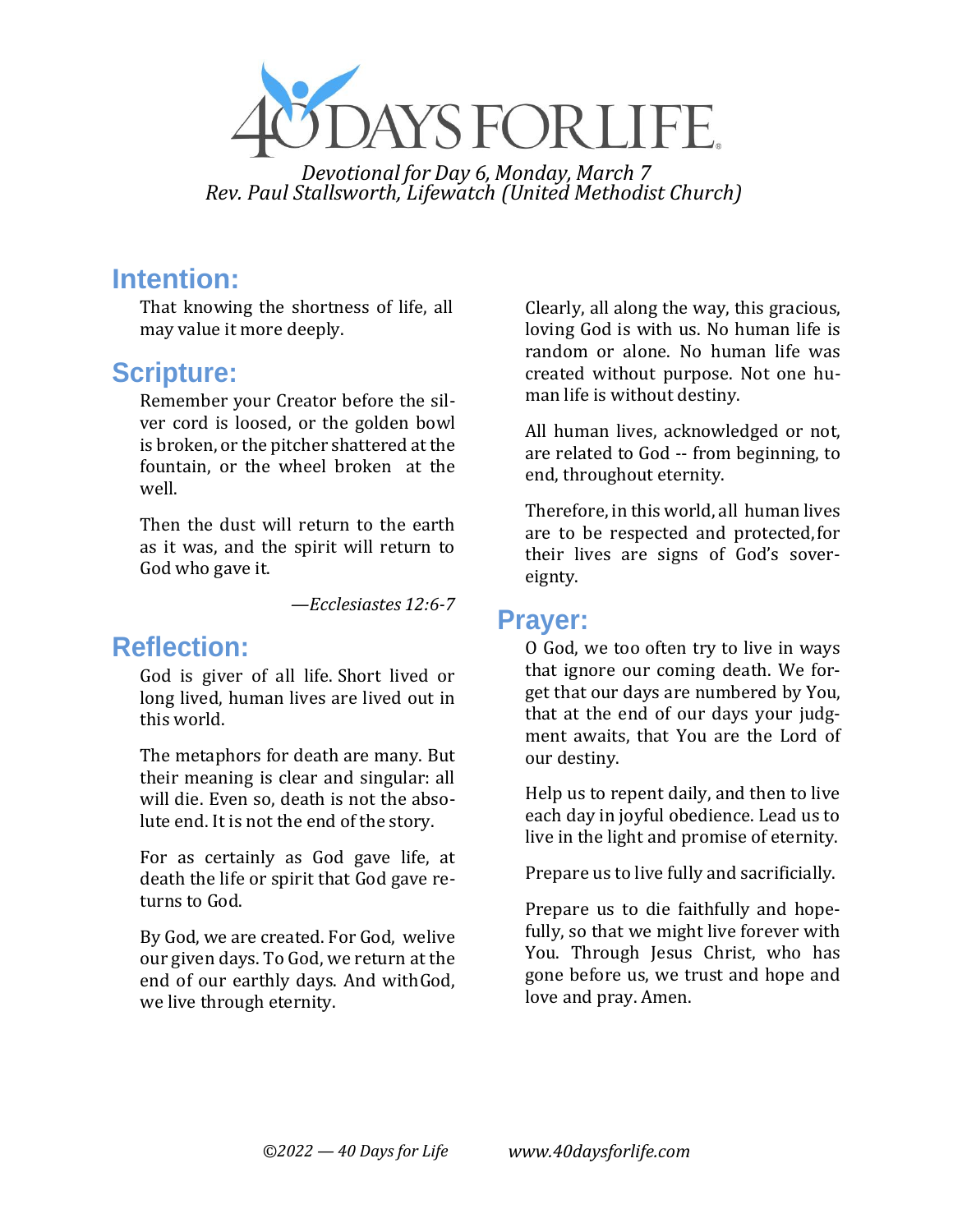

*Devotional for Day 7, Tuesday, March 8 Fr. Terry Gensemer, National Director, Charismatic Episcopal Church for Life*

#### **Intention:**

May we have a heart and a zeal to save the poor and release the oppressed.

### **Scripture:**

The Spirit of the Lord is upon Me, because He has anointed Me to preach the gospel to the poor; He has sent Me to heal the brokenhearted, to proclaim liberty to the captives and recovery of sight to the blind, to set at liberty those who are oppressed.

*—Luke 4:18-19*

### **Reflection:**

This passage is a very familiar one. It has been preached on many occasions, even made popular in books and songs.

Though the quote is about Jesus, all Christians take this commission seriously as a directive on how to reach the world with the gospel.

We, like our Savior, are to bring the good news to the poor, the broken hearted, those in captivity, those who cannot see, and the oppressed.

The commission given to us in this passage is clearly a charge to care for those for whom God cares the most. I wonder though, whom do we look forto be touched by the Holy Spirit as we go out into the world?

Who are the poor, if not those unborn children who have been abandoned by

their parents before they ever leave the womb? Who are the broken hearted, if not those unborn children whose only example of love is having their mother take them to an abortion clinic to be destroyed, or the mother of a child who has been deceived by everyone around her into believing that what she is doing is best for her and her child?

Who are the captives, if not those unborn children who are bound over to death by the "choice" of abortion?

Who is more blind than an unborn child in the darkness of a womb that has become a waiting room for theirdeath?

And who is more oppressed than those unborn children whose oppression has been legitimized by their government, their church and even their family and loved ones.

#### **Prayer:**

Lord, You empower us with Your Spirit to do your will in the earth.

Send us to the poorest, the most broken, the most captive, the most blind and the most oppressed in the world, the innocent pre-born children in their mother's wombs that are scheduled for destruction.

Help us to bring them healing, liberty, sight and justice through Jesus Christ our Lord, Amen.

*©2022 — 40 Days for Life [www.40daysforlife.com](http://www.40daysforlife.com/)*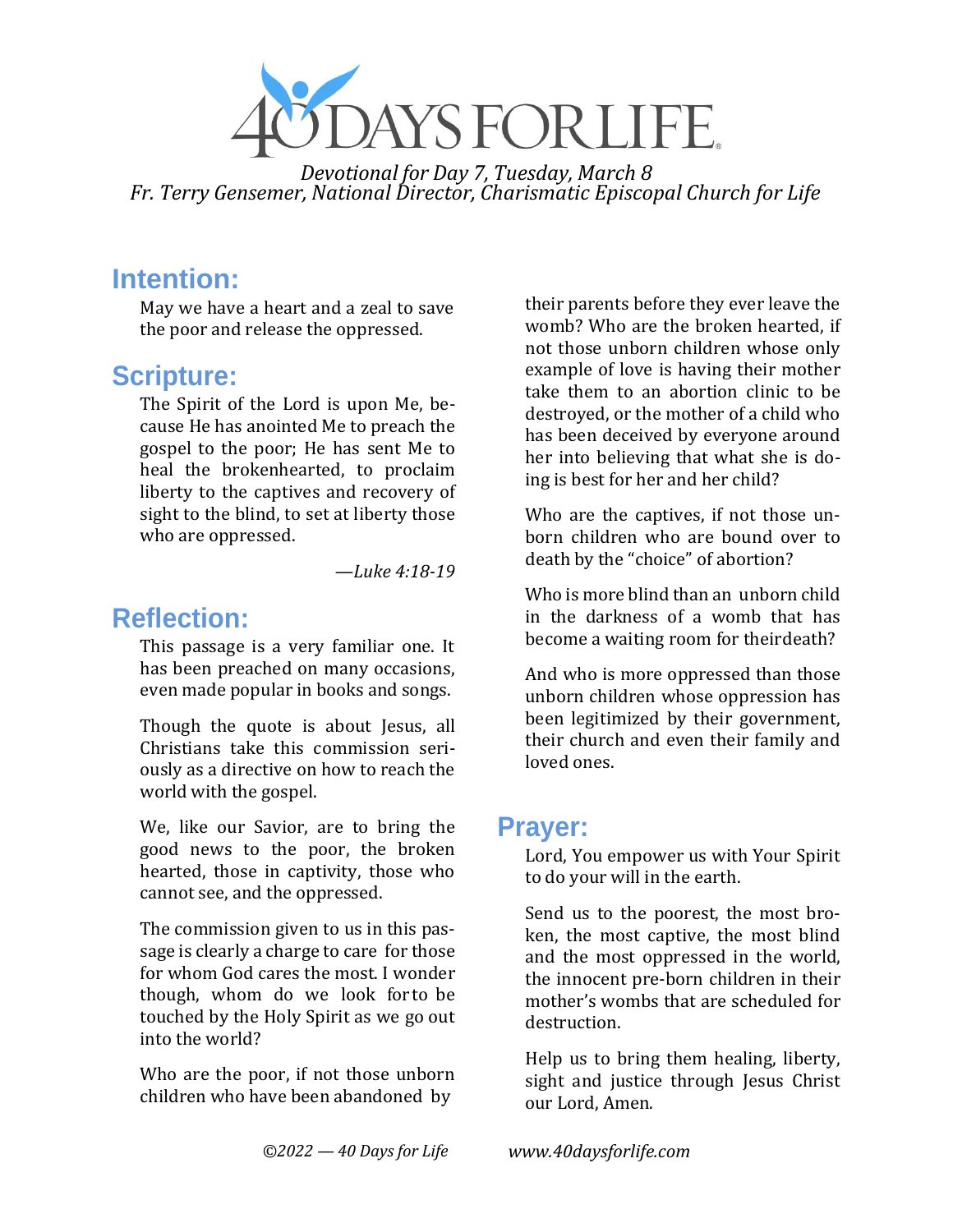

*Devotional for Day 8, Wednesday, March 9 Fr. Nolan Lowry, Director of Sanctity of Life Office, Diocese of*

#### **Intention:**

That we may recognize the Samaritan changes for the better. Once she comes "Woman at the Well" in every encounter with persons within the context and even outside of our pro-life efforts.

#### **Scripture:**

The woman left her water jar and went into the town and said to the people, "Come see a man who told me everything I have done. Could he possibly be the Messiah?" They went out of the town and came to him.

*— John 4:28-30*

#### **Reflection:**

In the heat of the day, a Samaritan woman goes to Jacob's well to draw water to satisfy her most basic form of thirst. She goes at a time when the crowds are absent because she is ashamed of her lifestyle. At the well, she encounters Jesus of Nazareth, who meets her "where she is" to accompany her to His truth and love.

Jesus thus uncovers her real thirst: the thirst of her soul for intimacy and belonging. The pain of loneliness, and thirst for fulfillment in life, has led her down a path of heartache. In response, He promises to give her living water that will quench her thirsting soul for good. The water of life is His love, His presence. Just by being with Jesus, and experiencing His compassion and understanding, the woman's life

to realize He is the Messiah, there is much joy in her heart  $-$  joy that overflows into her inviting others to meet Him. Jesus' voice, heard with sincere faith, softens the woman's heart, and changes her life forever. She embarks on a new journey of peace and intimacy with God after encountering Jesus.

#### **Prayer:**

Lord Jesus Christ, thank You for meeting me where I was before I really knew You, and thank You for leading me to Your love and truth. Help me to be Your presence to all those I meet at "the well" at work, the grocery store, the mall, even at my church. May I reserve my judgment and instead be Your instrument of healing and peace, so that I may lead each person to You, who live and reign forever and ever. Amen.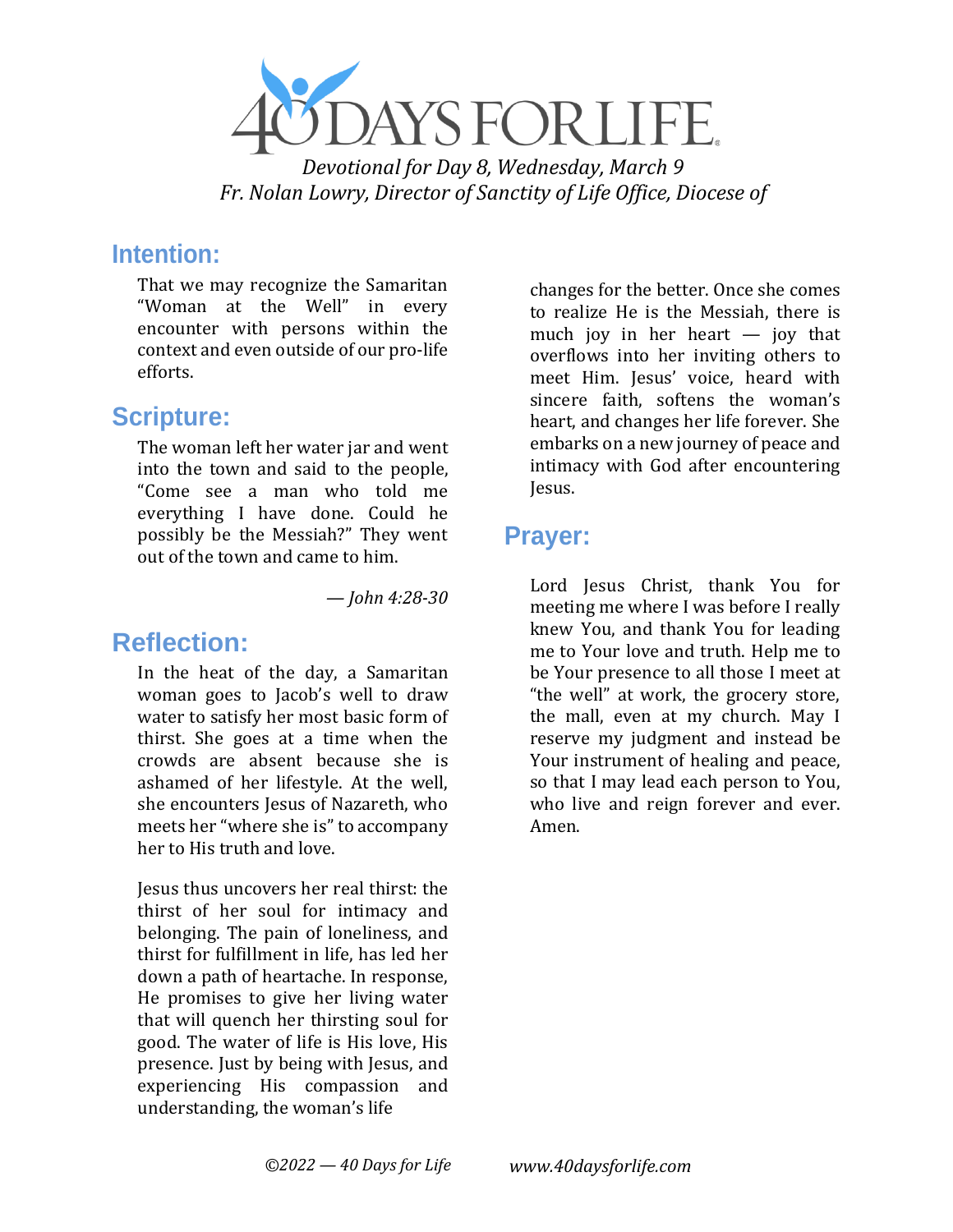

*Devotional for Day 9, Thursday, March 10 Day Gardner, President, National Black Pro-Life Union*

### **Intention:**

May we grow in joy, knowing we serve a living God.

### **Scripture:**

And the Word became flesh and dwelt among us, and we beheld His glory, the glory as of the only begotten of the Father, full of grace and truth. Jesus is every bit as real and alive for

## **Reflection:**

The Word of God came to us in human form in Jesus Christ. Every time I contemplate this fact I get chills! And Ithink it is something that we, as Christians, tend to gloss over. **Prayer:**

I can only imagine how the first disciples felt when they were looking into the eyes of the one and only Almighty God who created them.

The first disciples developed a close relationship with Him as they daily walked and talked with Him.

They ate with Him, prayed with Him and rested when He rested.

As they listened to the Word of God, who was and is Jesus, they believed and "beheld His glory."

Today, this is something we can still do because we serve a living God. Remember, Jesus died on the cross but rose from the dead in victory!

 $\frac{1}{\pi}$  all of us as He was to the first disciples.

He wants us to develop a close relationship with Him in the very same way. Jesus wants us to know Him personally. He wants us to walk with Him and talk with Him on a daily basis.

Heavenly Father, I thank you for your love and saving grace in Christ Jesus.

Help us to realize every day the great blessing we have in our Savior.

I pray that we will rise every morning with excitement and zeal, looking forward to walking another day in your footsteps fully knowing that you continue to dwell among us. Amen.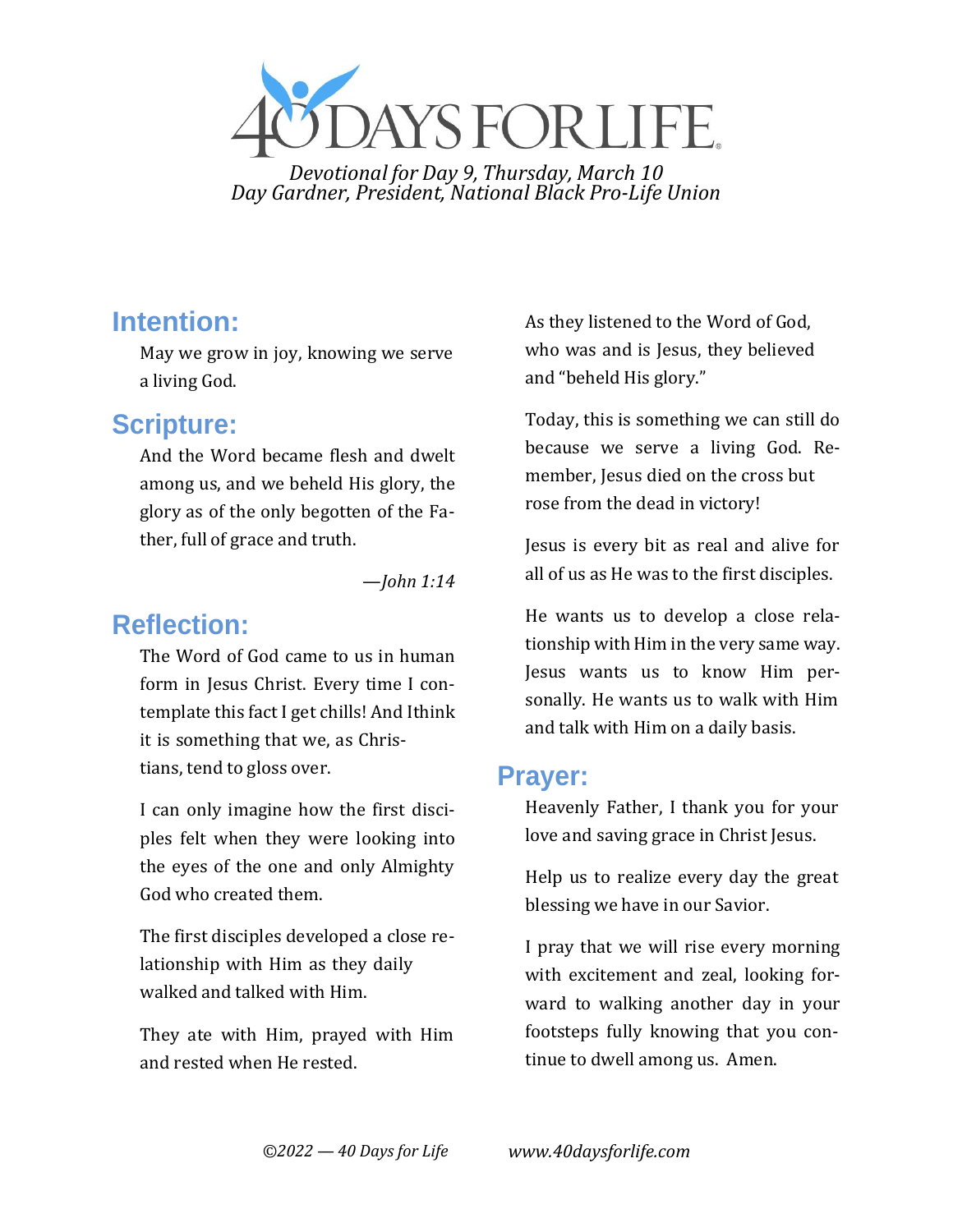

*Devotional for Day 10, Friday, March 11 Rev. John Ensor, PassionLife*

#### **Intention:**

Pray for your local pregnancy help center: for those who answer calls from women considering abortion, those who provide ultrasounds, and those who personally help mothers prepare to parent or place for adoption.

#### **Scripture:**

Rescue the weak and the needy; deliver them from the hand of the wicked.

*— Psalm 82:4*

### **Reflection:**

When a woman arrives at her local pregnancy help center, the hard work of "rescuing the weak" begins. They listen to her. What desperate circumstance is driving her? They act. A professional ultrasound and medical care is provided. They pray, "God use us." Then, they take up her burdens and work towards life. It is cross-bearing for the child-bearing.

Recently, I prayed for one volunteer who was working with one mother in her struggle. Here is what "rescue the weak" looked like in this one case:

- **Aug 3:** She made an appoint- is good! ment for Thursday to get an abortion and while she feels terrible about it, she also feels like she has no choice. Pray that her heart is changed!
- **Aug 10:** She is 12 weeks along but missed her appointment. She had some good conversations with people at the pregnancy center. She is now considering adoption. •
- **Aug 13:** Things are down again. She now has an abortion scheduled for Monday. Pray!
- **Aug 17:** Missed appointment! God is working in her life. •
- **Sept 1:** We've hit another rocky period. She has an abortion scheduled for tomorrow. She found out today that her parents are planning a trip to visit her and she is panicking. •
- **Sept 15:** Missed third appointment. But feels like she has no choice. Please pray today.  $\bullet$
- **Sept 20:** She fears her parents but has agreed to another ultrasound (a breakthrough). •
- **Sept 22:** I was there with her for her ultrasound. She saw her baby moving and made the realization that she wants to carry her baby. •

Please keep praying against attack by the enemy. We are overwhelmed by seeing God's hand move in this situation and are so very thankful for the prayers lifted up by each one of you. God

#### **Prayer:**

Father, we praise you for this one sister who gave herself, heart and soul, to rescue this one mother and baby. Omay you empower the hundreds more today who are serving in our pregnan- cy help centers. Grant those answering calls, providing ultrasound and follow- ing up with a bold spirit of truth, love and perseverance.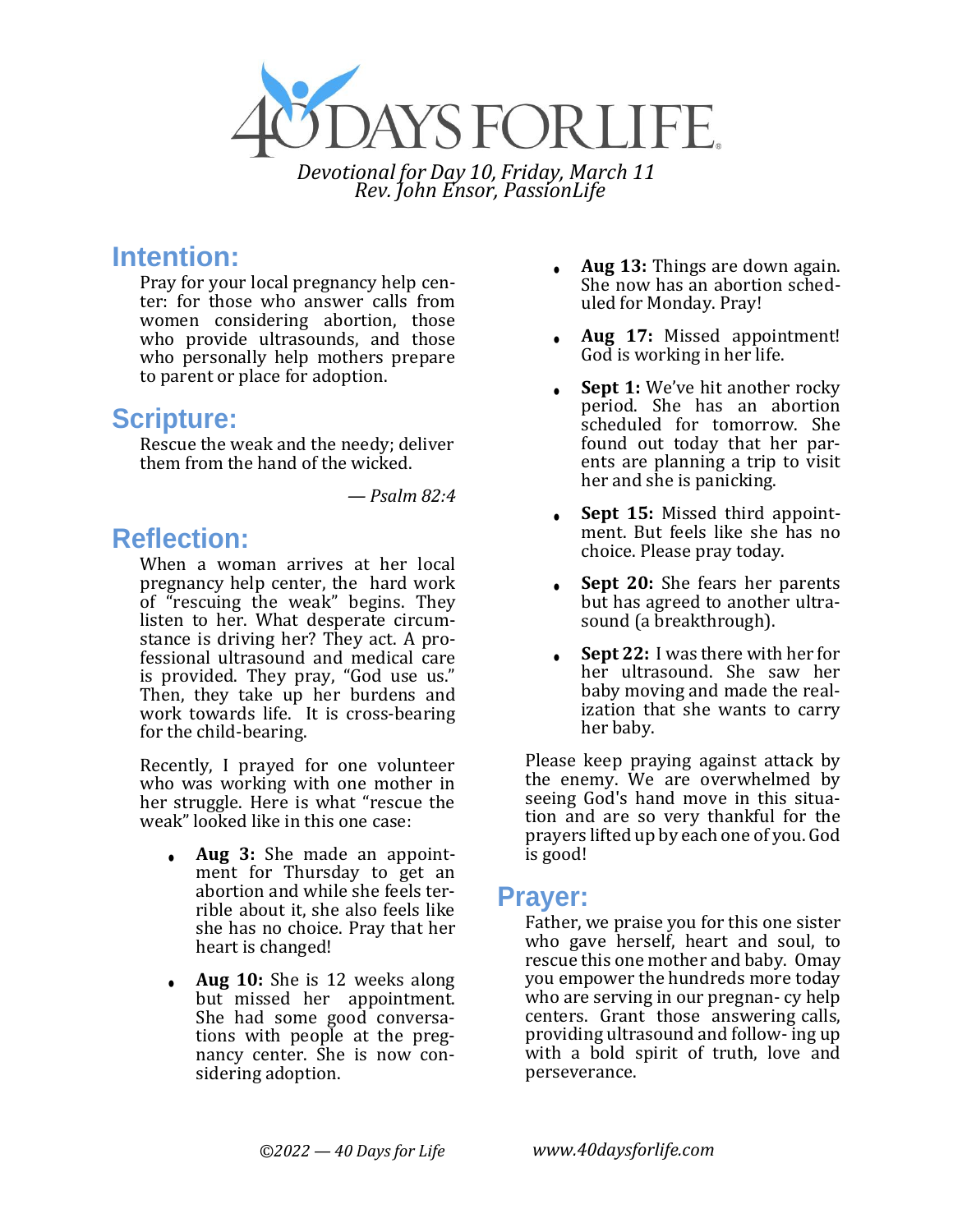

*Devotional for Day 11, Saturday, March 12 Jor-El Godsey, President, Heartbeat International*

Let us keep focused and faithful to the Lord's calling to champion life. Moreover, crisis breeds urgency.

#### **Scripture:**

I would have lost heart, unless I had believed that I would see the goodness of the Lord in the land of the living.

### **Reflection:**

Did you see the latest "breaking news" story?

Exactly.

There are so many. Every day. All the time.So much so that we are constantly bombarded by "Breaking News" from our social media feeds and email inboxes to the persistent crawl on our television screens. Yet what follows that label could be anything from an important update on a global crisis to a trivial announcement of the break-up of a Hollywood couple.

All of it is intentionally designed to distract us from our daily lives and immediate cares and gain our attention. That's because, to these media outlets, our attention means viewership, ratings, and clicks that

**Intention:** The enhance advertising revenue and **Intention:** influence.

> Outrage polarizes political partisans. And all of it is exhausting. When we try to respond to everything that upsets our sensibilities, breaking news can eventually break our spirit.

*—Psalm 27:13 (NKJV)* Distraction is an ancient tactic deployed in the biblical narrative to diminish the work of God - from Eve in the Garden to Samson to David to Nehemiah and more. Today we are bombarded with distractions.

Which one, you ask? us to accomplish is nearly as effective as if we quit altogether. Let's not give the devil that satisfaction.

> We need to keep our eyes more on "the goodness of the Lord" and less on the daily news.

#### **Prayer:**

Heavenly Father, keep our eyes firmly fixed on the good work You're doing in us, and want to do through us. Help us proclaim the Good News of the Lord Jesus in partnership with Your Holy Spirit. Grant me the discernment to avoid the things meant to distract me from faithfully fulfilling Your call to champion the Gift of Life. All honor and glory to You, the Giver of Life. Amen.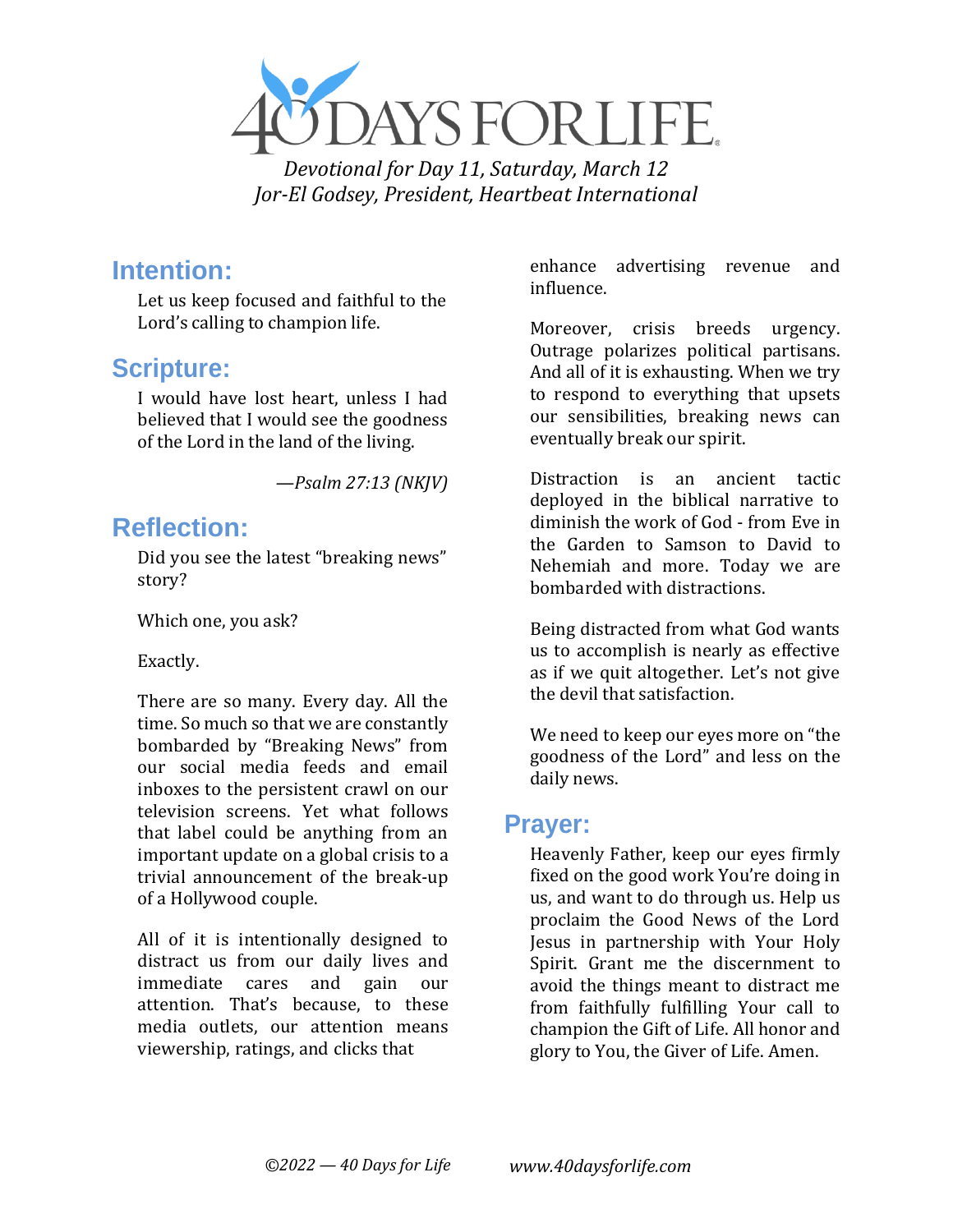

*Devotional for Day 12, Sunday, March 13 Kevin Burke, Executive Director, Rachel's Vineyard Ministries*

### **Intention:**

May the King of the Universe, who entered this world as a helpless infant,give us the humility to be healed.

### **Scripture:**

My power is made perfect in weakness. *—2 Corinthians 12:9*

### **Reflection:**

The great mystery of the Humility ofGod is very near and dear to the mis- sion of those serving in pro life and in aspecial way, post abortion ministries across this nation.

For those wounded by their participation in abortion, the door to healing often feels like crossing an abyss of great fear: fear of judgment, fear of being torn apart by the pain, by self hatred and rage at those who hurt and aban- doned you, and manipulated you in your time of temptation.

For men in particular, entering the unknown waters of emotional vulnerability, so necessary to healing calls for a different kind of courage that feels deceptively like weakness.

The door to healing is humility.

It is born in the inability to no longer control the pain, to live with the consequences of that tragic decision to reject life. The hearts cries out, "I have committed a grave offense against my Creator and I am consumed by regret, grief and sorrow!"

During these forty days let us pray for all who have participated in abortion and with love call them to healing and reconciliation. With healing these women and men can become as John Paul II proclaimed in the Gospel of Life, "the most eloquent defenders of everyone's right to life."

Jesus proclaimed, "I am the Vine, you are the branches" (John 15:5). To bear the greatest fruit, the branches must be pruned. Each level of pruning ofthe vine requires a deeper level of humility so that we can abandon ourselves toHis will.

This is not a lofty theological concept as much as it is an earthy experience of pulling weeds, tilling rocky soil, pruning and healing the vines. "If a man wishes to come after me, he must deny his very self, take up his cross, and begin to follow in my footsteps" (Mat- thew 16:24).

#### **Prayer:**

Lord, during these forty days, we ask that with each day of this sacred vigil, everything in us that separates us from your perfect will would be pruned from our hearts and souls.

In this blessed freedom may we experience a powerful anointing of your Holy Spirit. Filled with confidence and trust may we proclaim with the mother of Jesus, "Let it be done to me, according to your Word."

*©2022 — 40 Days for Life [www.40daysforlife.com](http://www.40daysforlife.com/)*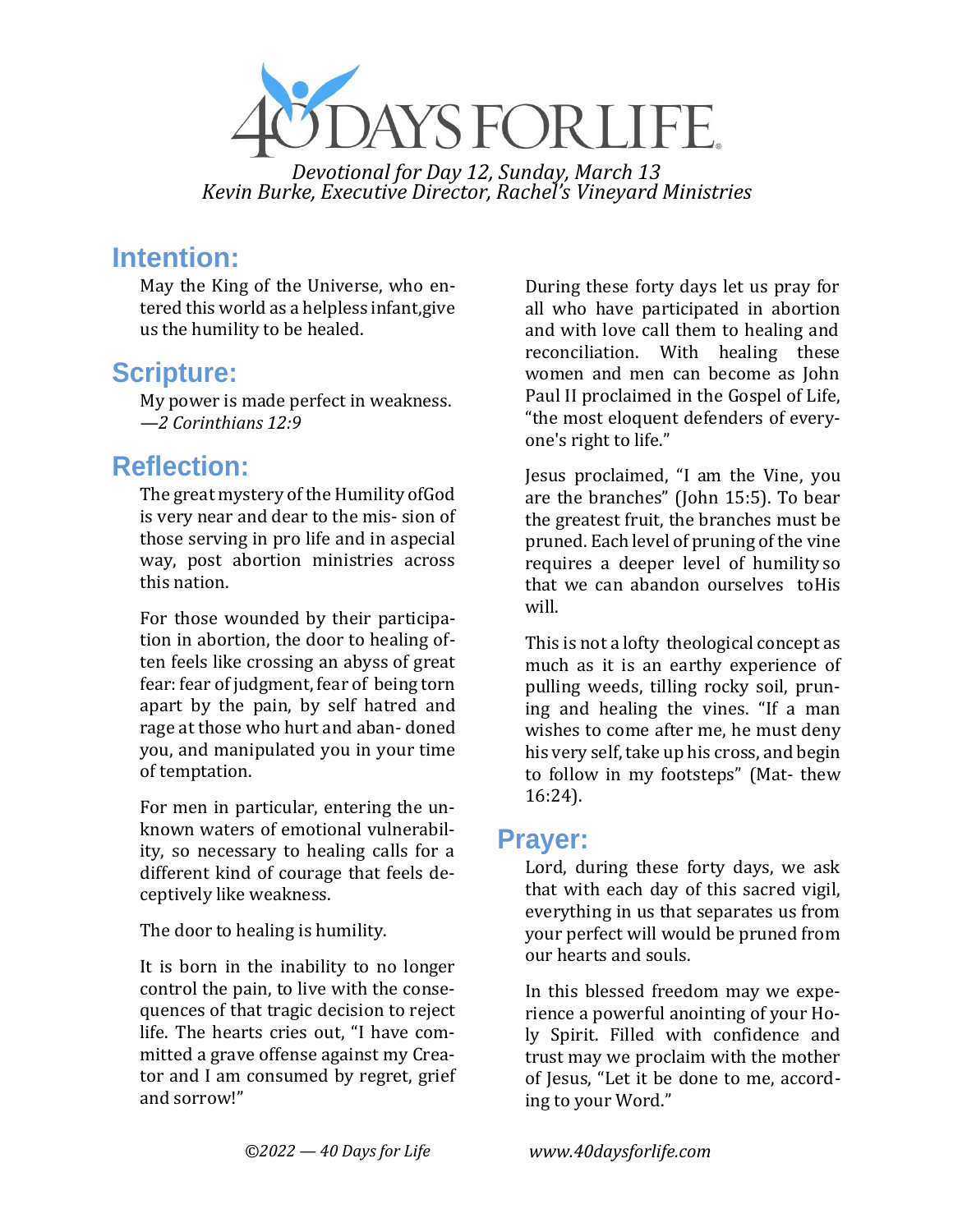

*Devotional for Day 13, Monday, March 14 Randolph Sly, National Pro-Life Religious Council*

### **Intention:**

For all fathers who are terrified of being fathers.

### **Scripture:**

A father of the fatherless, a defender of widows, is God in His holy habitation.

—*Psalm 68:5*

### **Reflection:**

I had a friend many years ago who confided in me that he was terrified of being a father. He and his wife alreadyhad two children when this revelation came forth. "I never knew my father," he explained, "and I have no idea whata father is supposed to do."

We continued to share about this, as well as pray together. He began to see he had a father's heart for his children.

His biggest problem was not a limitation on love but not knowing how to act out this love.

One day we talked about the verse quoted at the top of this page. I shared that he did know his Father… not his biological father but his Heavenly Father, who had rescued him from a life of destruction not many years before.

"How did your Heavenly Father guide you?" I asked. He talked about the ways

he had seen God's love offered to him and the way the Lord had used circumstances and the Scriptures to mold him and mature him.

"Well, the Lord wants to do the same thing through you for your children. Be available to His love and available to your kids. You'll do fine."

How wonderful it is to know that God takes a personal interest in each of us, many times using His faithful people – the Church – as channels of this love.

No one is fatherless who lives in the Lord. His fatherly care begins at the moment of our conception, as it is written, "you knit me together in my mother's womb" (Psalm 139:12), and continues to be poured upon us throughout our lives.

#### **Prayer:**

Heavenly Father, we thank you for caring about each of us so deeply. Help us to see and know you as our Father in heaven each and every day of our lives.

Your loving hand also rests on every child today carried in its mother's womb. May they be born into this world and come to know fully and per- sonally your endless love. We ask this through Jesus Christ our Lord. Amen.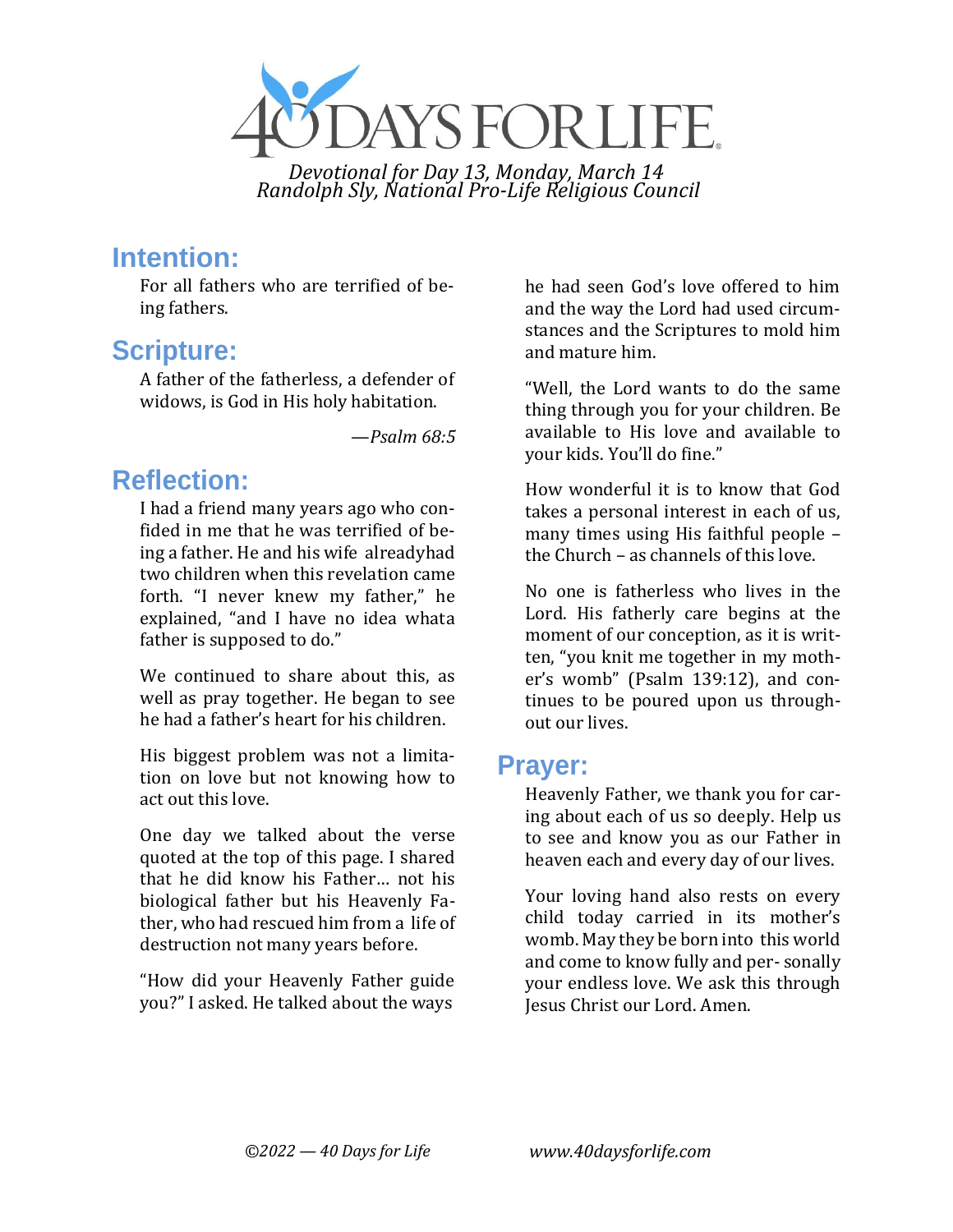

*Devotional for Day 14, Tuesday, March 15 Fr. Philomeno James, Marian Franciscan Priest, post abortive father, and 40 Days for Life campaign leader*

#### **Intention:**

Let us ask for the grace of "Perseverance" in prayer.

#### **Scripture:**

Blessed is a man who perseveres under trial, for once he has been approved, he will receive the crown of life, which the Lord has promised to those who love Him.

*— James 1:12*

### **Reflection:**

Outside of the abortion mills, these centres of destruction and denial of God's most precious gift of life, we see many of our spiritual soldiers praying for the conversion of hearts.

The heart is the key. If the heart converts, the Mother will not only save the child nestled in the womb, but future generations of that child.

The child somehow can sense the power of the prayer and the love directed towards itself, even if it has been rejected by many and even treated as a "disease" nowadays. You praying are the Lord's instrument of conversion outside the mill. The child somehow knows you are there.

Your prayer touched the Mother. Does the child then know whether the Mother's heart has turned back to God?

YES INDEED. As in Holy Scripture, when the Mother says "YES" to the plan of God, the child can even leap, as St. John the Baptist, in the womb.

Pray then for conversion of hearts but also pray for perseverance in this monumental spiritual struggle against the "culture of death." Perseverance to be always "available" at the "Modern Day Calvary" so that one day you may answer "YES" with humility to the question "Were you there with perseverance when they crucified my Lord?"

#### **Prayer:**

Lord, grant us the grace to be instruments of conversion of hearts to remove the spiritual blindness in the world and recognise all children as a beautiful gift of your Most Holy Divine Providence.

May we be converted ourselves and persevere each day and draw closer to your Most Merciful Heart, so that we can touch others and show them your Infinite Goodness.

We know that you will bring a greater good out of this evil of abortion. Did you not bring the greatest good ever, the Resurrection, from the greatest evil ever perpetrated by man, crucifying you on the "Tree of Life"? Amen.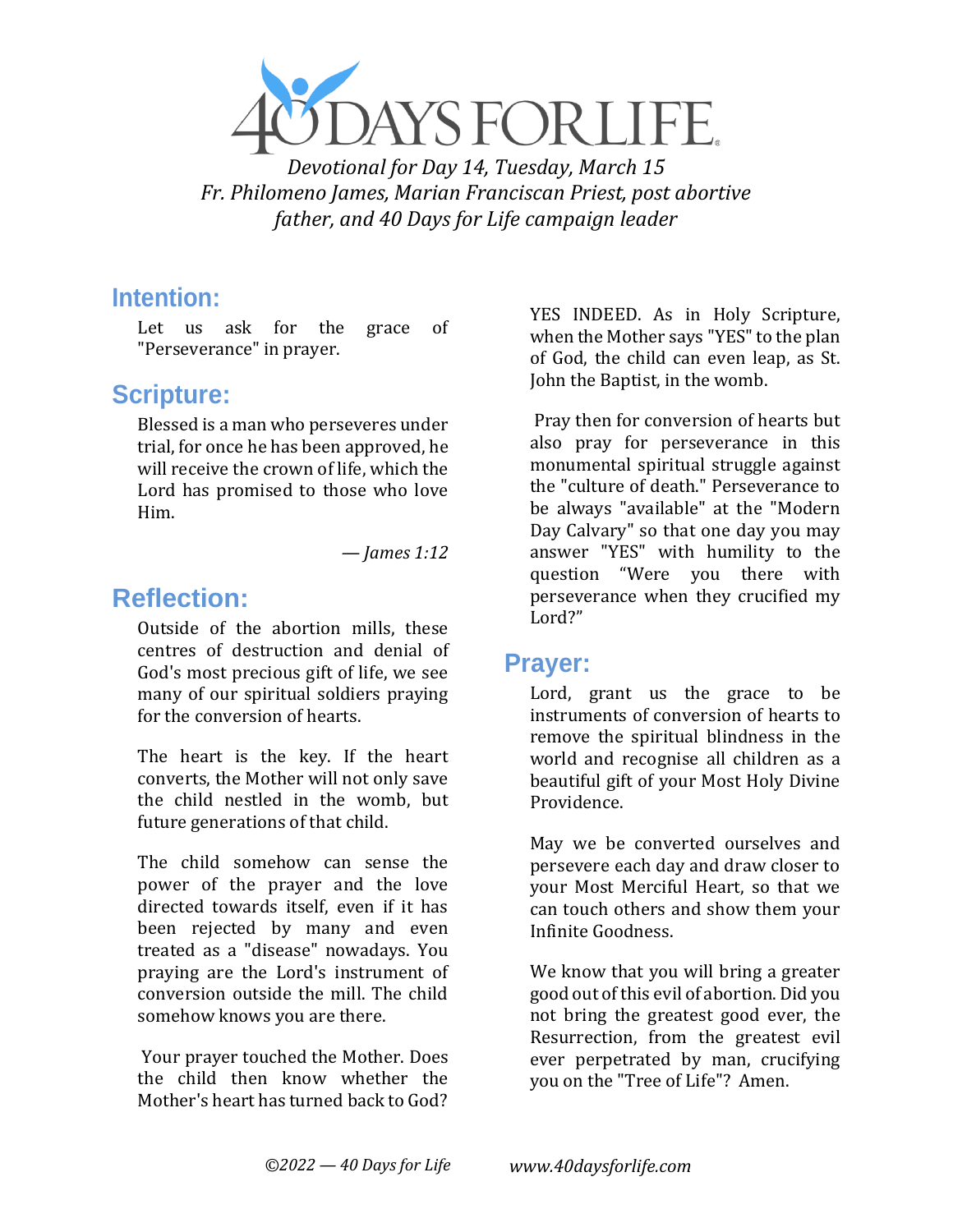

*Devotional for Day 15, Wednesday, March 16 Rev. Brian Walker, Program Director, Pro-Life Action* 

#### **Intention:**

As we cry out for those being led to death, let us remember the women and men who are weighing in the balance whether to turn their child over to a stranger to be killed, or to a stranger so their child can live.

#### **Scripture:**

So the woman conceived and bore a son. And when she saw that he was a beautiful child, she hid him three months. But when she could no longer hide him, she took an arc of bulrushes for him, daubed it with asphalt and pitch, put the child in it, and laid it in the reeds by the river's bank.

*— Exodus 2:3 (NKJV)*

### **Reflection:**

Such is the familiar account of the Hebrew woman whose trust in God compelled her to fashion a basket, place it in the Nile and deliver Moses to safety.

Thousands of sidewalk counselors and prayer supporters across the world pray for the day, the hour, the minute that God will use them to share with an expectant mother the precious act of releasing her child to be adopted.

That opportunity rarely happens. When it does, one will often hear, "...I'm not turning my baby over to a stranger!" The irony of her retort, by

keeping her appointment, she will be doing the very same thing. The abortionist, the ultimate stranger renders the adoption option null and void.

But let's not lose hope and continue to pray for those rare moments. We're really asking a lot. We are asking a woman to believe a total stranger, to place her yet to born child in a "basket", and launch him or her out to a stranger's care.

Think what would you or I do? Which "stranger" will I send my child to? How can we help the woman who's in fear, without hope and weary?

#### **Prayer:**

"The Lord has given me the tongue of the learned, That I should know how to speak a word in season to him who is weary." Isaiah 50:4

Heavenly Father, you are the God of all comfort and the light yoke. Help us to share the good news of the Gospel and the gospel of life. Give us compassion for the weary, those without hope, living in fear.

Help us deliver Your Word in the right way, the right spirit, with compassion so women will put their trust in you and have their children adopted. To God be the glory! Amen.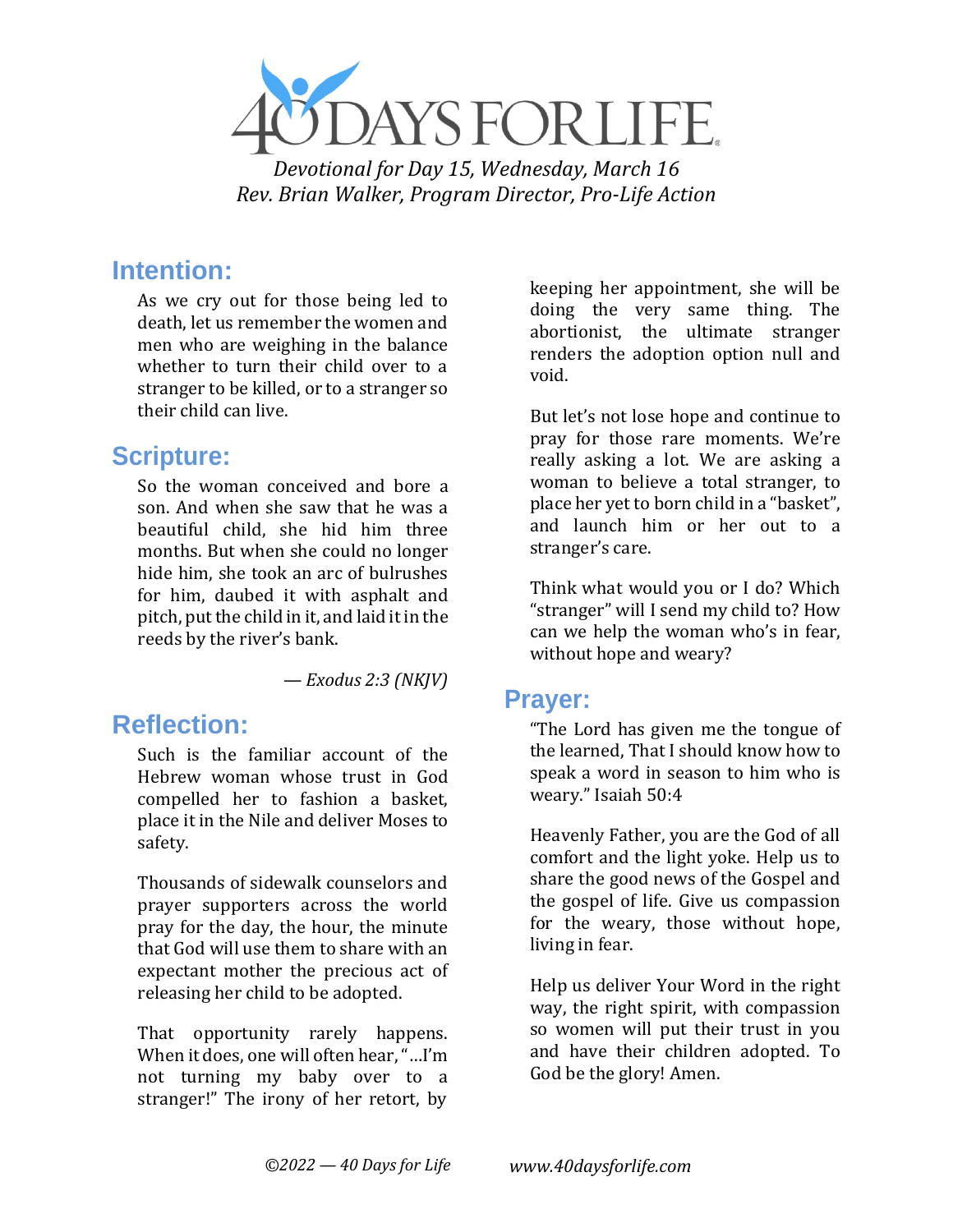

*Devotional for Day 16, Thursday, March 17 Rev. John Ensor, PassionLife*

#### **Intention:**

Pray for the mothers going into pregnancy help centers. The personal care, the free ultrasound, the ongoing practical help is designed to deliver them from those who profit in shedding innocent blood.

### **Scripture:**

Come to me, all who labor and are heavy laden, and I will give you rest.

*—Matthew 11:28*

#### **Reflection:**

"You have twins. That will be another \$350." She did not speak English. But she finally understood that they were telling her to go get more money and return for her abortion.

She had already given them her rent money. But they were not about to give her a two-for-one deal. They told her to get dressed and return with more cash.

A couple, who was praying outside, comforted her. They brought her to their local pregnancy help center.

The staff quickly saw that her personal circumstances were so desperate, and immediate, that they would need direct

and ongoing help from local Christians and churches. They started making calls.

Then they did the ultrasound. It showed there was only one baby, not two. This abandoned, immigrant, powerless mother was being exploited. She would do whatever she was told. Who would know? Who would care?

God calls us to "Rescue the weak and the needy; and deliver them from the hand of the wicked" (Psalm 82:4).

When you provide an alternative to abortion you are not only rescuing innocent babies, you are delivering mothers from the wicked: those who profit in the shedding of innocent blood. Pray for those who rescue and deliver daily at your local pregnancy help center.

#### **Prayer:**

Father, hear our prayer!

Snatch desperate mothers from thefire. Bring them out of our abortion businesses and into our pregnancy help centers. Deliver them from evil.

Use us to help them chose life and see your hand of provision.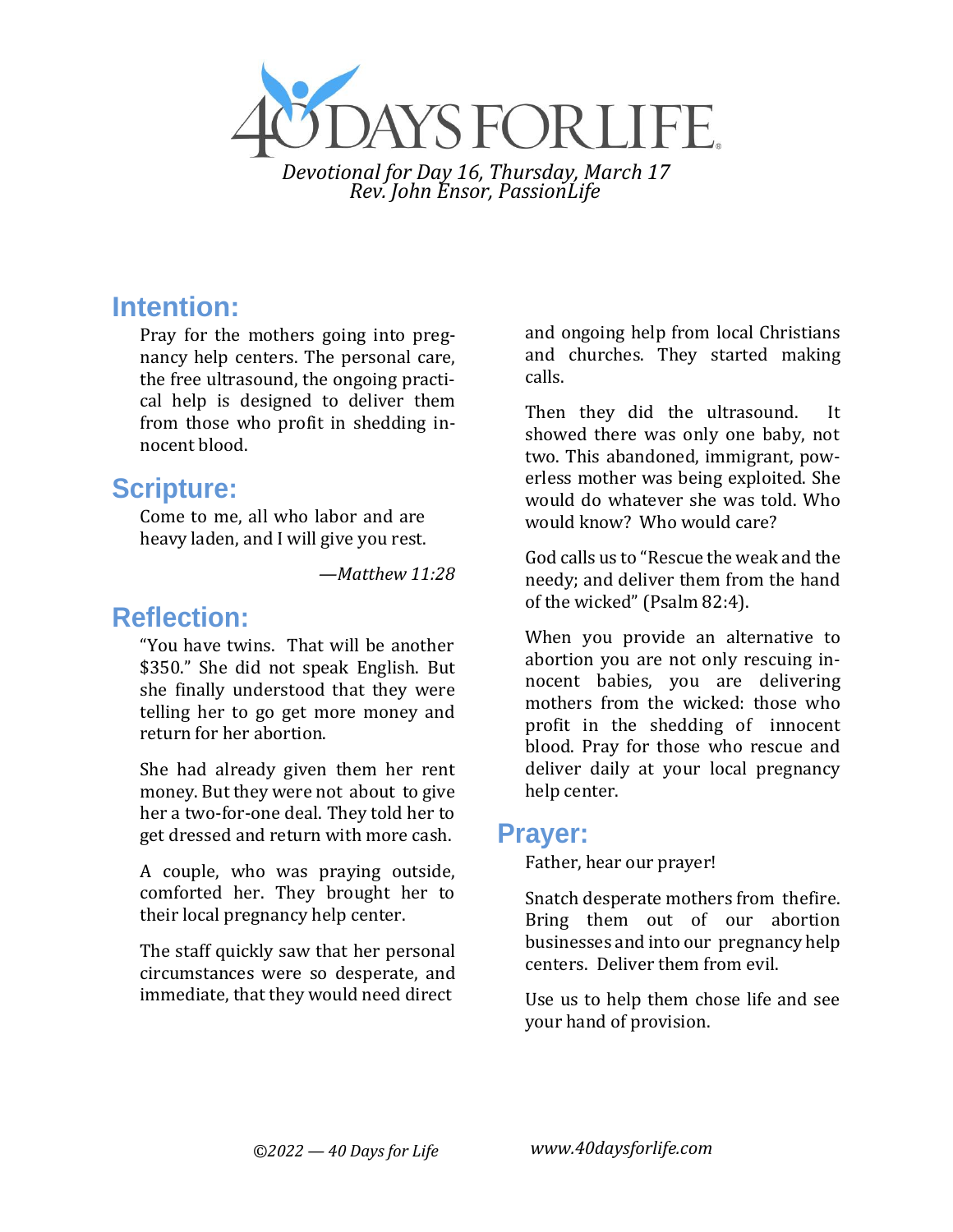

*Devotional for Day 17, Friday, March 18 Fr. Frank Pavone, National Director, Priests for Life*

### **Intention:**

May all understand more deeply thatthe pro-life message is rooted in two basic truths of life:

1) There is a God 2) He isn't me

And the Lord God formed man of the dust of the ground, and breathed into his nostrils the breath of life; and man became a living being.

—*Genesis 2:7*

### **Reflection:**

From the beginning of the Bible until the end, the theme is echoed that God alone has dominion over human life. He made it; shared it; died to save it; will raise it up forever.

The act of creation described in Genesis 2:7, and earlier in Genesis 1:26-27, is a sovereign act. God did not have to do it, and would have been happy for- ever without us. Yet without our askingfor it or earning it, God brought us out of nothingness and into life, and sus-tains our existence at every moment.

And He does so in Christ: "For by Him all things were created…in Him allthings exist" (Colossians 1:16-17).

"You are not your own," Paul declares in 1 Corinthians 6. God alone owns us. While He entrusts us to the care of one another, He does not allow any human being to own another.

A Southern California abortionist, **Scripture: Scripture: James McMahon, once explained how** he justified killing children after 20 weeks gestation by the process known as partial-birth abortion.

> He did not deny that this was a child, but rather asked, "Who owns the child?It's got to be the mother."

> The struggle over abortion is really a struggle over the dominion of God.

> The Christian individual, and the Christian Church, cannot sit idly by when others declare that God is not God.

#### **Prayer:**

Lord, we are yours. Thank you for breathing into us the breath of life.

Thank you for claiming us as your own.

May our words and actions in defense of human life proclaim to all the world that you alone are Lord of life and death, Lord of our freedom and of our choices.

We pray in Jesus' name, amen.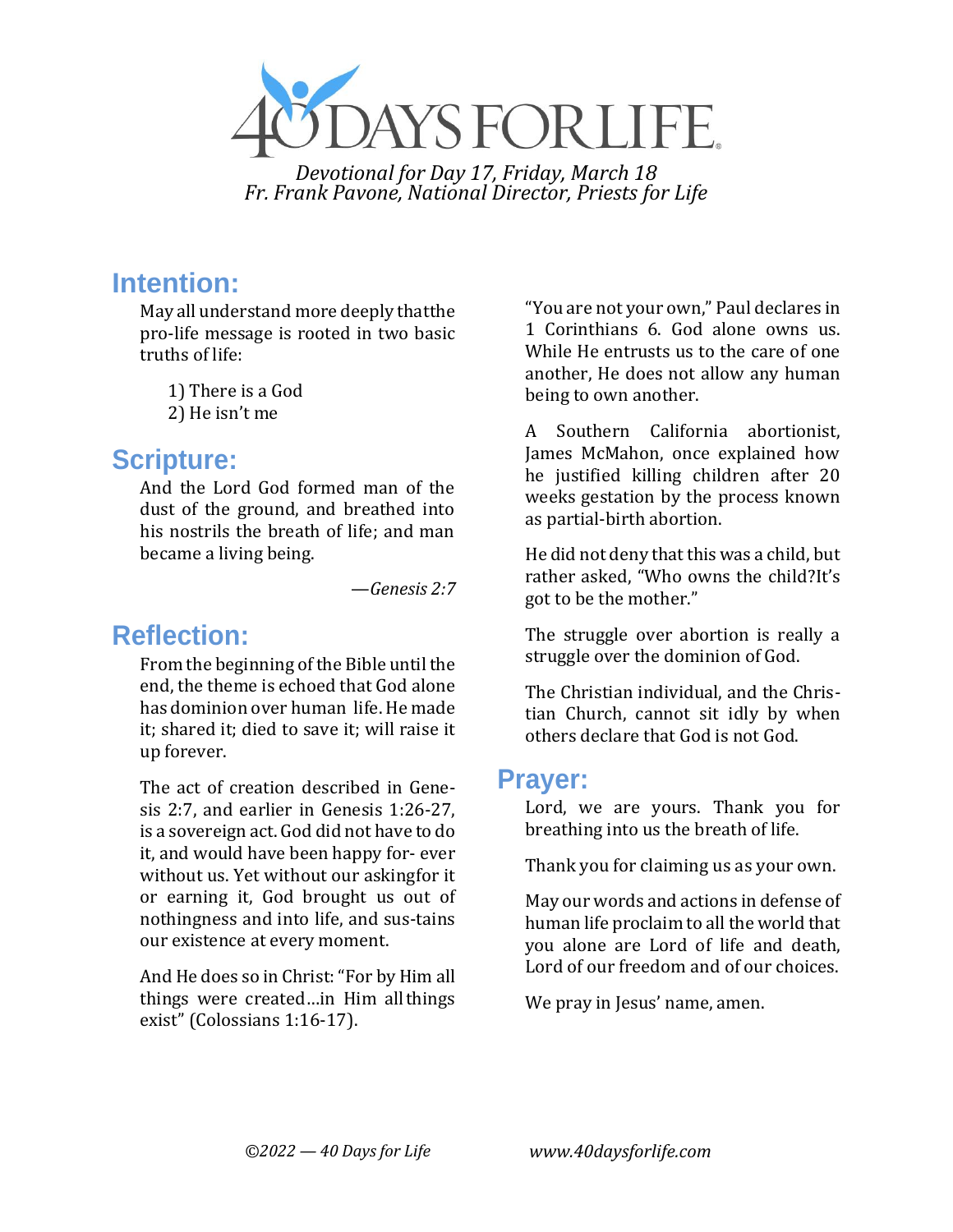

*Devotional for Day 18, Saturday, March 19 Randolph Sly, National Pro-Life Religious Council*

### **Intention:**

We pray for a flowering of the joy of parenthood.

#### **Scripture:**

Behold, children are a heritage from the Lord, the fruit of the womb is a re- ward. Like arrows in the hand of a war-rior, so are the children of one's youth. Happy is the man who has his quiver full of them; they shall not be ashamed, but shall speak with their enemies in the gate.

—*Psalm 127:3-5*

### **Reflection:**

I still vividly remember the day my first child was born. As she came into the world I gazed upon the most beautiful little baby I'd ever seen.

Later I was driving home from the hospital for a shower and a fresh change of clothes when a song came on the radio, "The Men in My Little Girl's Life"—a ballad about being a father as he watches his daughter grow through childhood to womanhood.

I wept as I listened, knowing the years would go by very fast—and they did.

Being a father, whenever I read the Psalm quoted above I'm always captivated by one word: "heritage." It basically means "something passed down from a preceding generation."

That little girl I watched being born and wept for is not mine to give to God like a product of our fertility, but ratherHis, which he has entrusted to us. So are all her siblings.

My wife and I share a great treasure: precious lives, which are placed in our lineage that His life with us might be perpetuated.

To the psalmist, this was a blessing from the Lawgiver, God Himself, who blessed Israel with another generation intended to continue their covenantal promise. For us in Christ, it is his gift of succeeding generations for His Church and her families.

These days I'm looking upon my grandchildren, and rejoicing that my children and their spouses will pass on the greatness of Christ's gospel to them and thus will continue the work of God in the world. What a blessing. What a heritage!

#### **Prayer:**

Heavenly Father, please keep me from taking for granted the gift of children. Help us to remember this heritage that you have given us.

Make us faithful stewards of these precious lives, that each generation might be raised in the nurture and admonition of the Lord. We ask this through Jesus Christ our Lord, amen.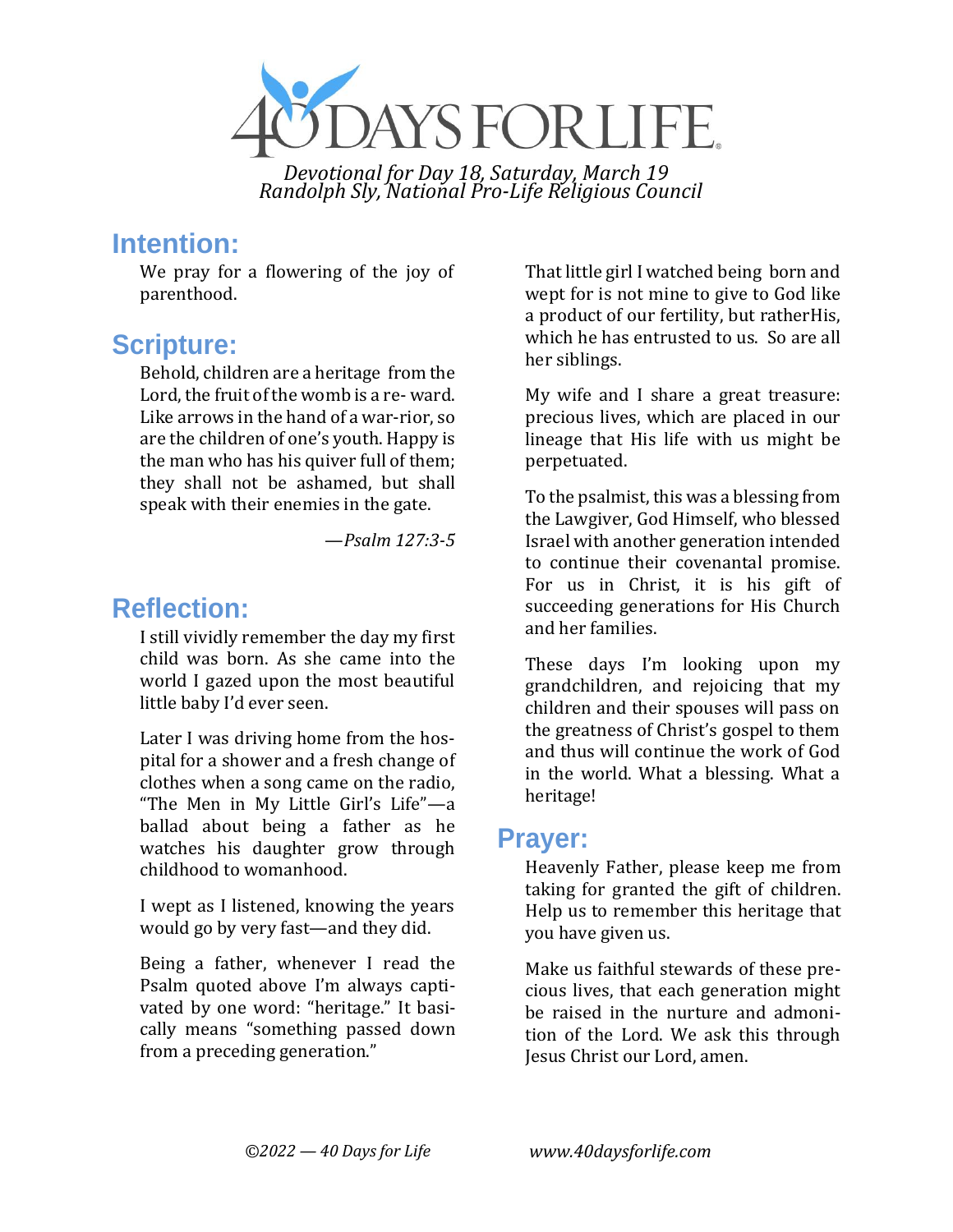

*Devotional for Day 19, Sunday, March 20 Jim Daly, President, Focus on the Family*

#### **Intention:**

In the effort to protect and defend life, let us appeal not only to the special revelation of Scripture, but also to the general revelation of science and the created order.

#### **Scripture:**

The heavens declare the glory of God, and the sky above proclaims his handiwork. Day to day pours out speech, and night to night reveals knowledge.

*— Psalm 19:1-2*

#### **Reflection:**

In the mission to foster a more pro-life culture, we often appeal to the Imago Dei—the very image of God that is divinely imprinted on every human life. We embrace theological truths and scriptural fundamentals to proclaim that every human being is sacred and worthy of protection—because each one bears the fingerprints of God Himself.

But we don't just have God on our side. Science proclaims these truths as well!

For a large segment of the population in a post-Christian world, phrases such as "the image of God" and "the sanctity of life" may seem foreign and indecipherable.

But just as the heavens, by their very existence, proclaim the glory of God, so, too, does the flickering image of a precious preborn baby on a sonogram screen. Ultrasound technology offers a unique window into something sacred. Seeing the fingers and toes, hearing the tiny heartbeat—these powerful moments speak to the beauty and humanity of life in the womb in a language that everyone can understand. The image of God, indeed.

#### **Prayer:**

Heavenly Father, thank you that creation itself proclaims your existence and points to your truth. With the explicit testimony of your Word as our foundation, may we also help those around us understand that the sciences of conception and gestation reveal profound and immutable truths about You and about what it means to be created in Your image.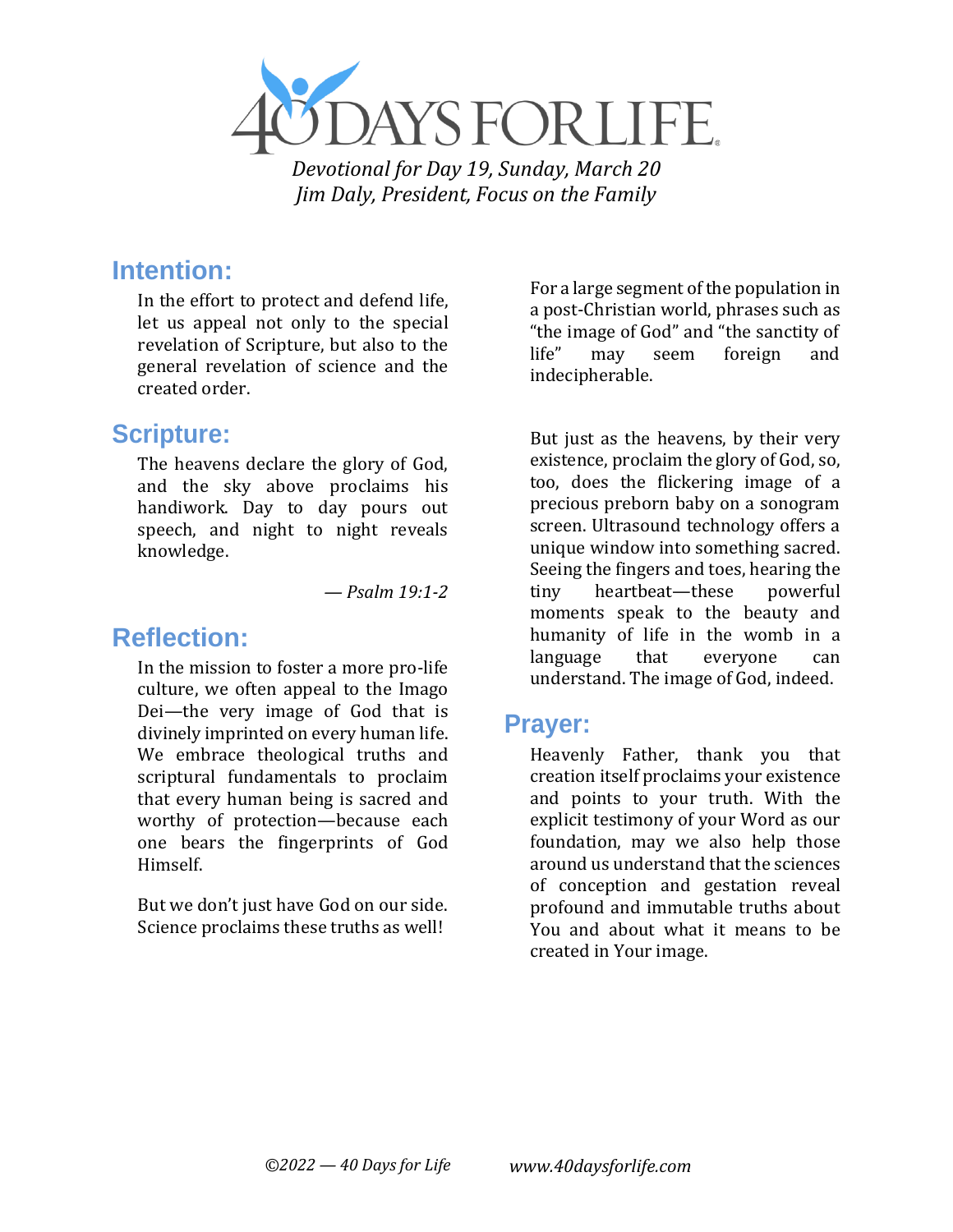

*Devotional for Day 20, Monday, March 21 Rev. Ben Sheldon, President Emeritus, Presbyterians Pro-life*

#### **Intention:**

That we may realize the generational impact of abortion.

### **Scripture:**

Isaac prayed to the Lord for his wife because she was barren; and the Lord granted his prayer and Rebekah his wife conceived. The children struggled together within her, and she said, "If it is thus, why do I live?" So she went to inquire of the Lord.

And the Lord said to her, "Two nations are in your womb, and two peoples, born of you, shall be divided; the one shall be stronger than the other, the elder shall serve the younger."

*— Genesis 25:21-23*

#### **Reflection:**

What an answer to prayer!

Who dares to say that the unborn are not human, with distinct personality and character right from the moment of conception?

This account emphasizes the vitality and uniqueness of the twins who, because of Isaac's prayer for his wife, were conceived in Rebekah's womb.

When Rebekah was told by the Lordthat the older would serve the younger

twin, God already knew that Jacob and Esau would lead turbulent and conflicted lives.

God knows us and knows all about us, including our personality and disposition long before we are actually born, indeed, from the moment we are conceived in our mother's womb.

What a tragedy of gargantuan proportions that babies, planned and endowed by the Creator, with distinct and unique personalities and with, perhaps, a future and destiny intended for greatness, have their lives snuffed out by cruel abortionists before they ever see the light of day! May our prayers that the dreadful scourge of abortion in our land may vanish be as fervent as Isaac's were for Rebekah.

#### **Prayer:**

O, God, you formed us in our mother's womb and planned a unique and special life and purpose for each of us, and we do thank you. Grant that we may pray and work for an end to abortion, especially in these 40 days, so that no unborn baby you have made may fail to achieve your divine intention for him or her because of intentional abortion. We pray this for the sake of your Son, our Lord Jesus Christ. Amen.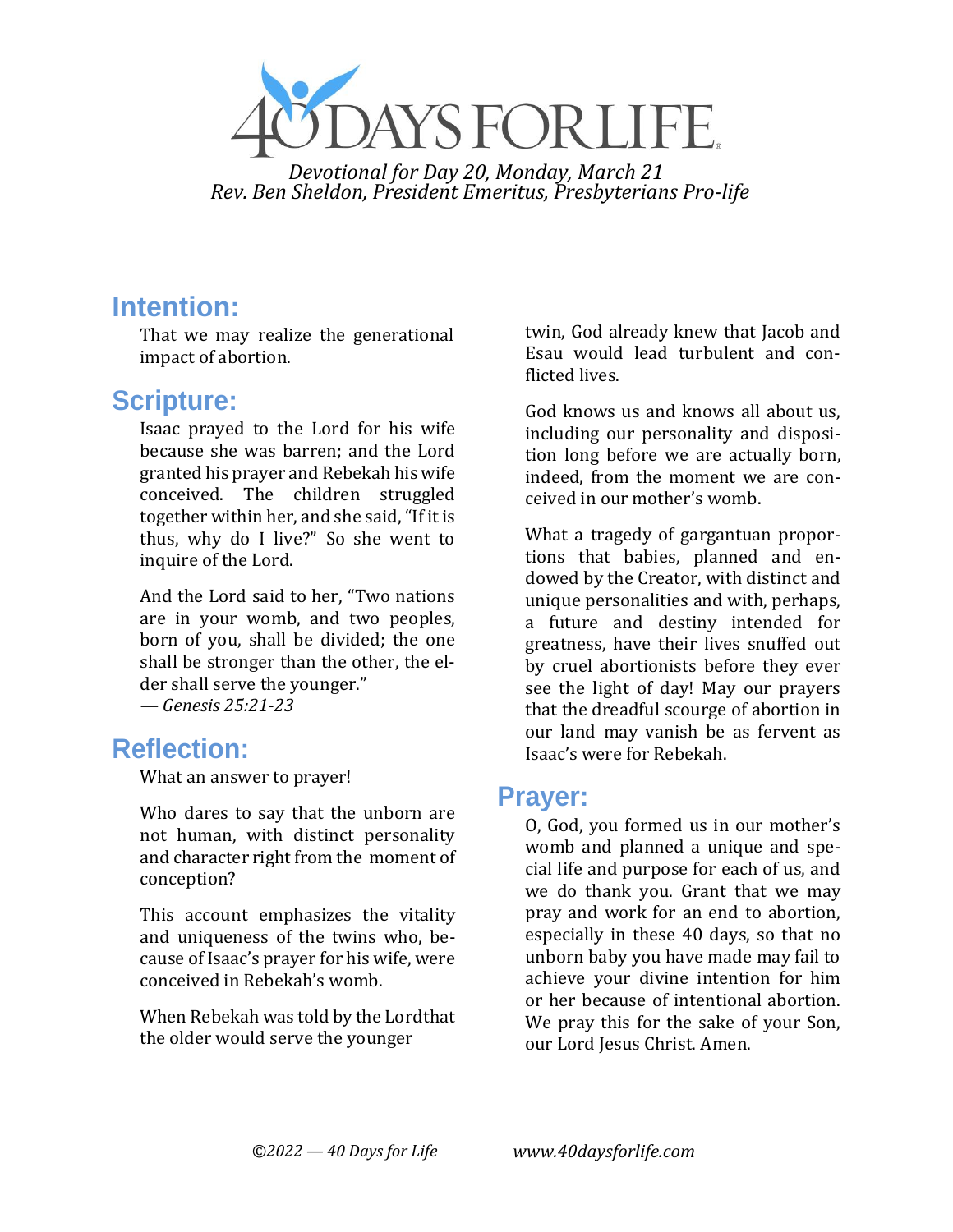

*Devotional for Day 21, Tuesday, March 22 Fr. Paul Felix, Chaplain, 40 Days for Life*

#### **Intention:**

May we rely on the Lord to grant us the grace of final perseverance.

#### **Scripture:**

I believe I shall see the Lord's goodness in the land of the living.

Wait for the LORD, take courage; be stouthearted, wait for the LORD!

*— Psalm 27:13-14*

### **Reflection:**

The inspired Psalmist expresses to the Lord something that weighs heavy in the hearts of most people who take seriously the effort to live a righteous life in the service of God and neighbor. In so doing, we are reminded that we are not alone in our plight. We know objectively, and we feel deeply that the Lord has called us to stand up and oppose the injustice and struggle against the atrocity of abortion.

Our opponents ridicule, sneer and mock us. This is not unlike the way Jesus was ridiculed and mocked throughout the three years of his public ministry and most intensely during his Passion and death on the Cross. This has always been the case for those sincerely dedicated to serving in the prophetic role out of love for God and neighbor. Our Lord exhorted His disciples to "turn the other cheek" and to "go the extra mile". "You have heard

that it was said, 'You shall love your neighbor and hate your enemy' But I say to you, love your enemies, and pray for those who persecute you." (See Matt 5: 38,ff.)

We don't impose on God our list of prerequisites to be fulfilled as a precondition for our obedience. We are not engaged in our effort for the recognition or praise of our fellow man. "We walk by faith, not by sight." We are doing this because we believe in God and are obedient to Him.

Of course, we have our moments of fatigue, weariness, and discouragements. But the Psalmist provides us the exhortation to Faith, Hope and Love.

#### **Prayer:**

Good and loving Father,

Keep us stouthearted in Your Word of Truth, placing all our faith and Hope in You.

Give us the patience to wait for Your providential care.

As we repent of our own sins, give us the courage to speak the truth in love and to be ready to forgive those who offend us.

We ask this through Jesus Christ our Lord

Amen.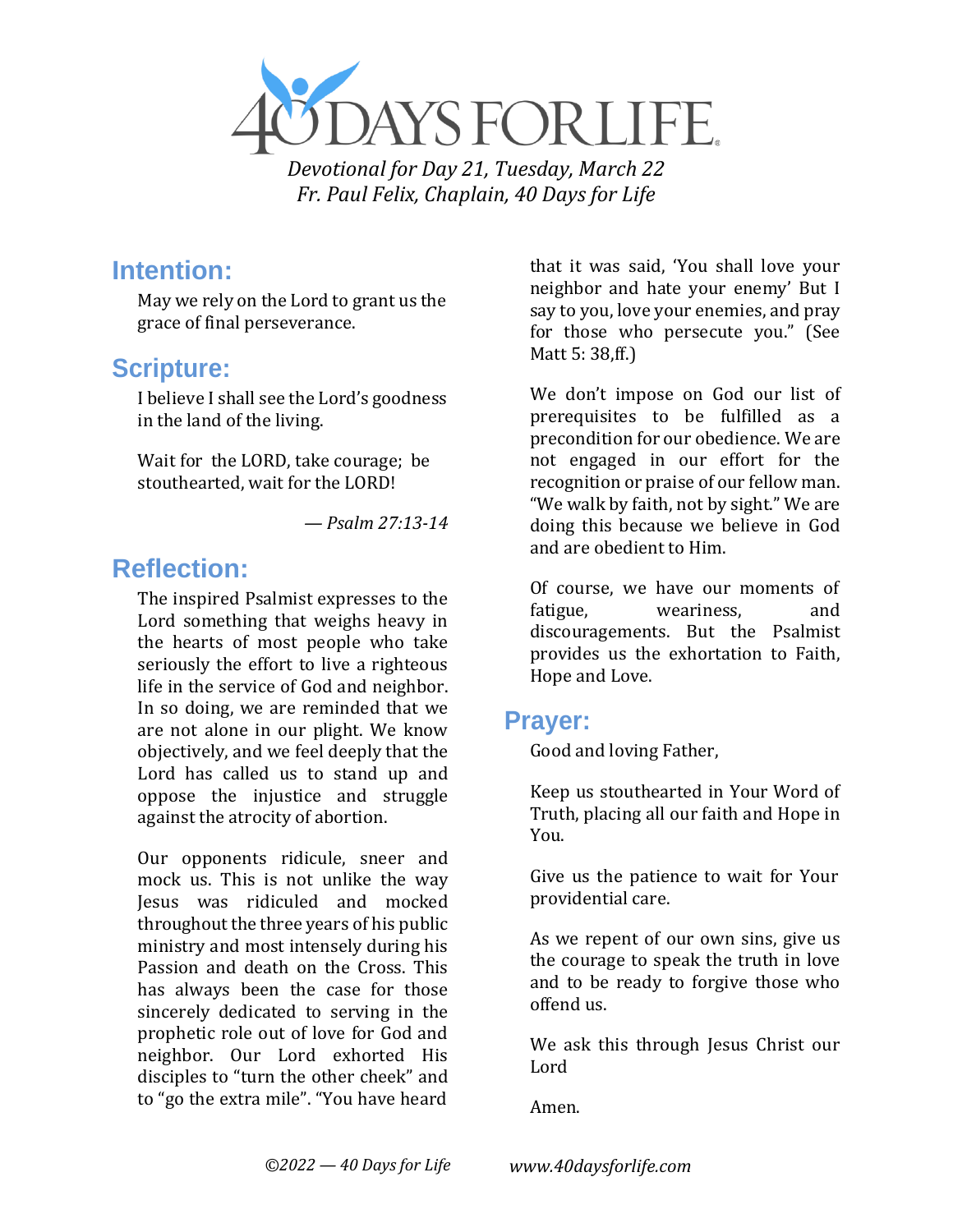

*Devotional for Day 22, Wednesday, March 23 Georgette Forney, Anglicans for Life*

### **Intention:**

May those who hold life as trivial realize that we live because God wills it so.

### **Scripture:**

Who among all these does not knowthat the hand of the Lord has done this, in His hand is the life of every creature and the breath of all mankind.

*— Job 12:9-10*

### **Reflection:**

Job was a man acquainted with grief, trials and tribulation. He had everything taken from him, including his family. He endured sickness, ridicule and judgment from his friends.

Everyone gave him advice about his situation, questioning his spirituality and his God. Job's circumstances were bad but he never loses faith. Why? Because "the hand of the Lord has made all life." Created by God, he knows his life has meaning and purpose, regard- less of the circumstances.

In our present culture, we've lost that basic truth; every life is made and allowed to live by God's sovereign authority. As people who pride ourselves on our independence, we have a hard time acknowledging our dependence on God.

From our creation, when we were knit together in our mother's womb to our last breath, God's word is clear that "in

His hand is the life of every creature and the breath of all mankind."

It's time for us as individuals, and as a society, to recognize that we exist by God's grace and turn back to Him, honoring His word and His teachings. Why? Because our world is full of Jobs, people who are dealing with trials and tribulations and hurting desperately.

Job's response should be ours as well. Regardless of what we face (even an unplanned pregnancy) God in His wisdom and mercy will redeem it.

How do I know? Job's friends who doubted God's sovereignty cry out to God asking for help, God instructs Job to pray for his friends and after he does, God restores all that Job had lost.

In other words, because Job never lost faith and knew and trusted His Creator, the Lord blessed Job.

#### **Prayer:**

Thank you Father God for being the Creator of my life and every life. Please give me, and the society in which I live, an appreciation for your gift of life.

Please help us set aside our pride and acknowledge that we need you.

Show me how I can honor you today in response to all the blessings you bestow freely. In the name of Jesus, amen.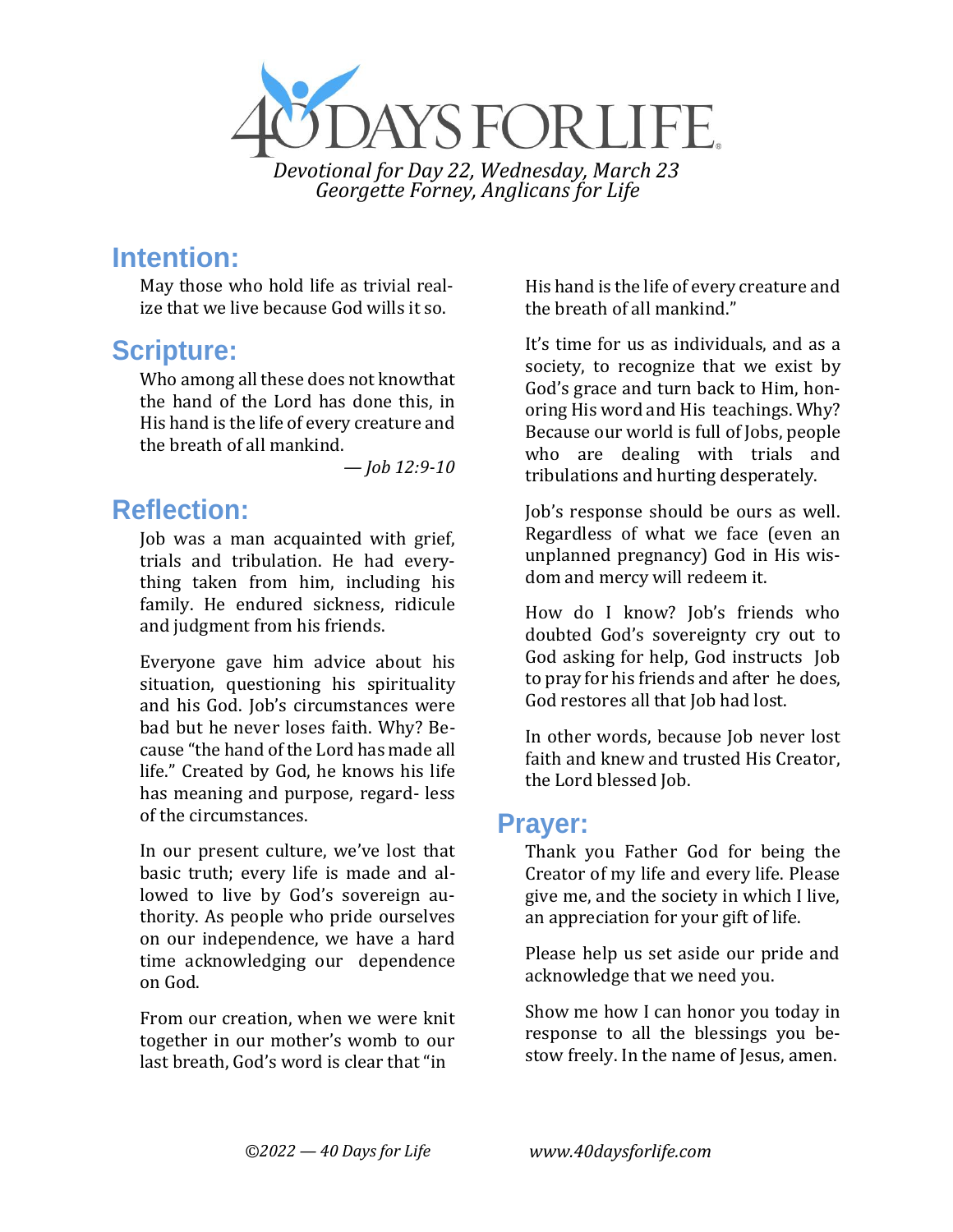

*Devotional for Day 23, Thursday, March 24 Dennis DiMauro, Lutherans for Life*

#### **Intention:**

We pray for the strength to love those who do not love us.

#### **Scripture:**

But the Lord said "You have had pity on the plant for which you have not labored, nor made it grow, which came up in the night and perished in the night. And should I not pity Nineveh,that great city, in which are more than one hundred and twenty thousand per-sons who cannot discern between theirright hand and their left, and much livestock? Should I not be concerned about that great city?"

—*Jonah 4:10-11*

### **Reflection:**

God doesn't value people and things like we do. Jonah loved a shade tree more than an entire city of sinful people. We love our dogs more than a terrorist. We love our cars more than a beggar on the side of the road. And sometimes, we love our money more than a child growing in a desperate teenager's womb. But God isn't like us. Genesis 1 tells us that humans were the capstone of God's creation.

We were created on the sixth day after God had completed the land, the stars, the plants and the animals.

Therefore, His love for us is greater than His love for a plant, an animal, or any other created thing.

And the book of Jonah tells us that He loves even the most sinful people and seeks to bring them into His merciful arms. And it's a love that seeks to touch all of his created children: that desperate teenager, the baby growing in her womb, even tyrants and terrorists.

So it's up to us to imitate God's merciful love by helping and praying for those who persecute us, and those who don't love us back.

#### **Prayer:**

Gracious God, loving our enemies seems like one of most difficult things you could ask of us.

Please remind us that this is how you love and that if you ask it of us then you will give us the grace to do it. This we ask through Christ our Lord. Amen.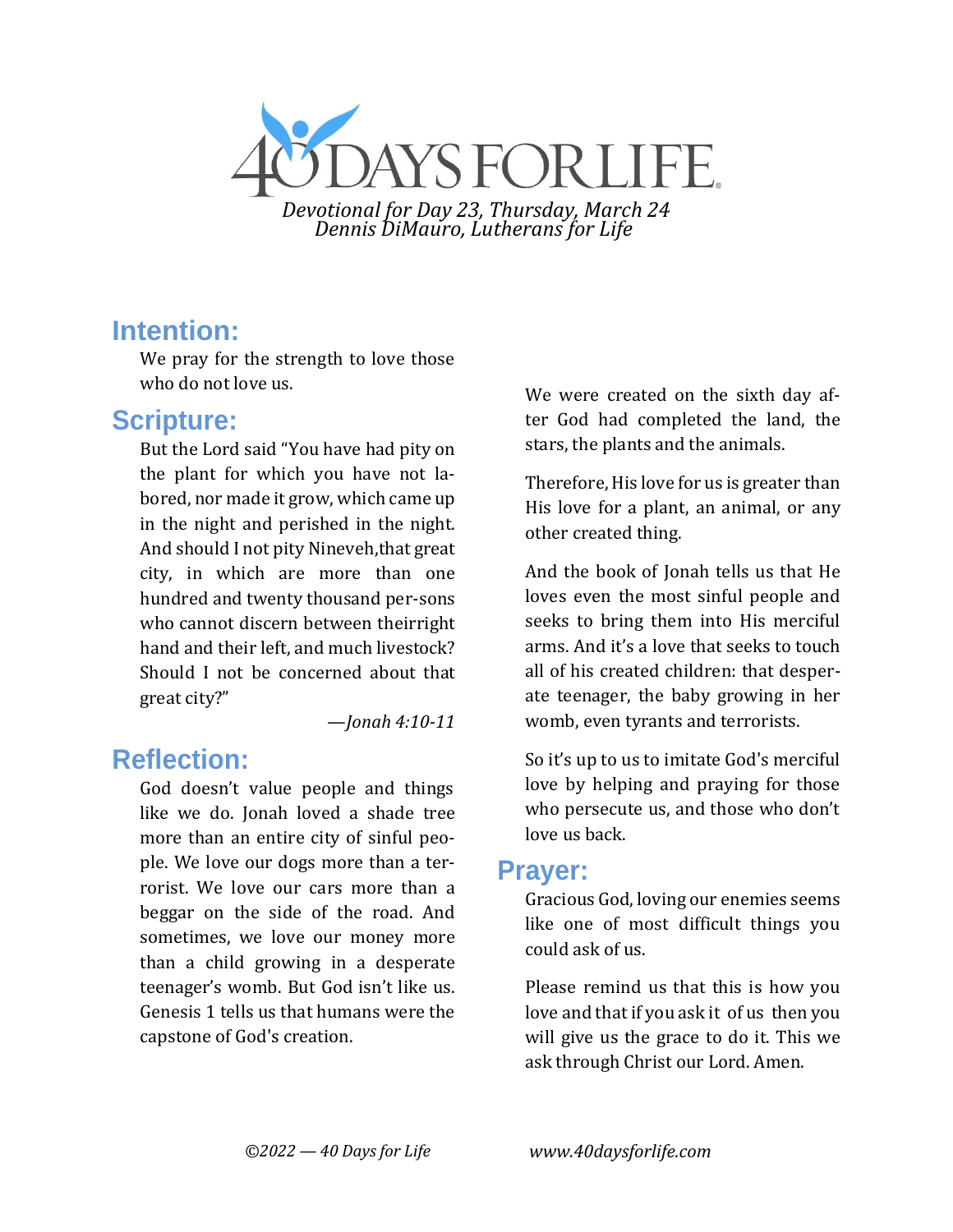

*Devotional for Day 24, Friday, March 25 Most Rev. Alexander K. Sample Roman Catholic Archbishop of Portland* 

#### **Intention:**

For All Women Who Are Pregnant

#### **Scripture:**

I have come that they might have life and have it more abundantly.

*— John 10:10*

#### **Reflection:**

Jesus desires fullness of life for each one of us. He came that we might have life and have it more abundantly. But when life is filled with trials and crosses, we can begin to see it more as a burden than a blessing. Our hearts go out to all those who are feeling the heavy burdens of life. We are especially mindful of those women who find themselves distressed by a pregnancy they did not expect. May our Lord Jesus come alongside them and help them understand that even during trials, life is a blessing.

While many women rejoice to learn they are pregnant, others are crushed by the news. In every case, we want to lift these women up to the Lord. He alone understands the workings of the heart and the unique circumstances surrounding each pregnancy.

Children are a beautiful gift from God. They bring life and light and joy into the world. God himself chose to come into the world as a child, and he did so by way of a mother who said "yes" to God and "yes" to life. May all mothers find their strength, courage, and joy in the Lord.

#### **Prayer:**

Heavenly Father, You are the author of life and all that is good. Thank You for the gift of Your Son, Jesus, and the promise of eternal life in Him. We humbly ask You to bless and protect all women carrying new life in their wombs. Fill them with a motherly love beyond measure. Be close to those facing an unexpected pregnancy. Give them strength and courage to overcome every trial. Give all mothers grace and tenderness to embrace their children as precious gifts. Through Your Holy Spirit, grant us all fullness of life in you. We make this prayer in the name of Your beloved Son, Jesus. Amen.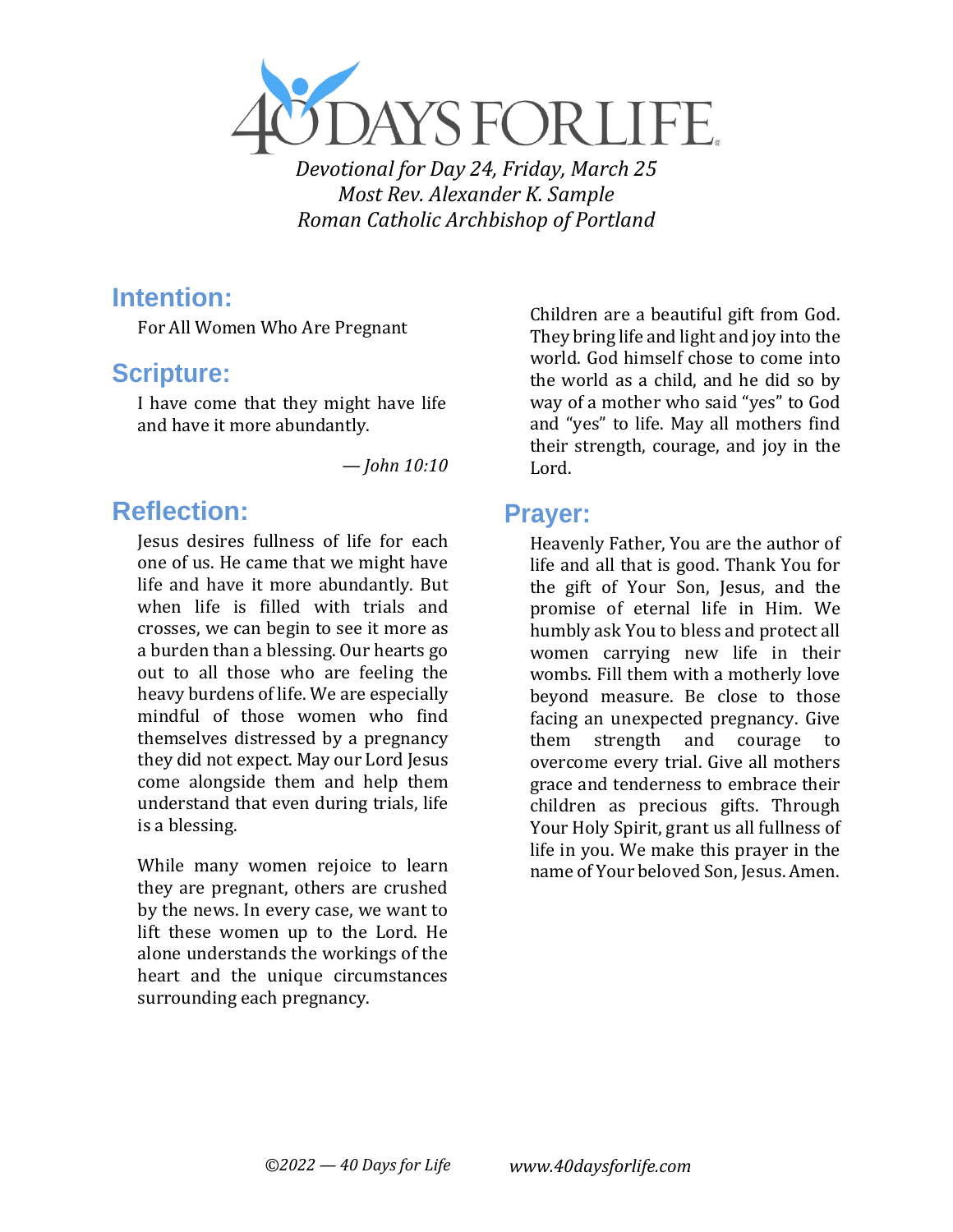

*Devotional for Day 25, Saturday, March 26 Rev. J. Kirk van der Swaagh, Conservative Congregational Christian Conference*

### **Intention:**

We pray for the conversion of all those who refuse to acknowledge that human life belongs only to God.

#### **Scripture:**

Then the word of the Lord came to me, saying: "Before I formed you in the womb I knew you; Before you were born I sanctified you; I ordained you a prophet to the nations."

*— Jeremiah 1:4-5*

## **Reflection:**

To be or not to be?

There is no question!

The question of "being" is something philosophers have long pondered.

What is the meaning of being and what is the source? In the passage before us, we have our answer.

We have being because we are known by God.

For God to declare that he knows and sets apart the prophet Jeremiah even before he is conceived indicates that our being rests in God's own being.

Because He is and because He wills we, therefore, are and do.

The Apostle Paul says as much when he declares before the philosophers of his day,"In Him we live and move and have our being" (Acts 17:28).

One of the tragedies of the abortion culture is that life in the womb has been so heartbreakingly devalued.

To embrace the arguments of the "prochoice" crowd one must conclude that the child in the womb doesn't exist, isn't there, has no being. But nothing could be further from the truth.

That child is known by God and, as such, has being.

#### **Prayer:**

Lord God, we confess that in You we live and move and have our being.

Because You are, we are.

May we find grace from You to affirm the being of every human and may we labor to make this truth known to the world around us. Amen.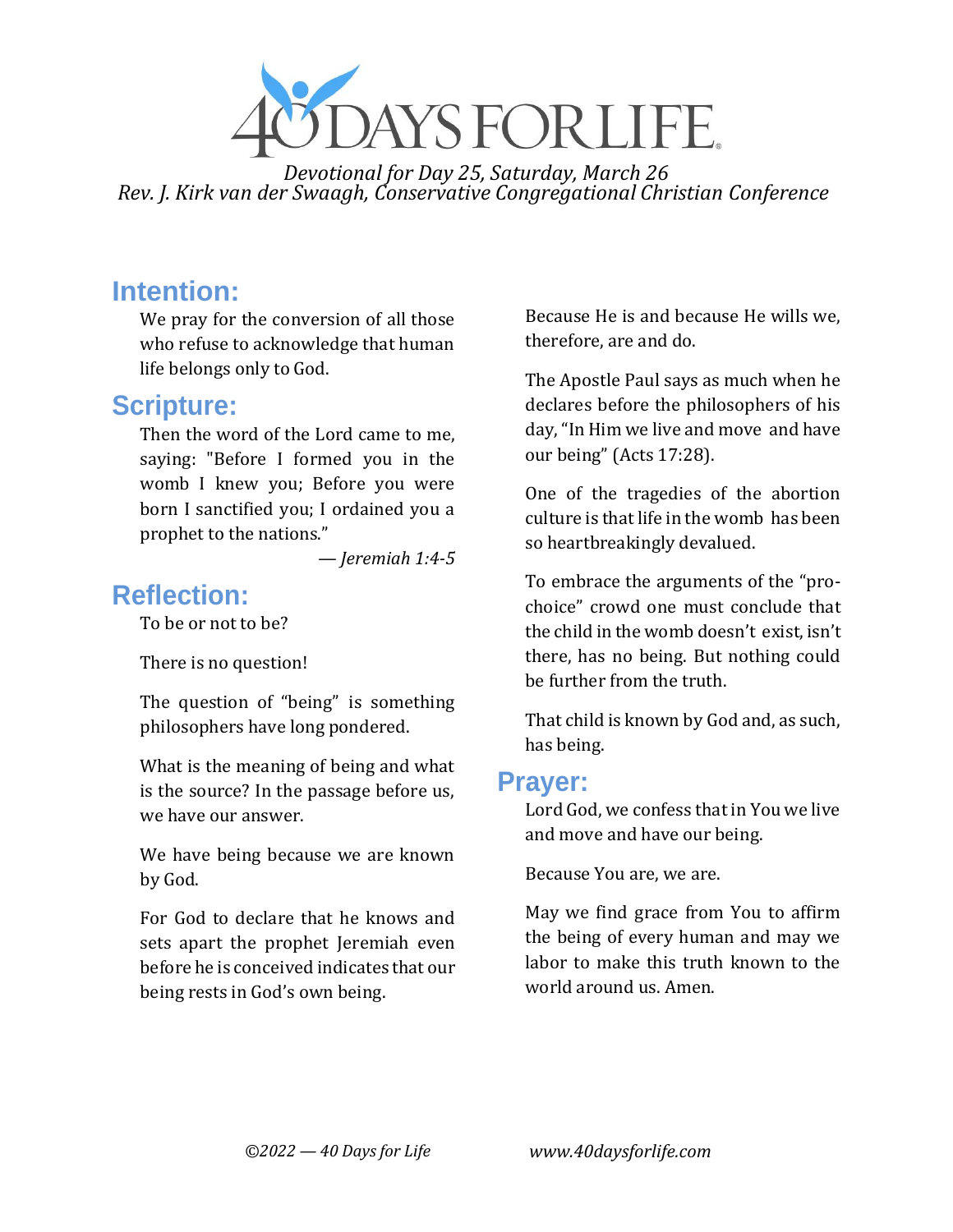

*Devotional for Day 26, Sunday, March 27 Vera Faith Lord, Director, Alpha/Omega Life Ministry*

#### **Intention:**

their purpose may discover it in God and therefore have the courage to choose life.

#### **Scripture:**

These all wait for you, that you may give them their food in due season, what you give them they gather in; you open your hand they are filled with good. You hide your face, they are troubled; you take away their breath, they die and return to their dust. You send forth your Spirit, they are created;and you renew the face of the earth.

— *Psalm 104:27-30*

### **Reflection:**

"I am a feather on the breath of God."

As the quote above portrays, we are more today than yesterday. upheld by the power and purpose of God. Our very existence on earth, from our body's first breath to its last, when we leave it to return home, is our Father's choice and happens only by His willing to do so.

Pray that those who have forgotten **He who created the universe also cre**ated that which is "me." I do not "have" a soul – I AM a soul, as well as a body.

> My entire purpose in this life is to find my way back to my Creator.

#### **Prayer:**

Beloved Father, remind us today that there is no truth but you.

Do not let us fall prey to the evil one's lie that we may choose death.

Remind us right now that you, who created all life, are in control of all life, and let us know right now that you who created all life, are in control of all life, and let us choose life always.

Father, please let us hear your voice

Keep lighting the pathway home, for us and for all who participate in this 40 Days for Life campaign.

Father, we're on our way. Through Jesus Christ our Lord, amen.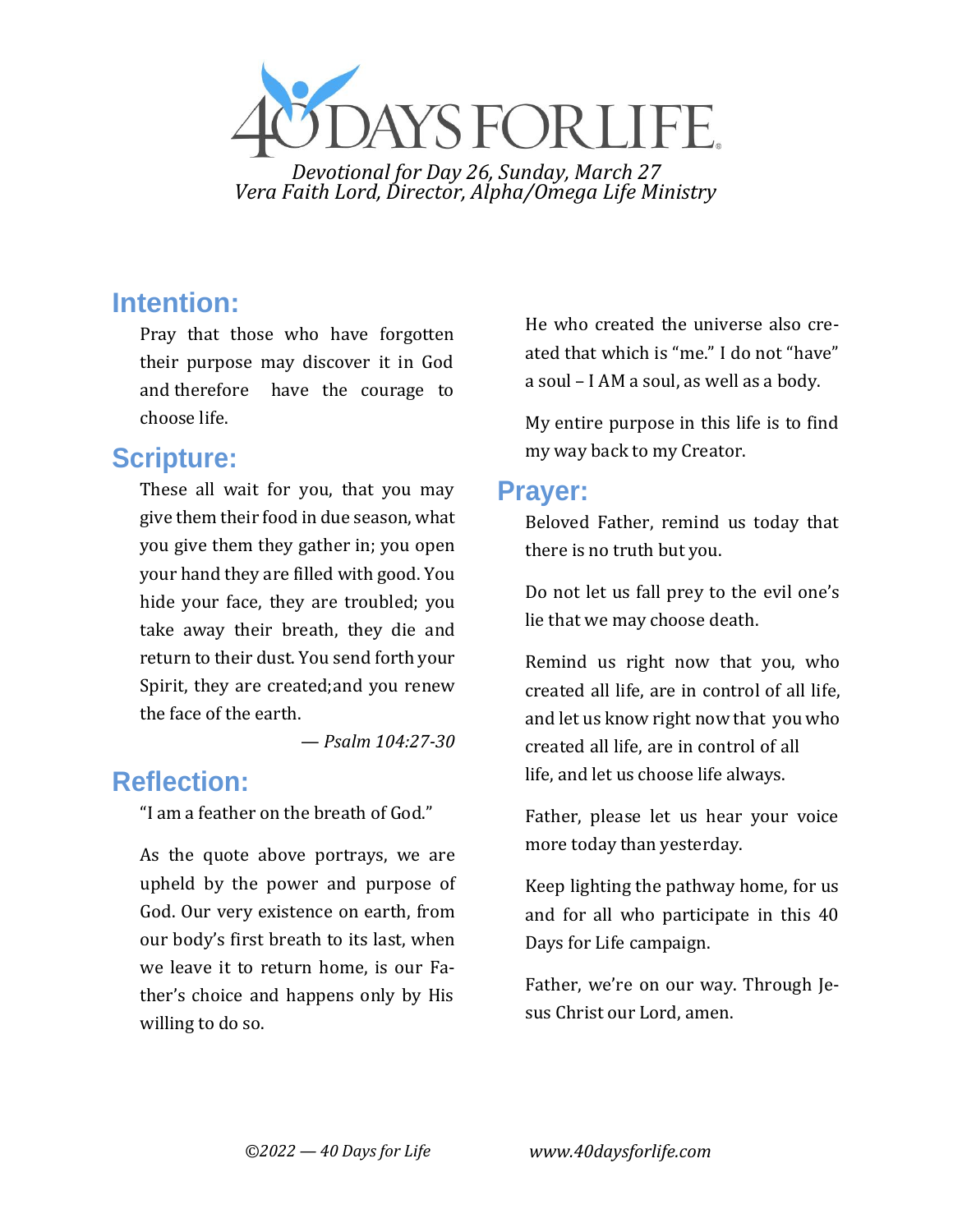

*Devotional for Day 27, Monday, March 28 Ernest Ohlhoff, Outreach Director, National Right to Life*

#### **Intention:**

We pray for humility in our work for God's Kingdom.

#### **Scripture:**

Let this mind be in you which was also in Christ Jesus, who being in the form of God did not consider it robbery to be equal with God, but made Himself of no reputation, taking the form of a bondservant, and coming in the likeness of men. And being found in appearance as a man, He humbled himself and became obedient to the point of death, even the death of the cross.

*— Philippians 2:5-8*

#### **Reflection:**

There is no limit to what we can accomplish when we don't care who gets the credit.

Jesus Christ's life on earth exemplifies a total submission to the will of the Father. His humility, compassion, gentleness and thoughtfulness are reflected over and over again in the New Testament. He was God incarnate, yet He chose to be born to a humble, working class home.

How absurd it must have seemed to the rich and powerful that the Son of God,

the Messiah, the one foretold by the prophets, the 'King of the Jews' was born and raised as a simple peasant.

During His thirty-three years on earth, He sought no riches, claimed no secular power and gathered no possessions.

His short time on earth changed more lives, softened more hearts, and gave hope to more people, than all the rich and powerful human 'kings' combined.

And, at the end of His life on earth, by dying on the cross, He opened the door to eternal life for those who heed his words and follow in his footsteps.

#### **Prayer:**

O Lord, help us follow in the footsteps of Jesus.

Let us humbly and diligently work to restore legal protection for the unborn, the disabled, the medically dependent and all innocent children of God whose lives are threatened.

Let us remember the old adage that"He can never lead who has not firstlearned to obey."

And, Lord, grant us a peaceful heart as we labor in your name. Amen.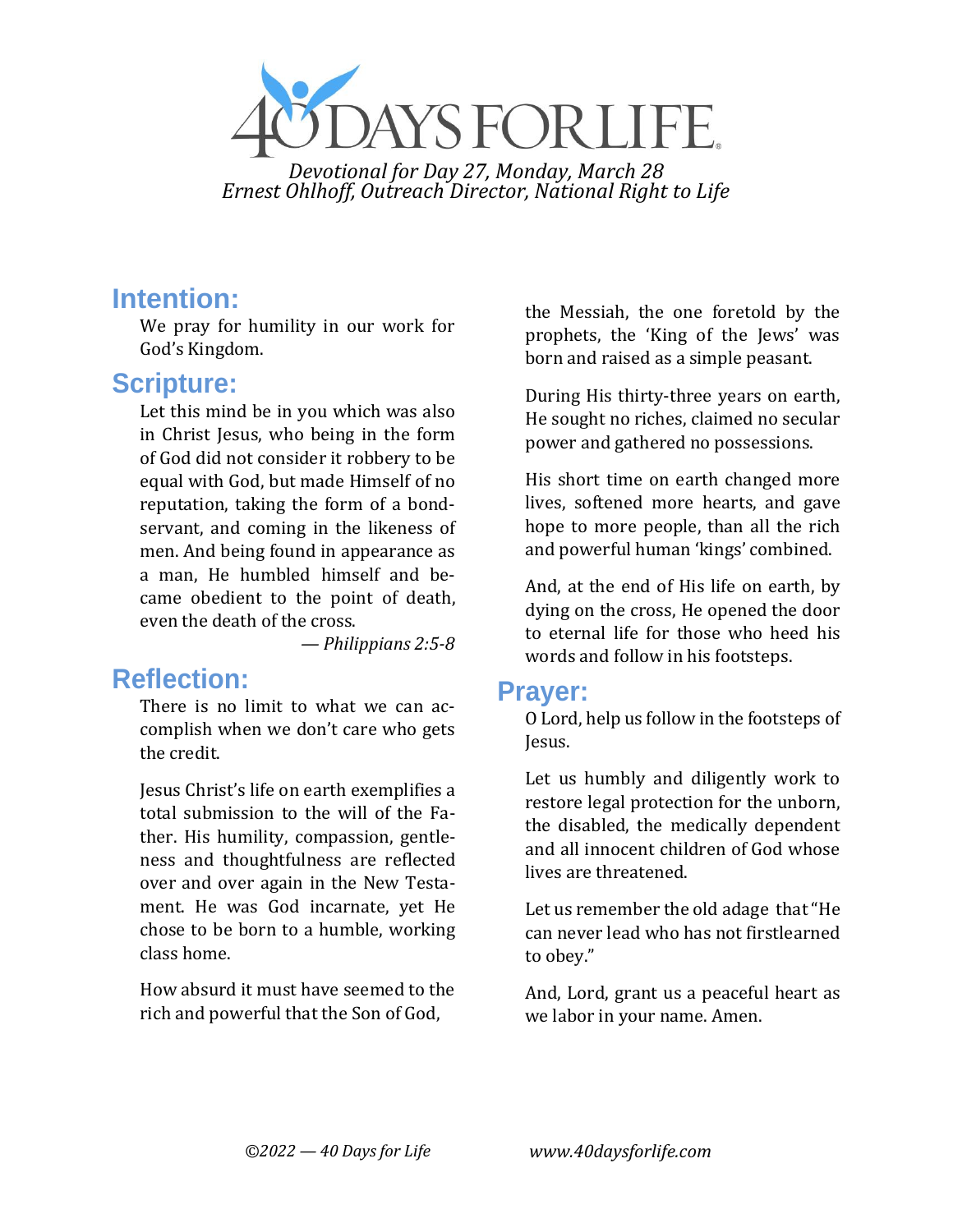

*Devotional for Day 28, Tuesday, March 29 Ramona Trevino, Former Planned Parenthood* 

#### **Intention:**

May we persevere until the end as we draw our strength from our Lord, Jesus.

#### **Scripture:**

Blessed be the God and Father of our Lord Jesus Christ, the Father of compassion and of all encouragement, who encourages us in our every affliction so that we may be able to encourage those who are in an affliction with the encouragement with which we ourselves are encouraged by God.

*— 2 Corinthians 1:3-4*

#### **Reflection:**

All one must do is make a quick observation on the internet, social media, our neighborhood, or even within our own families to discover there is no shortage of pain and suffering.

Our world is filled with all types of afflictions; from illness to addictions, divisions and violence, hopelessness and despair. But God gives us a great opportunity, doesn't He? To be the light in the darkest of places. God is our refuge and our salvation. He encourages us at every turn. How sad and lonely it must be for those who don't know Him.

Nowhere is this sadness, despair, and Amen. loneliness more evident than inside

and outside abortion centers. If there is ever a place where God's encouragement is most needed it is there. Society's most afflicted souls enter and exit like empty vessels as we pray for an end to abortion outside these places of human sacrifice.

But God does not want us to be discouraged. No! We must pick up our own Cross and carry it with great courage. It is by carrying our own afflictions to these places of death that God gives us the greatest strength to bring encouragement to the afflicted, to be the light in the darkness, to be the prayer that is answered, and to be the hope to the desperate.

#### **Prayer:**

Heavenly Father, we thank you for your love, mercy, and goodness. We praise you for the gift of life and the conviction to defend it at all stages.

Father, give us the grace to walk alongside of and pray for those poor souls who are so greatly afflicted in their souls. Help us to be compassionate, but bold and courageous, as we defend what is true and just.

As the division in our world increases, let us be the unitive light that draws souls to your goodness, love and mercy.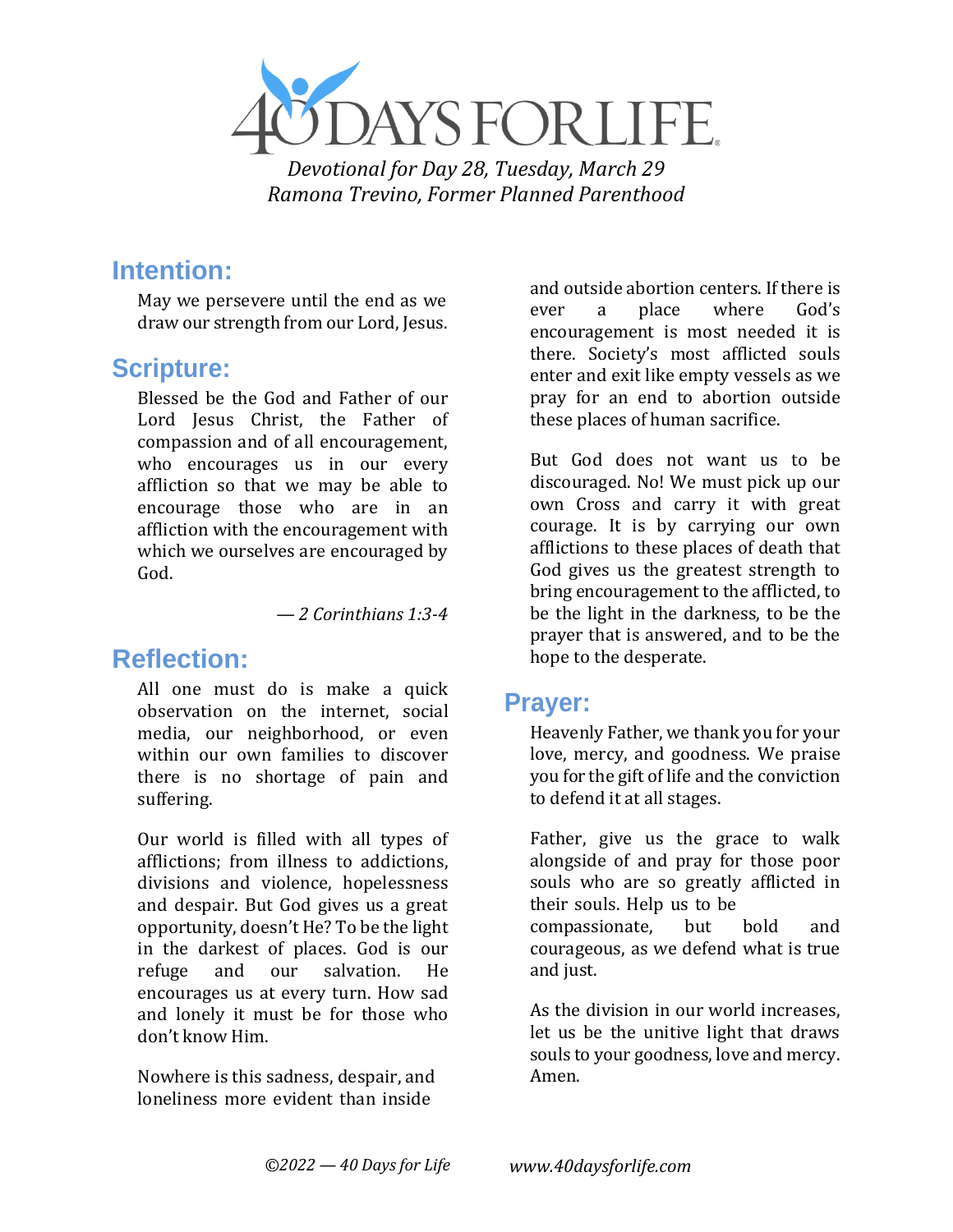

*Devotional for Day 29, Wednesday, March 30 Carmen Pate, former 40 Days for Life board member*

### **Intention:**

Praise God for His compassion in pardoning our sins and forgiving our transgressions. Give praise that He delights in showing mercy.

#### **Scripture:**

Who is a God like You, pardoning iniquity and passing over the transgressions of the remnant of His heritage? He does not retain His anger forever, because He delights in mercy. He will again have compassion on us; and will subdue our iniquities.

—*Micah 7:18-19*

### **Reflection:**

Micah had been sent to declare God's judgment and call the people of Judah to repentance. The people had become spiritually and ethically corrupt.

Prosperity had hardened the rich, the poor were oppressed and the heirs to David's throne were practicing abominations and idolatry.

Is it not easy to see the parallels of God's people in Micah's day and God's people today in America?

Through Micah, God corrected His people by demanding justice, not burnt offerings and sacrifice. He told them to love mercy, and to walk humbly with their God. In speaking of the Old Testament stories of God's people turning from God to sin and idolatry, Paul

wrote in 1 Corinthians 10:11, "Now all these things happened to them as examples, and they were written for our admonition, upon whom the ends ofthe ages have come."

Many biblical scholars believe God has removed His hedge of protection around our nation in response to our sins of immorality and abortion. Let us cry out in repentance for His mercy once again.

And may we honor His faithfulness by doing justly, loving mercy, and walking humbly with our God.

#### **Prayer:**

Heavenly Father, eternal, changeless, and faithful Lord, we recognize that we are in need of forgiveness as a nation, for turning our hearts away from you.

Hear our prayer of repentance Lord and cleanse us from all unrighteousness. We praise you for your tender mercies and your compassion that never fails.

Lord, it is only by Your grace that we can live lives that are just, and merciful.

May Your Holy Spirit enable us to walk humbly in Your presence and may You be pleased to restore America so that a generation not yet born may praise you. In the name of Christ Jesus, who has done great things for us, amen.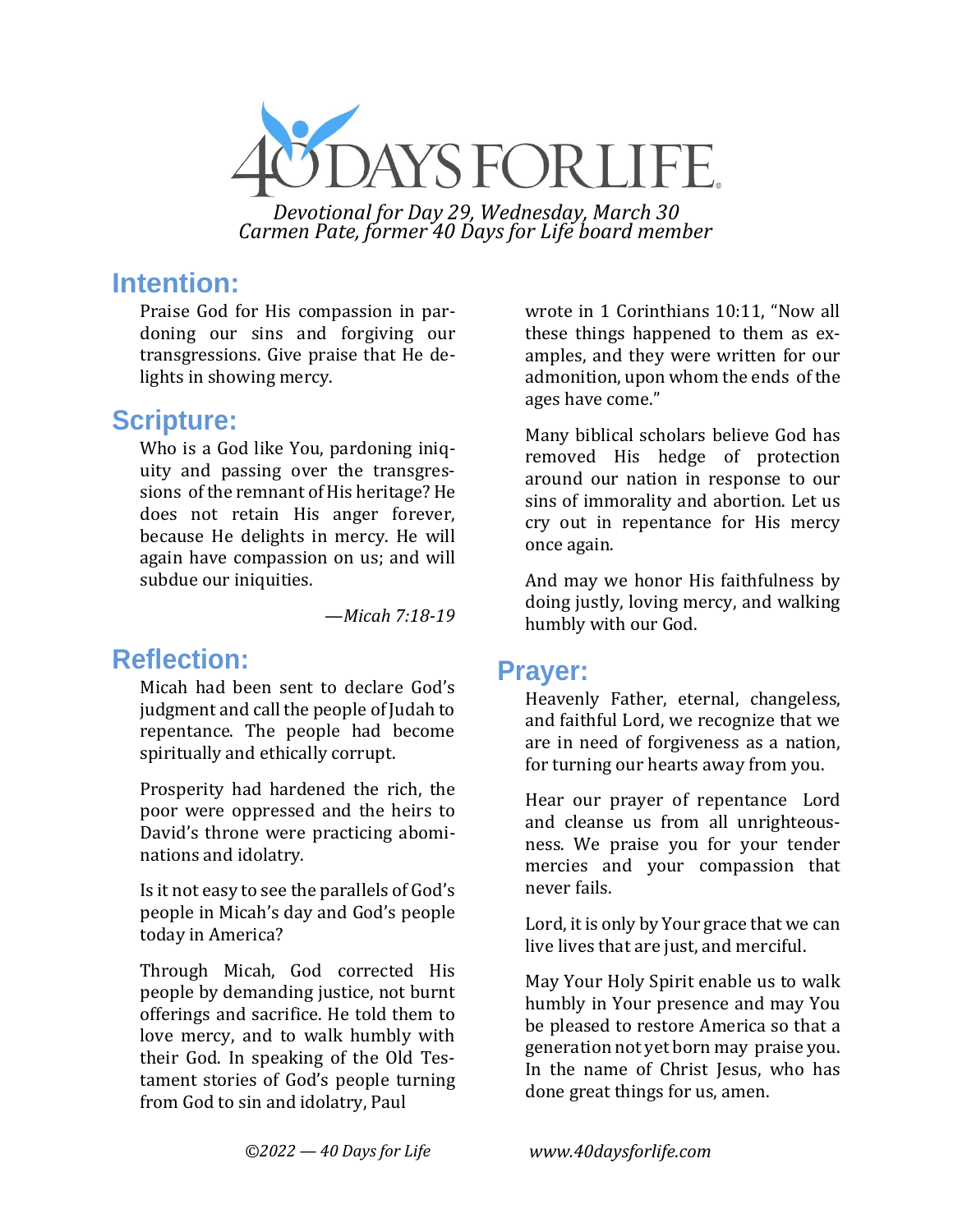

*Devotional for Day 30, Thursday, March 31 Fr. Frank Pavone, National Director, Priests for Life*

### **Intention:**

That those tempted to abort may understand that their child is already present, and already a real person.

### **Scripture:**

And it happened, when Elizabeth heard the greeting of Mary that the babe leaped in her womb; and Elizabeth was filled with the Holy Spirit. Then she spoke out with a loud voice and said, "Blessed are you among women, and blessed is the fruit of your womb! But why is this granted to me, that the mother of my Lord should come to me? For indeed, as soon as the voice of your greeting sounded in my ears, the babe leaped in my womb for joy.

*—Luke 1:41-44*

### **Reflection:**

Jesus not only loves unborn children — He was one himself!

Think about this for a moment.

We often hear people speak of a pregnant mother by saying, "She's expecting a child."

Now if one is expecting a package, the package is not yet there.

As reflected in our verse for today, however, this is not the case with the mother.

Her gift is already there. The pregnant woman, a mother already, does not have a child "on the way," but has achild, already present and in full pos- session of his or her human rights, starting with the right to life.

#### **Prayer:**

Jesus, open my eyes to your presence in the life of every child. Open my heart to joy in the birth of every child, a birth that reflects the joy of your own birth in Bethlehem.

As you shared life in the womb of Mary, so now send your protection upon every child still in the womb, and grant to their mothers the strength and joy that comes from welcoming the gift of life. We pray through Christ our Lord. Amen.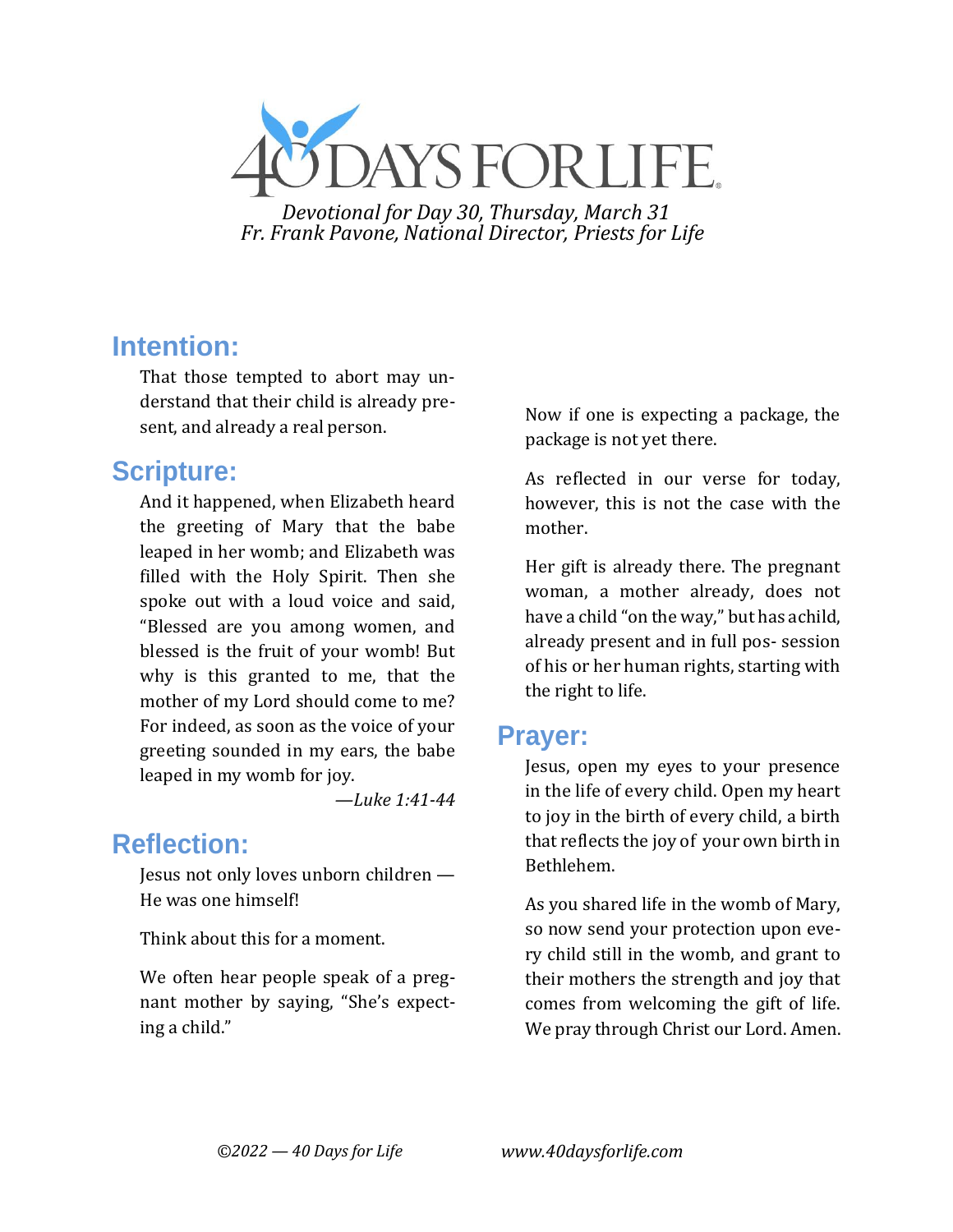

*Devotional for Day 31, Friday, April 1 Rev. J. Kirk van der Swaagh, Conservative Congregational Christian Conference*

#### **Intention:**

For the medical community, that the truth they know about the human body may become awe and wonder at theGod who made it.

#### **Scripture:**

Your eyes saw my substance, being yet unformed. And in Your book they all were written, the days fashioned for me, when as yet there were none of them.

*—Psalm 139:16*

#### **Reflection:**

Human beings -- God's tapestries.

Psalm 139 is a psalm that reveals the enormity and otherness of God. His divine attributes are on display: omniscience (2-4), omnipresence (7-12), loving-kindness (17-18), justice (19-20), righteousness (23-24), and tence. omnipo-

Yet, when it came to express this last attribute, what example did the psalmist use – God's creation of mountains, seas, or far-flung galaxies? No, he used none of these. To express the wonder of God's unparalleled creative power the writer mentions the fashioning of the human in the womb (14-16).

The Hebrew word used to express God's forming of us in the womb, *raqam*, is the same term for needlework or embroidery.

In other words, we are a tapestry that displays God's artistic mastery.

And, like the artist who knows his creation down to the last detail, God intimately knows us.

This reality provokes the writer to awe and wonder. He proclaims, "I am fearfully and wonderfully made."

What is true for this psalmist is true for each human being.

Each is fashioned by God and known by him and we can proclaim on behalf of each, "I am fearfully and wonderfully made."

#### **Prayer:**

Gracious God, help us to appreciate the wonder and beauty of Your creation. Help us proclaim on behalf of every one of our fellow human beings, "I am fearfully and wonderfully made."

May the knowledge that we are intimately known by You shape our lives and actions. Amen.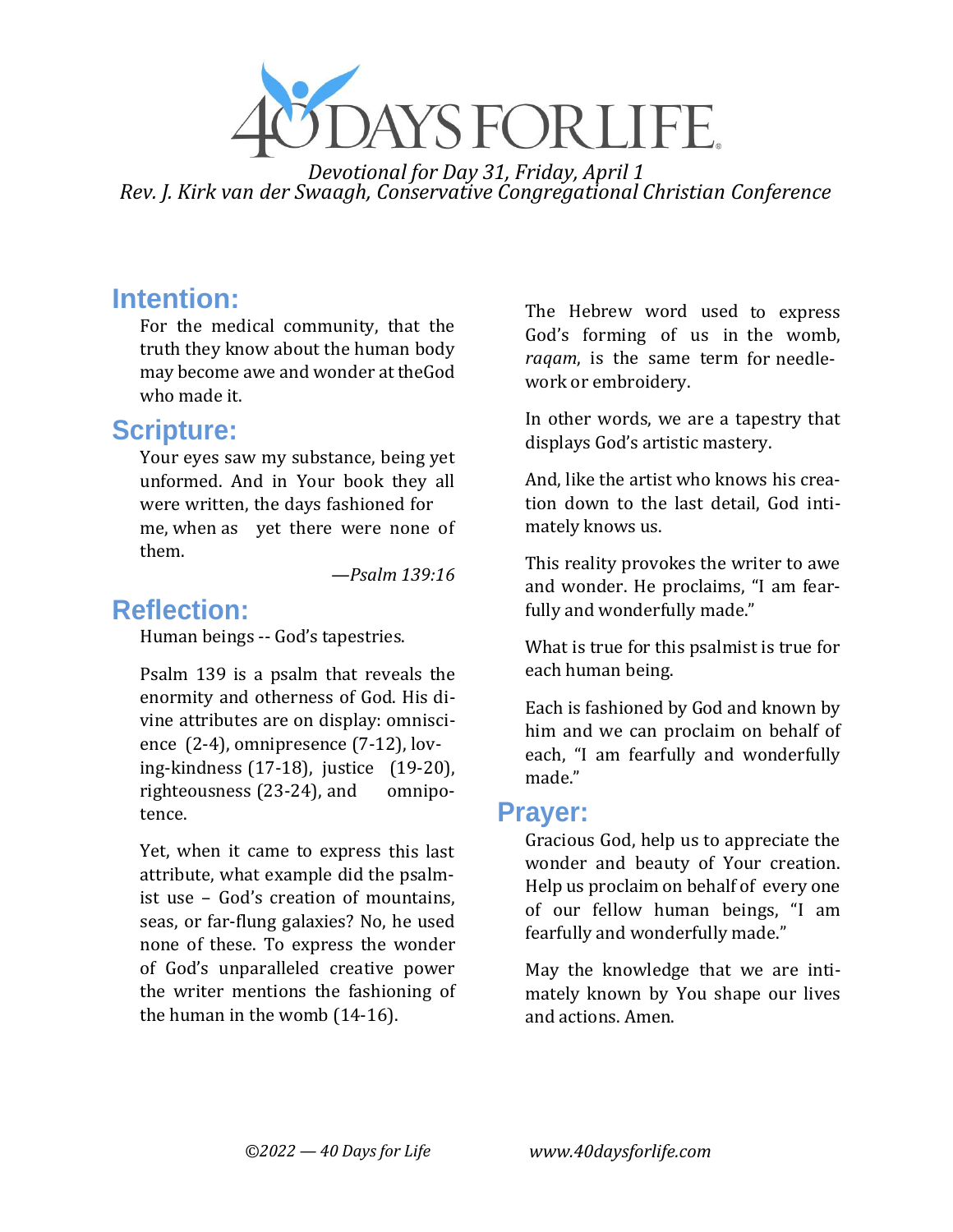

*Devotional for Day 32, Saturday, April 2 Rev. John Ensor, Passion Life*

#### **Intention:**

As we pray for the end of abortion, let us pray for the expansion of the pregnancy help center movement worldwide.

#### **Scripture:**

The dragon stood before the woman who was about to give birth, so that when she bore her child he might devour it. She gave birth to a male child, one who is to rule all the nations with a rod of iron, but her child was caught up to God and to his throne.

*— Revelation 12:4-5*

### **Reflection:**

You don't need to be a theological scholar to get the essential point of Revelation 12. Something BIG is afoot. It has something to do with the birth of Christ and the children of God.

It involves a war in heaven, with powers and principalities beyond our expertise. But the battles are fought here on earth.

The crux of the matter centers around the babe of Bethlehem and the cross of Calvary.

It continues to unfold down through the ages, through us, the children of God, who put their faith in Christ and take up their cross and follow him.

We are waging a war of love against all things that destroy body and soul.

The intensity waxes and wanes, but like labor pains, they grow and culmi- nate in new life.

The unleashing of legal abortion nearly 40 years ago stirred up prayer (lamentation really). Many were then led to start pregnancy help centers and maternity homes.

Today there are over 3,000 such ministries that did not exist 40 years ago.

They reflect a movement of God on our watch: Christians driven to give their time and charity to end abortion one woman at a time.

Let's pray this movement expands worldwide. Let's pray for thousands more Christians to start, serve and support pregnancy help centers.

#### **Prayer:**

O God, from generation to generation, you have called your people to be the very aroma of life amidst a culture of death. Now it is our turn.

Prepare me. Send me. Use me. I am eager to do my part.

Stir your people every where to take up this great work.

*©2022 — 40 Days for Life [www.40daysforlife.com](http://www.40daysforlife.com/)*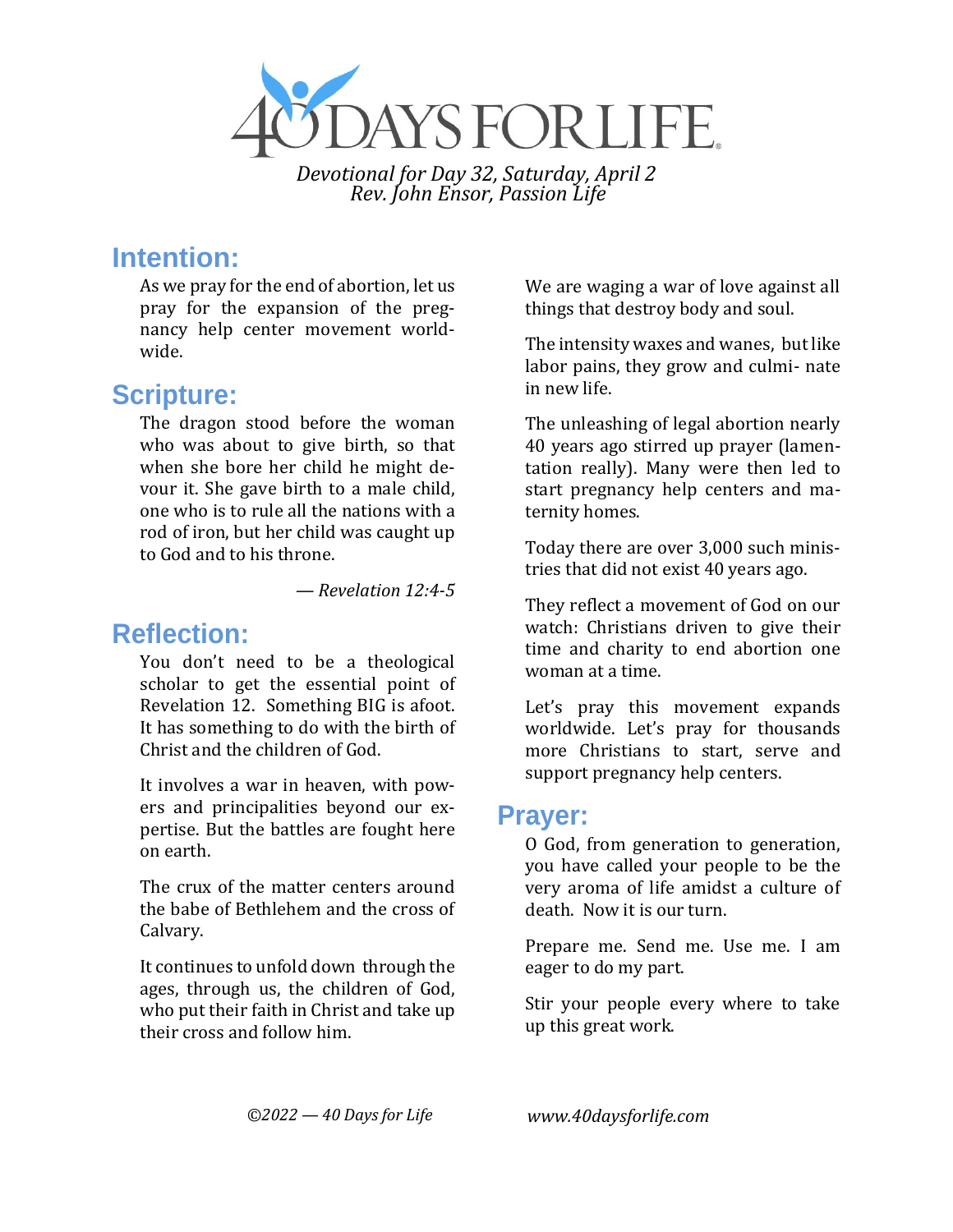

*Devotional for Day 33, Sunday, April 3 Fr. Terry Gensemer, National Director, Charismatic Episcopal Church for Life*

#### **Intention:**

May we absorb the truth that God is paying attention to us, and to each human life, personally and individually.

#### **Scripture:**

When I consider Your heavens, the work of Your fingers, the moon and the stars, which You have ordained, what is man that You are mindful of him, and the son of man that You visit him? For You have made him a little lower than the angels, and You have crowned him with glory and honor.

*— Psalm 8:3-9*

### **Reflection:**

How often we ignore the phrase, "stop and smell the roses" and instead submit to the all too "urgent" task at hand. Is this tendency what keeps us, at least in part, from acknowledging that God's care for His sacred creation is paramount in His own mind?

The Psalmist speaks of God's handiwork: the heavens, the work of his "fingers," and then points to God's masterpiece – human life. He declares to us that God is mindful of us. God keeps His masterpiece in His thoughts.

God, the creator of the awe-inspiring heavens, is not distracted by the tasks before Him. He is not pulled away, as

we might be, by thoughts of something "more important." God is paying attention to and attending to His crowning glory, His masterpiece of creation, which cannot be duplicated or replaced, which surpasses the beauty of all other created things – the human being.

There is no way to adequately describe how God feels about us as human beings. There are no words to fully portray His love, compassion or desire to be in communion with us.

Perhaps, the closest we can come, is to contemplate the thoughts of a mother as she gazes for the first time at her newborn child. God cares for Life. We, as His followers, should take time to consider the life He has created and called upon us to love and protect.

#### **Prayer:**

Lord, you are the creator of all things. Guide my thoughts to consider your creation in all of its majesty, beauty and holiness. Guide my heart especially to your creation of precious human life.

Help me to comprehend how essential life is in your own heart. Teach me to appreciate, love and protect all human life through your son, Jesus Christ our Lord. Amen.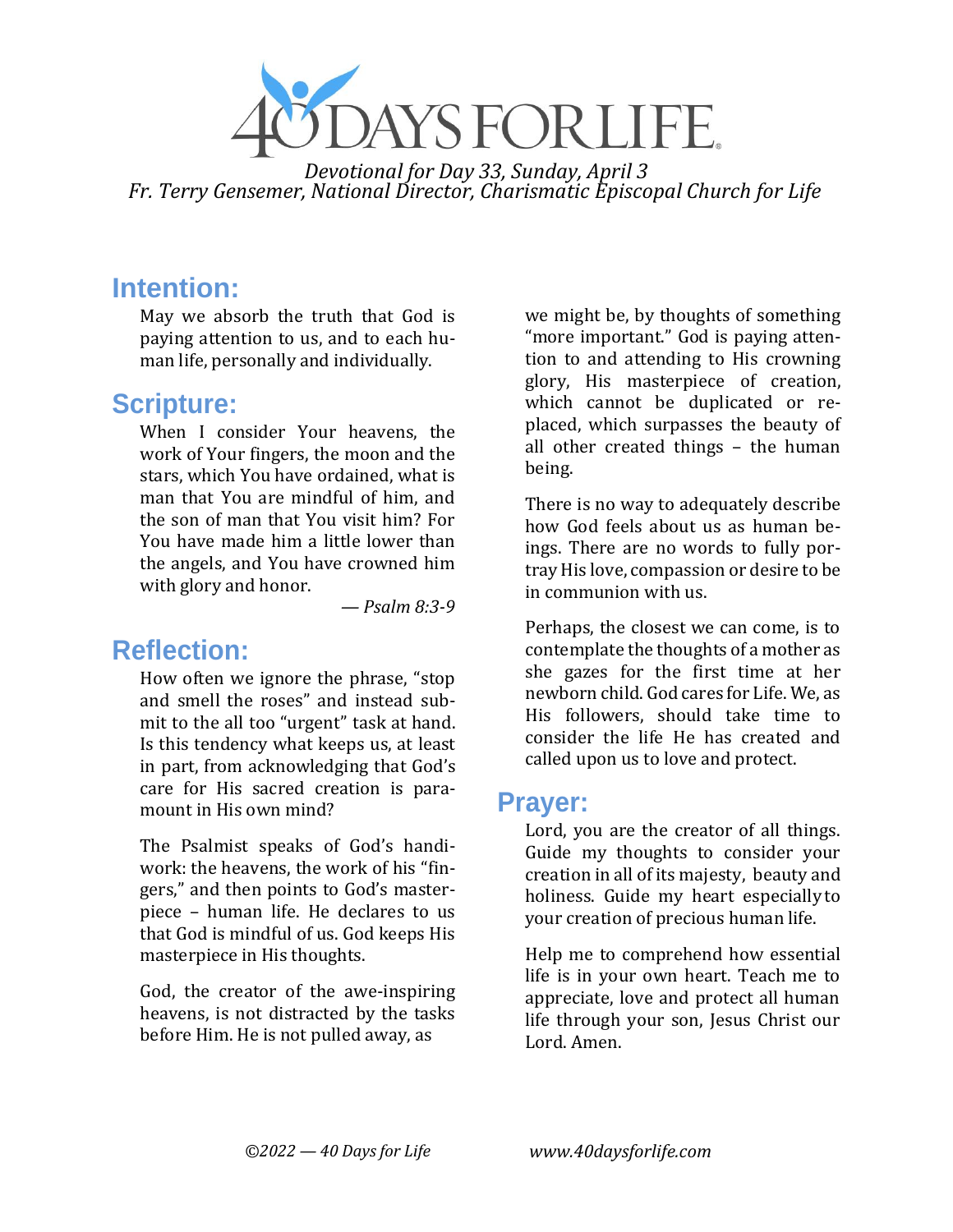

*Devotional for Day 34, Monday, April 4 Rev. Paul Stallsworth, President, Lifewatch (United Methodist Church)*

#### **Intention:**

May we come to know that divine life, in relationship, creates human life.

#### **Scripture:**

In the beginning was the Word, and the Word was with God, and the Word was God. He was in the beginning with God. All things were made through Him, and without Him nothing was made that was made.

*—John 1:1-3*

### **Reflection:**

"In the beginning" was God. Always, before all times, there was God. This particular God -- the God of the Bible, the God of St. John's Gospel -- is different from all other gods. This God is alive and full of life. This God is not the picture of deadness and death, aloneness and isolation.

This God is the picture of life, relationship, and unity. For within this God, within this one God, there are three divine persons who live, who love, and who work -- together. This is the glorious mystery of the Trinity. The Trinity means divine life. The Trinity means three, living Persons -- Father, Son, and Holy Spirit -- who relate to each other. The Trinity means mutual love and service among three Persons.

The Word was always with God the Father. This Word was, is, and will be the Trinity's second person. The Word is also the Son of God or, as revealed in time, Jesus Christ. God the Father and God the Son live, love, and work for each other. As one, they create "all things" together: the Father creates all things, including all human life, through the Son.

So the Father, through the Son, creates all human lives. The little one swimming in his mother's womb, the infant smiling in his father's arms, the child crying in pain in a hospital bed, the energetic teen running another mile, the old man gasping for his last breath -- all were created, at their beginning, by the Father through the Son. No exceptions. Divine life creates human life.

#### **Prayer:**

O God, may we always be quick to call you Father. And when we call you father, let your Spirit remind us that we, and all people, from their beginning to their last day, are your children. We praise you, Father, that you sent your Son to reveal to the world that all people are His brothers and sisters, that all people are your children. Through Jesus Christ we pray. Amen.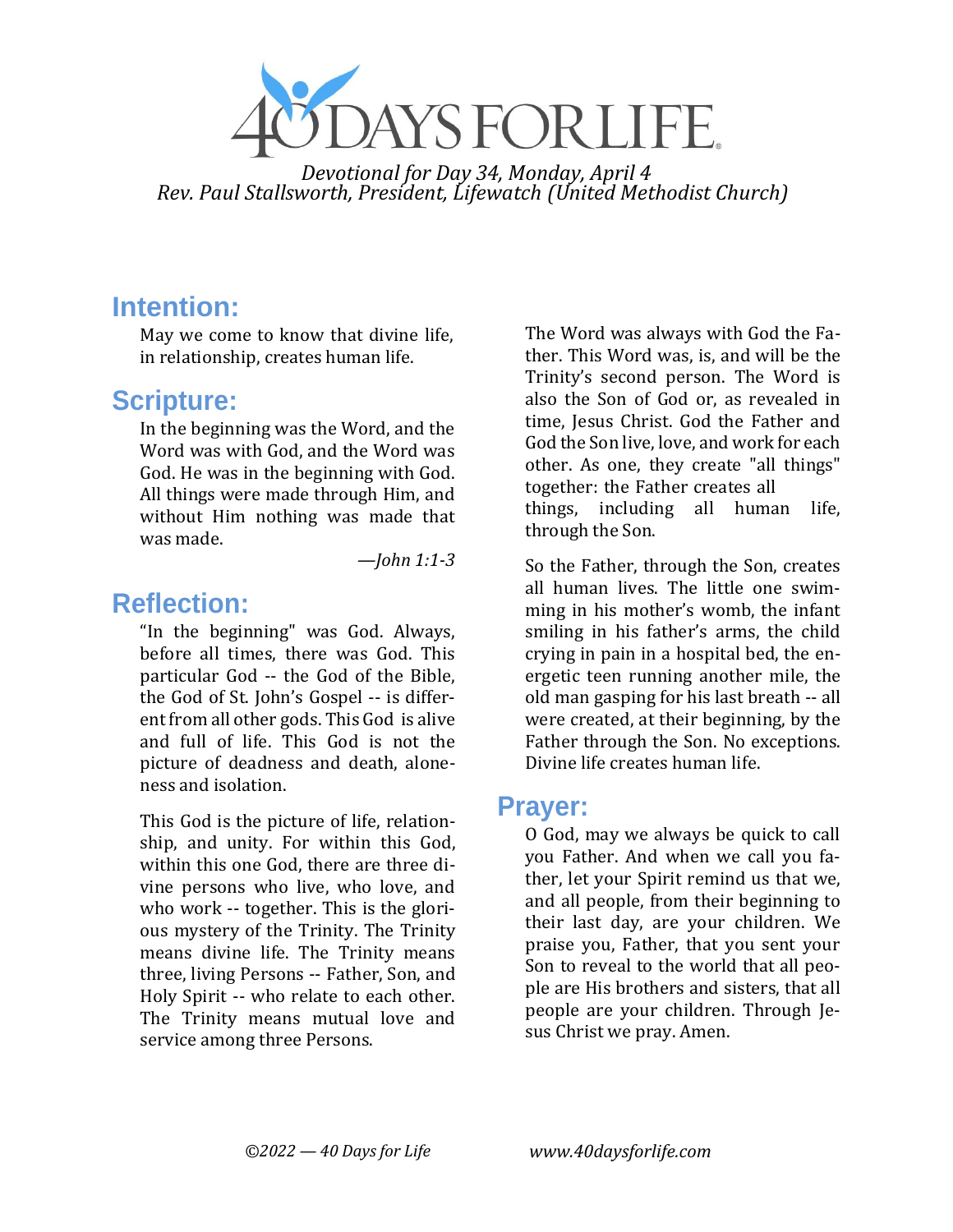

*Devotional for Day 35, Tuesday, April 5 Carmen Pate, former 40 Days for Life board member*

### **Intention:**

Pray for post-abortive women who cannot forgive themselves; may they understand that there is no condemnation for those who are in Christ Jesus.

#### **Scripture:**

Blessed are those whose lawless deeds are forgiven, and whose sin is covered. Blessed is the one to whom the Lord shall not impute sin.

*— Romans 4:7-8*

### **Reflection:**

In the passage above, the Apostle Paul making a point about justification by faith, refers back to David's words in Psalm 32:1-2.

In spite of the enormity of David's sin adultery with Bathsheba and his murder of her husband—and the utter absence of any personal merit, David in his brokenness, understood the imputed righteousness of God.

David's response was not continued guilt over his sins, but praise for his freedom from guilt, and God's power to live life differently.

Once your relationship with God has been restored, your guilt has served its purpose and should no longer be given place in your life. This is true regardless of the particular sin, including the sin of abortion.

As a post-abortive woman, I too struggled with this issue until I realized that

punishing and hating myself after receiving God's forgiveness was an insult to God.

It was as though I were minimizing Christ's work on the cross as insufficient to cover my sin. I was denyingHim the opportunity to bring glory to His name for the healing and restora- tion He wanted to do in my life.

I was giving victory to the enemy who having lost the battle for my soul, was bent on destroying my testimony as I accepted the continual guilt he heaped on my mind.

It is my joy to continually sing of God's grace rather than give the devil a foothold in my life. Don't waste God's mercy! Accept His forgiveness and forgive yourself as testimony of His amazing grace.

#### **Prayer:**

Our Most Gracious Heavenly Father, thank you for your amazing grace that saved a wretch like me.

I come against the enemy of my soul who would have me feel cast down and dejected.

Lord, keep your children from falling prey to the accusations of the father of lies. Turn our mourning into dancing and may we bring praise to you as we give testimony of Your healing and restoration in our lives. For by His grace we are saved, amen.

*©2022 — 40 Days for Life [www.40daysforlife.com](http://www.40daysforlife.com/)*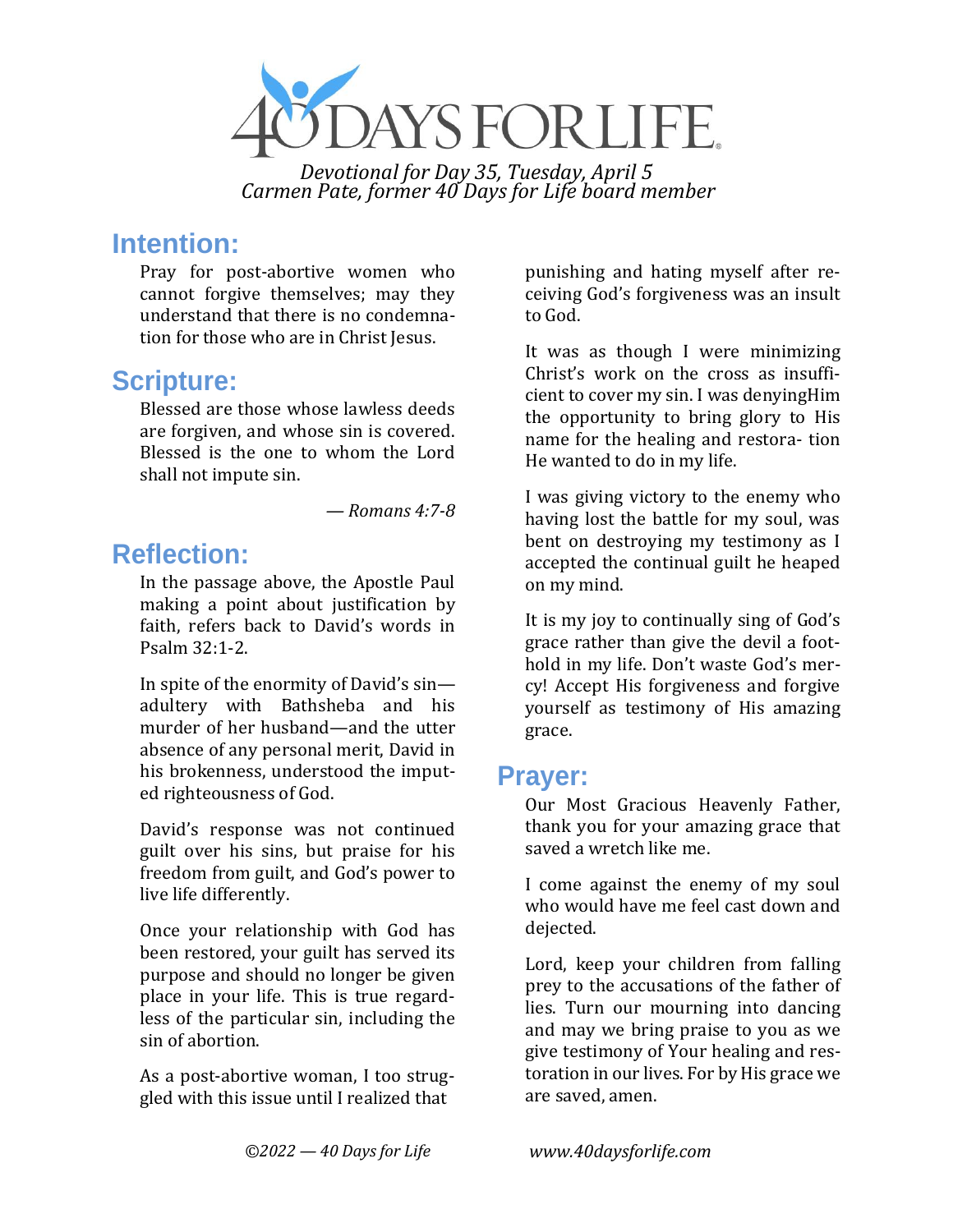

*Devotional for Day 36, Wednesday, April 6 Fr. Shenan J. Boquet, President, Human Life* 

#### **Intention:**

May we never hesitate in our response to Jesus' invitation but take the extra step of faith: "Master…but at your command, I will…"

#### **Scripture:**

Jesus said to Simon, 'Put out into deep water and lower your nets for a catch." Simon said in reply, "Master, we have worked hard all night and have caught nothing, but at your command I will lower the nets.

*— Luke 5:4-5*

### **Reflection:**

Often in our service of the Gospel of Life, having "worked hard all night long," we too may feel unsuccessful in our efforts, thinking we have "caught nothing." And from a temporal point of view, Peter's initial objection against Jesus' command seemed realistic. The night hours were the normal time for fishing, which on this occasion had yielded nothing. What was the point of fishing by day?

Peter and his companions are exhausted from the night's work and know there are no fish to be caught during the day. We too, on occasion, hesitate to do what Jesus asks of us. thinking the task is unreasonable, the cross too heavy, and the sacrifice too great.

What makes Peter's companions dismiss from their minds these considerations and gather their nets to lower them once again? It is Peter's trust and faith in Jesus! Peter's shift from an act of complaint to one of obedience inspires his companions to "put out into deep water and lower [their] nets for a catch."

We stand against the culture of death, a mighty foe, bombarded from every direction, and we know that the battle for Life will not be overcome by merely natural works. However, our trust isnot in ourselves but in Jesus, the one who asks to "put out into deep water."

Guided purely by faith, we know that whatever the task we undertake will bear fruit in abundance.

#### **Prayer:**

Father and Creator of human life, help us never to become discouraged in defending the full breadth of that most precious gift.

Inspire us to remember that without You, we are powerless, and that what we do for the least, especially the helpless unborn, we are doing for Your Son, who lives and works in and through us.

Give us strength to persevere in Your will. Amen.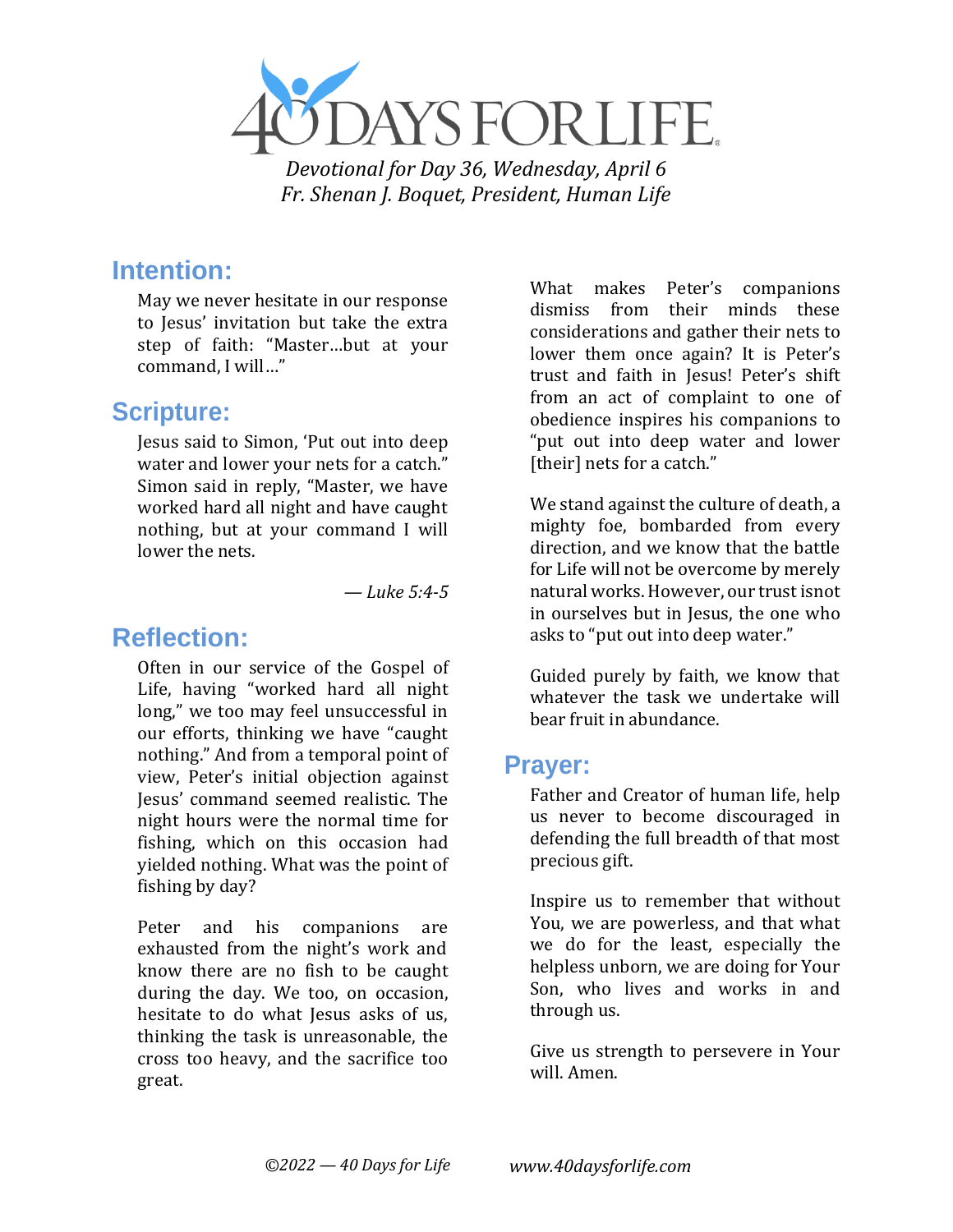

*Devotional for Day 37, Thursday, April 7 Carmen Pate, former 40 Days for Life board member*

#### **Intention:**

Pray that we will each submit ourselves this day as a living sacrifice to God, giving all that we have in us for those being sacrificed on the altar of convenience.

### **Scripture:**

I beseech you therefore brethren, by the mercies of God, that you presentyour bodies a living sacrifice, holy, acceptable to God, which is your reasonable service.

*— Romans 12:1*

## **Reflection:**

Since all things are for His glory, we are to offer ourselves for that purpose.

This of course is in sharp contrast to those who are being swayed by the enemy to sacrifice their babies on the altar of convenience, rather than choosing to surrender their all, including their unborn child, to the Lord for His purposes.

A career, education goals, or even a boyfriend can unknowingly become an idol for some young women. In their minds, abortion is a convenient way to "rid themselves" of an obstacle in the way of their "worship."

In light of the sacrifice Christ made on our behalf, and the fruit of God's mercies on our lives, we owe God our highest form of praise and worship.

Presenting our bodies as living sacrifices is therefore reasonable service.

We were made to worship God and to worship God alone.

The enemy who seeks worship for himself distorts God's truth regarding worship, sacrifice, idols, and children.

As you have given of yourself to rescue those who are perishing—the young woman as well as her child—you are worshiping God in the truest sense of the word.

May your prayerful example lead an abortion minded client to turn away from her idols to worship the one true God, sparing her child from the altar of convenience, and sparing herself from a lifetime of regret.

#### **Prayer:**

God Almighty, You alone are worthy of our praise and worship.

Having accepted Your Son's sacrifice on my behalf, I in turn present my body to you as a living sacrifice.

Thank you for deeming me holy and acceptable because of Christ's shed blood for me.

I pray that you would use me as your vessel to rescue others who are perishing. Through Christ who is Our Glory, amen.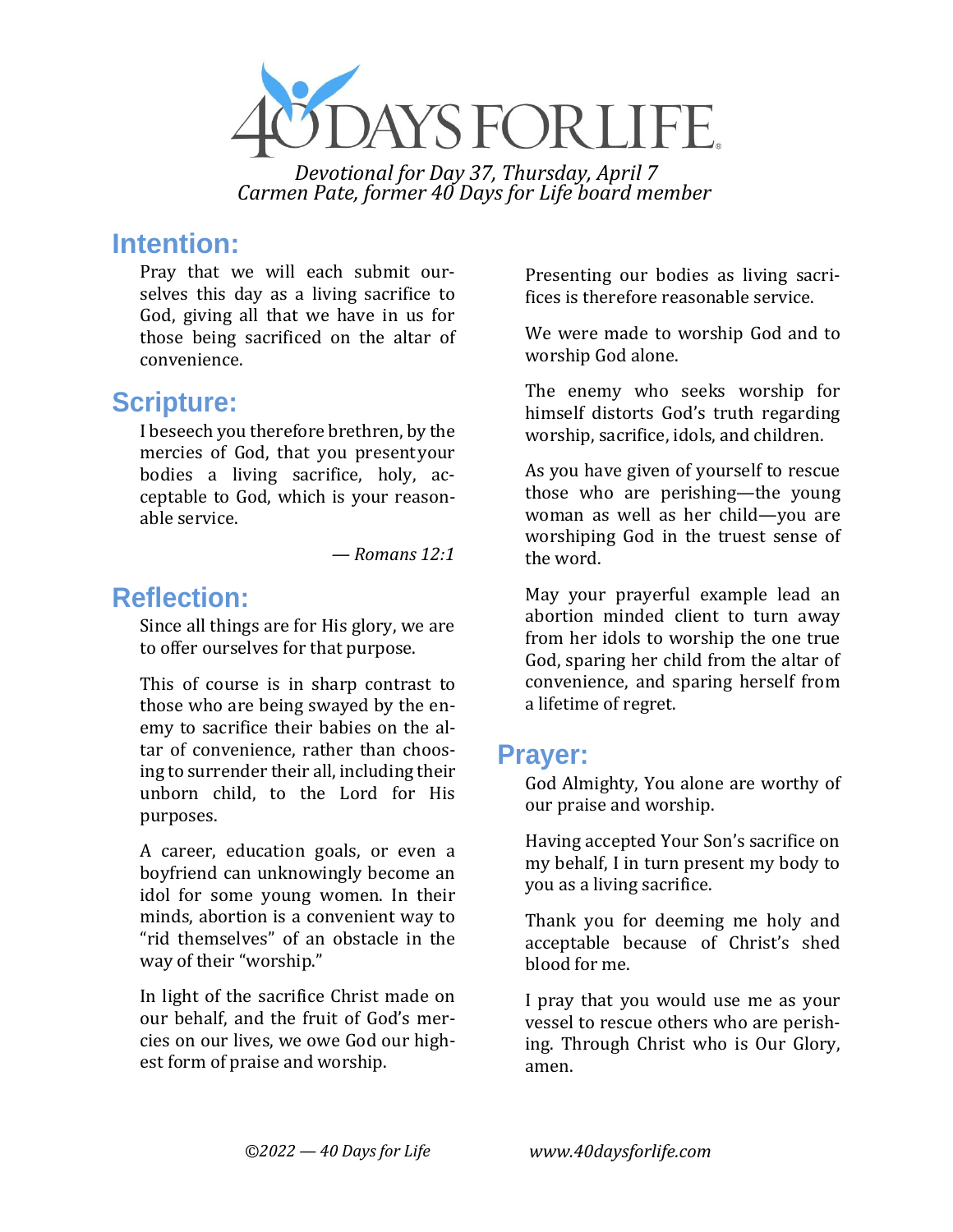

*Devotional for Day 38, Friday, April 8 Carmen Pate, former 40 Days for Life board member*

#### **Intention:**

Pray that those standing in peaceful vigil will extend mercy and grace to others as they remember that Christ did not treat us as our sins deserve.

#### **Scripture:**

You have heard it was said, 'you shall love your neighbor, and hate your enemy.' But I say to you, love your enemies, bless those who curse you, do good to those who hate you, and pray for those who spitefully use you and persecute you.

*— Matthew 5: 43-44*

#### **Reflection:**

Perhaps it is obvious by now that not everyone thinks this campaign is agreat idea! In fact, those on the front lines standing in peaceful vigil are per- haps being cursed and hated for what God has called you to do. Because we are all fallen creatures, our natural re- sponse may not be as Christ-like as we would hope it would be.

So, how do we keep our natural response in check, while allowing the Holy Spirit to empower us to love, bless, do good, and pray for those who hate us or would do us harm?

Consider first the Holiness of God. It seems that sin has clouded our ability to think clearly about God's nature. We

simply don't have a clue of how outraged God is by our sin, what an insult sin is to His person, or how sin fires the flames of His wrath. Praise God that He didn't leave us in our depravity destined for His divine wrath!

Ephesians 2:4-5 says, "But God, who is rich in mercy, because of His great love with which He loved us, even when we were dead in sin, made us alive together with Christ; by grace you have been saved."

Because of God's mercy and grace towards us, we who receive Him receive eternal Hope. Those who curse you, hate you, spitefully mistreat you and persecute you need that same Hope. That is the only way we can ever expect them to behave differently. Ask the Holy Spirit to love them -- through you - - so they are drawn to the Hope that is in you, that is Christ Jesus.

#### **Prayer:**

Heavenly Father, may we reflect your character of grace and kindness tothose who hate us and curse us. Guard our hearts and our tongues as we re- spond in love to words and actions meant to rile us or cause us harm. Let others see the Hope that is Christ in all we say and do. In His precious name we pray, amen.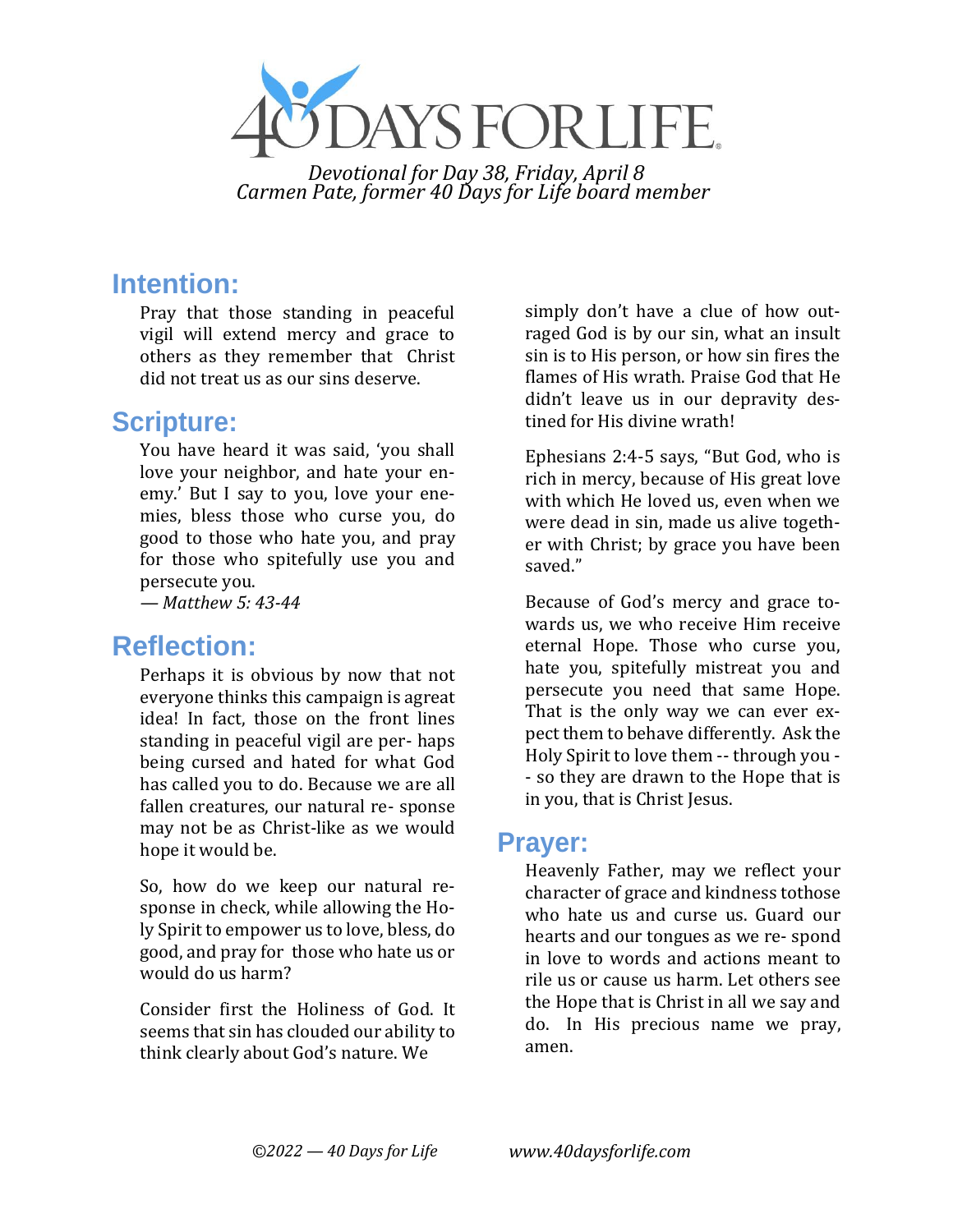

*Devotional for Day 39, Saturday, April 9 Carmen Pate, former 40 Days for Life board member*

#### **Intention:**

Pray that volunteers will replace exhaustion or discouragement with rejoicing over the miracles we have seen thus far, and enthusiastic service as God takes us on to victory!

### **Scripture:**

In this you greatly rejoice, though now for a little while, if need be, you have been grieved by various trials, that the genuineness of your faith, being much more precious than gold that perishes, though it is tested by fire, may be found to praise, honor, and glory at the revelation of Jesus Christ.

*— 1 Peter 1:6-7*

### **Reflection:**

We have reason to rejoice when we consider the many babies whose lives have been saved during the 40 Days for Life campaign. Add to those lives, the women and men who have been spared from a devastating decision and now have opportunity to make a plan for their baby that is both life affirming and God honoring.

Whether directly, or indirectly, youhave contributed to these testimonies of praise with your sacrificial service.

Perhaps you have been grieved by various trials during your commitment to 40 days.

The attacks of the enemy come in many forms -- difficulties in relationships, finances, health. Or maybe you are physically and mentally exhausted and have been marking off the days on your calendar, eagerly waiting for Day 40.

Consider these trials in light of God's plan for you.

The Apostle Paul understood the big picture when he said in Romans 8:18, "For I consider that the sufferings ofthis present time are not worthy to be compared with the glory which shall be revealed in us."

This is our Hope and our victory. Let us rejoice in the opportunity to give that Hope to others in our path.

#### **Prayer:**

Dear Heavenly Father, we sing to You a new song, for You have done marvelous things. Forgive us when we allow circumstances to defeat us. You give power to the faint and You increase strength in those who have no might.

We rest in You dear Lord, and ask You to empower us again for Your serviceas You work out Your plan for us and through us.

May You receive glory through our victory in Christ, in whose name we pray, amen.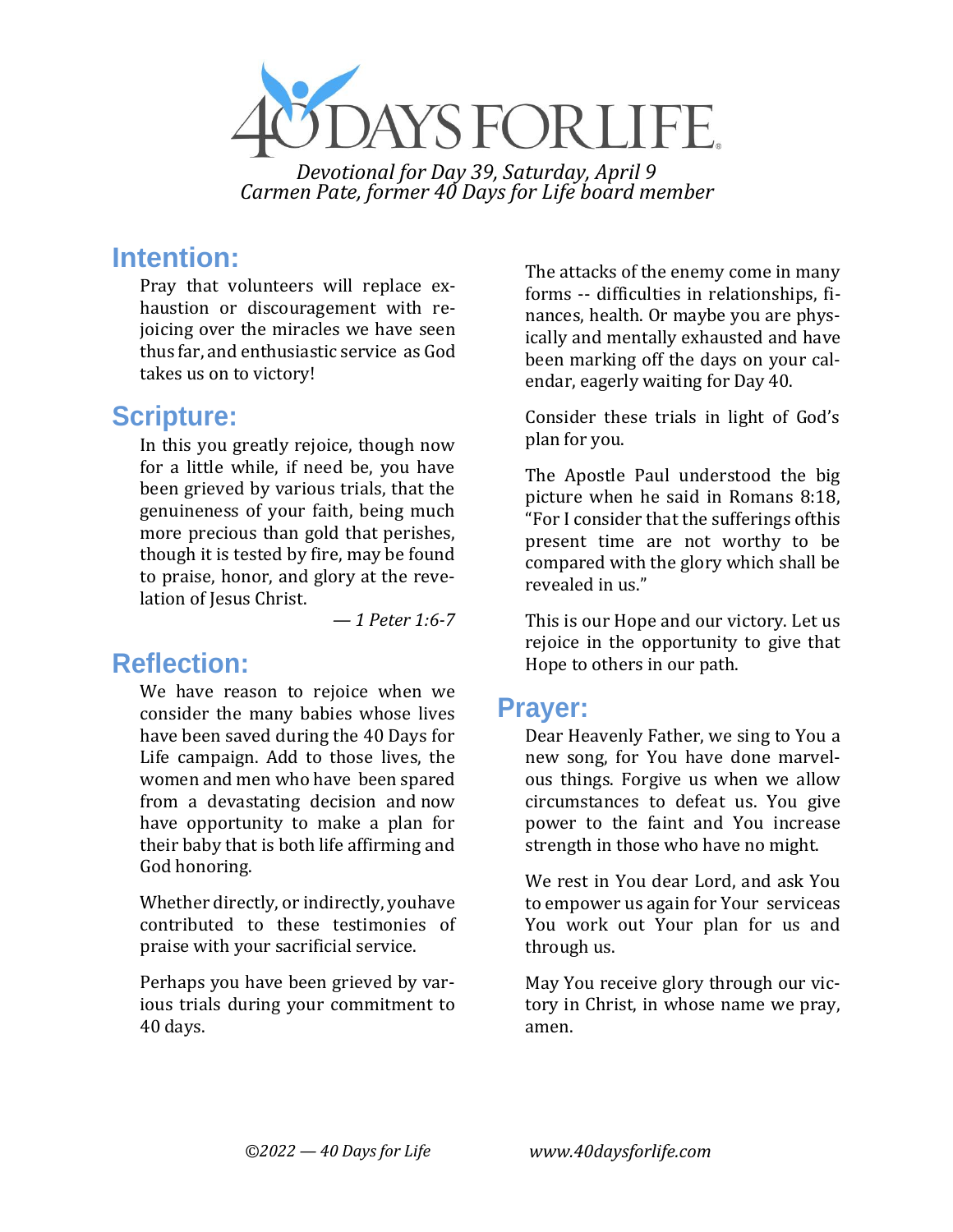

*Devotional for Day 40, Sunday, April 10 Fr. Frank Pavone, National Director, Priests for Life*

### **Intention:**

Let us keep our eyes fixed on the New Jerusalem, where death will be no more.

### **Scripture:**

He will wipe every tear from their eyes. There will be no more death or mourning or crying or pain, for the old order of things has passed away." He who was seated on the throne said, "I am making everything new!"

*— Revelation 21:4-5*

### **Reflection:**

Every activity we undertake in defense of the sanctity of life is *prophetic,* inasmuch as it points to the day when "death will be no more."

Every victory we have when an act of abortion is prevented is prophetic of that day when death itself will be definitively conquered.

Every triumph of grace in this world, whereby someone is brought to see the value of life and given the strength to welcome it, is a breaking into our history of that definitive future in which the old order of things will have passed, and all things will be made new.

As pro-life warriors, we must keep our eyes fixed on heaven, and our hearts secure in the hope that the day is coming when all evil will be conquered.

It is the future that shapes the present; it is victory that informs the battle; it is the destination that determines the journey.

Daily, we are called to reflect on heaven.

When we weep, we are to think of the day when every tear will be wiped away.

When we face the destructive power of death, we are to think of the day when death is swallowed up in victory.

When we labor against abortion, we are to think of the day when we will have the rest and peace of the final tri- umph of life.

Heaven is as real as earth, and its joys will be as real as our present sorrows.

#### **Prayer:**

Father, you are the God of hope. Your word fills us with the vision of the world to come, when every tear will be wiped away, and death will be no more.

Father, how we need that hope, howwe are strengthened by that vision! Keep our hearts focused on heaven, and diligent in the labors of earth.

As we struggle against the culture of death, root our souls in the assurance of victory. We pray through Christ our Lord. Amen.